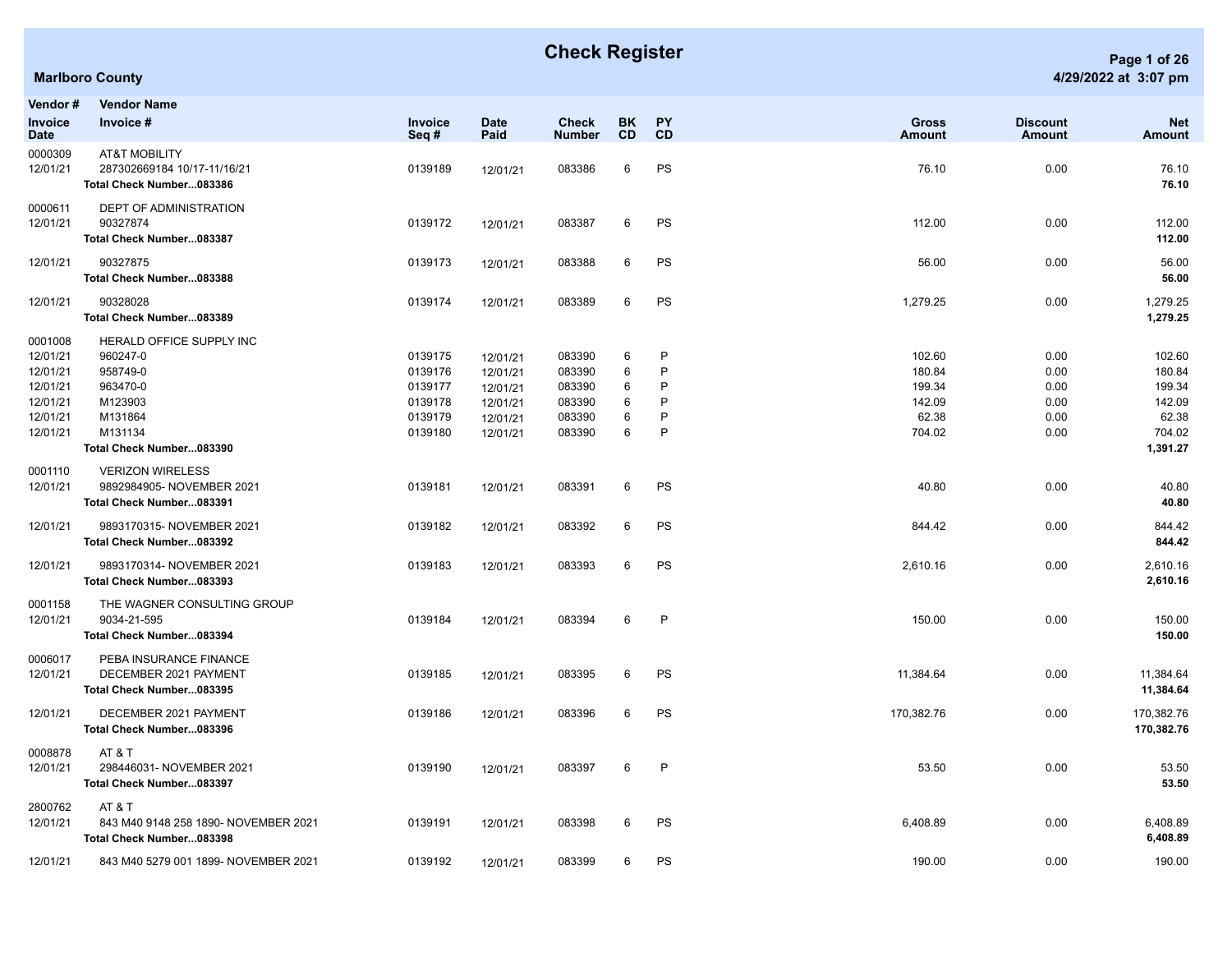| Vendor#                | <b>Vendor Name</b>           |                        |                      |                               |                        |              |                               |                                  |                             |
|------------------------|------------------------------|------------------------|----------------------|-------------------------------|------------------------|--------------|-------------------------------|----------------------------------|-----------------------------|
| Invoice<br><b>Date</b> | Invoice #                    | <b>Invoice</b><br>Seq# | <b>Date</b><br>Paid  | <b>Check</b><br><b>Number</b> | <b>BK</b><br><b>CD</b> | PY<br>CD     | <b>Gross</b><br><b>Amount</b> | <b>Discount</b><br><b>Amount</b> | <b>Net</b><br><b>Amount</b> |
|                        | Total Check Number083399     |                        |                      |                               |                        |              |                               |                                  | 190.00                      |
| 2800967                | ASCENDUM MACHINERY, INC.     |                        |                      |                               |                        |              |                               |                                  |                             |
| 12/01/21               | P215063513                   | 0139193                | 12/01/21             | 083400                        | 6                      | P            | 85.06                         | 0.00                             | 85.06                       |
| 12/01/21               | P215063565                   | 0139194                | 12/01/21             | 083400                        | 6                      | P            | 118.40                        | 0.00                             | 118.40                      |
| 12/01/21               | P215063518                   | 0139195                | 12/01/21             | 083400                        | 6                      | P            | 98.42                         | 0.00                             | 98.42                       |
|                        | Total Check Number083400     |                        |                      |                               |                        |              |                               |                                  | 301.88                      |
| 2801134                | OUT OF THIS WORLD            |                        |                      |                               |                        |              |                               |                                  |                             |
| 12/01/21               | 3176                         | 0139188                | 12/01/21             | 083401                        | 6                      | P            | 230.17                        | 0.00                             | 230.17                      |
|                        | Total Check Number083401     |                        |                      |                               |                        |              |                               |                                  | 230.17                      |
| 2801234                | ADP, LLC                     |                        |                      |                               |                        |              |                               |                                  |                             |
| 12/01/21               | 593335966                    | 0139187                | 12/01/21             | 083402                        | 6                      | P            | 84.52                         | 0.00                             | 84.52                       |
|                        | Total Check Number083402     |                        |                      |                               |                        |              |                               |                                  | 84.52                       |
| 2801300                | STRYKER SALES CORPORATION    |                        |                      |                               |                        |              |                               |                                  |                             |
| 12/01/21               | 3493146M                     | 0139196                | 12/01/21             | 083403                        | 6                      | P            | 7,323.06                      | 0.00                             | 7,323.06                    |
| 12/01/21               | 3433533M                     | 0139197                | 12/01/21             | 083403                        | 6                      | P            | 530.03                        | 0.00                             | 530.03                      |
| 12/01/21               | 3346087M                     | 0139198                | 12/01/21             | 083403                        | 6                      | P            | 926.22                        | 0.00                             | 926.22                      |
| 12/01/21               | 3580831M                     | 0139199                | 12/01/21             | 083403                        | 6                      | P            | 1,128.60                      | 0.00                             | 1,128.60                    |
|                        | Total Check Number083403     |                        |                      |                               |                        |              |                               |                                  | 9,907.91                    |
| 2801617                | MARLBORO COUNTY HIGH SCHOOL  |                        |                      |                               |                        |              |                               |                                  |                             |
| 12/01/21               | P.O. 82809- ADMIN            | 0139200                | 12/01/21             | 083404                        | 6                      | P            | 200.00                        | 0.00                             | 200.00                      |
|                        | Total Check Number083404     |                        |                      |                               |                        |              |                               |                                  | 200.00                      |
| 2801618                | <b>KAREN MONTOYA</b>         |                        |                      |                               |                        |              |                               |                                  |                             |
| 12/01/21               | P.O. 82810- ADMIN            | 0139201                | 12/01/21             | 083405                        | 6                      | $\mathsf{P}$ | 100.00                        | 0.00                             | 100.00                      |
|                        | Total Check Number083405     |                        |                      |                               |                        |              |                               |                                  | 100.00                      |
| 0000036                | <b>TODD'S COMPUTER</b>       |                        |                      |                               |                        |              |                               |                                  |                             |
| 12/02/21               | 12280                        | 0139202                | 12/03/21             | 083406                        | 6                      | P            | 2,508.63                      | 0.00                             | 2,508.63                    |
| 12/02/21               | 12265                        | 0139203                | 12/03/21             | 083406                        | 6                      | P            | 7,045.50                      | 0.00                             | 7,045.50                    |
|                        | Total Check Number083406     |                        |                      |                               |                        |              |                               |                                  | 9,554.13                    |
| 0000374                | AMAZON                       |                        |                      |                               |                        |              |                               |                                  |                             |
| 12/02/21               | 446865688676                 | 0139204                | 12/03/21             | 083407                        | 6                      | P            | 48.32                         | 0.00                             | 48.32                       |
| 12/02/21               | 446947489953                 | 0139205                | 12/03/21             | 083407                        | 6                      | P            | 16.19                         | 0.00                             | 16.19                       |
| 12/02/21               | 753777788794                 | 0139206                | 12/03/21             | 083407                        | 6<br>6                 | P<br>P       | 24.53                         | 0.00                             | 24.53                       |
| 12/02/21<br>12/02/21   | 788593553346<br>485933673674 | 0139207<br>0139208     | 12/03/21             | 083407<br>083407              | 6                      | P            | 245.66<br>78.19               | 0.00<br>0.00                     | 245.66<br>78.19             |
| 12/02/21               | 795948496966                 | 0139209                | 12/03/21             | 083407                        | 6                      | P            | 37.18                         | 0.00                             | 37.18                       |
| 12/02/21               | 859455435755                 | 0139210                | 12/03/21<br>12/03/21 | 083407                        | 6                      | P            | 15.10                         | 0.00                             | 15.10                       |
| 12/02/21               | 494999898978                 | 0139211                | 12/03/21             | 083407                        | 6                      | P            | 12.95                         | 0.00                             | 12.95                       |
| 12/02/21               | 999485937858                 | 0139212                | 12/03/21             | 083407                        | 6                      | P            | 12.95                         | 0.00                             | 12.95                       |
| 12/02/21               | 437387486537                 | 0139213                | 12/03/21             | 083407                        | 6                      | P            | $-0.03$                       | 0.00                             | $-0.03$                     |
| 12/02/21               | 844538655847                 | 0139214                | 12/03/21             | 083407                        | 6                      | P            | 46.42                         | 0.00                             | 46.42                       |
| 12/02/21               | 468685756579                 | 0139215                | 12/03/21             | 083407                        | 6                      | P            | $-2.19$                       | 0.00                             | $-2.19$                     |
| 12/02/21               | 656556454373                 | 0139216                | 12/03/21             | 083407                        | 6                      | P            | 19.40                         | 0.00                             | 19.40                       |
|                        | Total Check Number083407     |                        |                      |                               |                        |              |                               |                                  | 554.67                      |
| 12/02/21               | 863968498786                 | 0139217                | 12/03/21             | 083408                        | 6                      | P            | 54.65                         | 0.00                             | 54.65                       |
| 12/02/21               | 655975559393                 | 0139218                | 12/03/21             | 083408                        | 6                      | P            | 14.00                         | 0.00                             | 14.00                       |
| 12/02/21               | 455475347837                 | 0139219                | 12/03/21             | 083408                        | 6                      | P            | 19.40                         | 0.00                             | 19.40                       |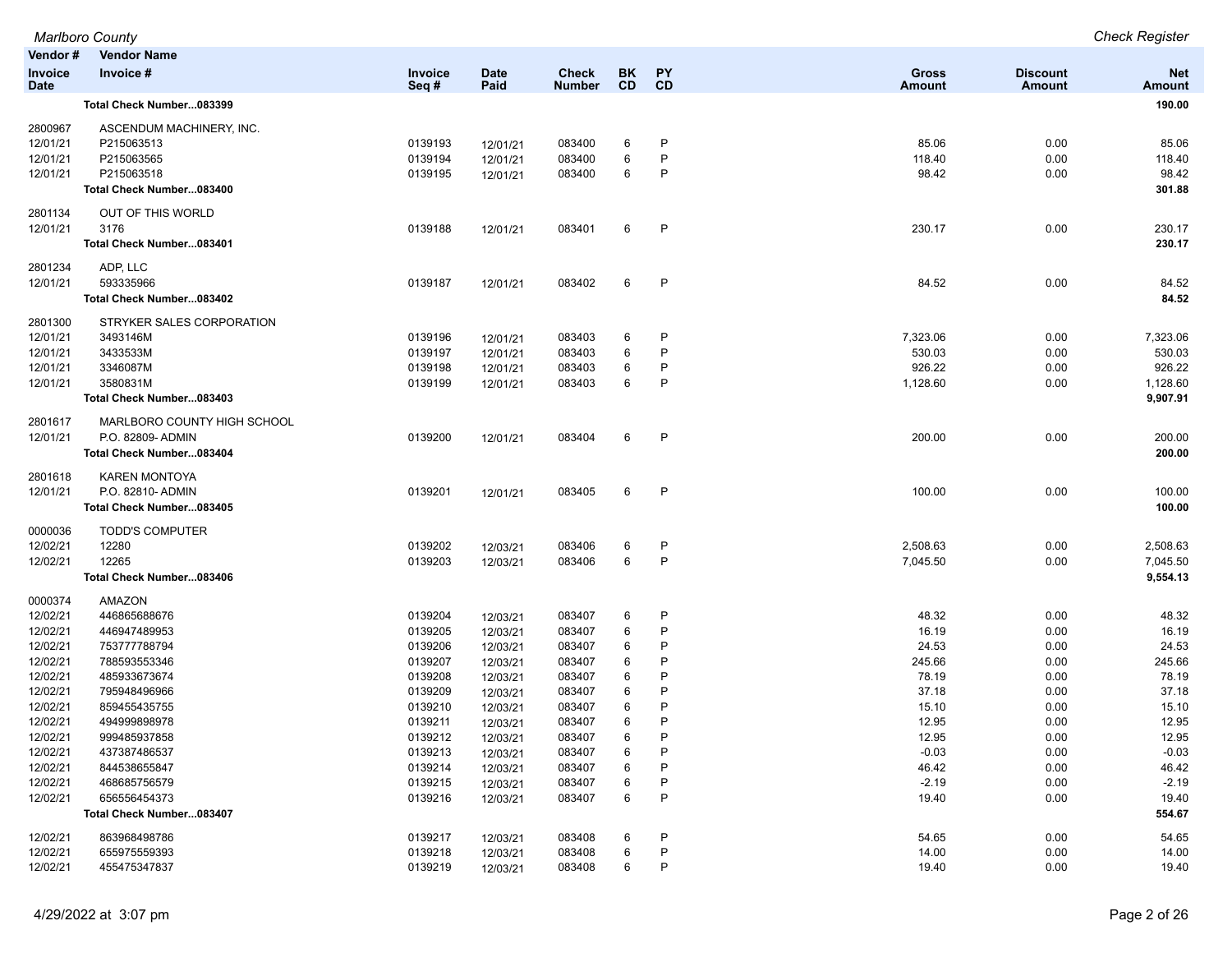|                                             | <b>Marlboro County</b>                                                       |                               |                                  |                               |                 |                   |                               |                           | <b>Check Register</b>               |
|---------------------------------------------|------------------------------------------------------------------------------|-------------------------------|----------------------------------|-------------------------------|-----------------|-------------------|-------------------------------|---------------------------|-------------------------------------|
| Vendor#<br><b>Invoice</b><br><b>Date</b>    | <b>Vendor Name</b><br>Invoice #                                              | Invoice<br>Seq#               | <b>Date</b><br>Paid              | <b>Check</b><br><b>Number</b> | BK<br><b>CD</b> | <b>PY</b><br>CD   | <b>Gross</b><br><b>Amount</b> | <b>Discount</b><br>Amount | <b>Net</b><br>Amount                |
|                                             | Total Check Number083408                                                     |                               |                                  |                               |                 |                   |                               |                           | 88.05                               |
| 0000425<br>12/02/21                         | COMMUNICATIONS TECHNOLOGY, LLC<br>16948<br>Total Check Number083409          | 0139220                       | 12/03/21                         | 083409                        | 6               | P                 | 600.00                        | 0.00                      | 600.00<br>600.00                    |
| 0000436<br>12/02/21                         | O'REILLY AUTOMOTIVE, INC<br>4690-340369<br>Total Check Number083410          | 0139221                       | 12/03/21                         | 083410                        | 6               | $\mathsf{P}$      | 173.47                        | 0.00                      | 173.47<br>173.47                    |
| 0000643<br>12/02/21                         | AL HENSLEY<br>580211<br>Total Check Number083411                             | 0139222                       | 12/03/21                         | 083411                        | 6               | $\mathsf{P}$      | 765.83                        | 0.00                      | 765.83<br>765.83                    |
| 0000691<br>12/02/21                         | GALE<br>76199372<br>Total Check Number083412                                 | 0139223                       | 12/03/21                         | 083412                        | 6               | P                 | 30.39                         | 0.00                      | 30.39<br>30.39                      |
| 0000840<br>12/02/21                         | FURR FACILITIES, INC<br>16206<br>Total Check Number083413                    | 0139224                       | 12/03/21                         | 083413                        | 6               | $\mathsf{P}$      | 1,786.75                      | 0.00                      | 1,786.75<br>1,786.75                |
| 0000852<br>12/02/21                         | HYMAN PAPER CO.<br>279747A<br>Total Check Number083414                       | 0139225                       | 12/03/21                         | 083414                        | 6               | P                 | 455.87                        | 0.00                      | 455.87<br>455.87                    |
| 0000874<br>12/03/21                         | <b>AFLAC</b><br>NOVEMBER 2021<br>Total Check Number083415                    | 0139241                       | 12/03/21                         | 083415                        | 6               | P                 | 1,484.88                      | 0.00                      | 1,484.88<br>1,484.88                |
| 0000898<br>12/03/21                         | RARE AIR, INC.<br>DECEMBER 2021<br>Total Check Number083416                  | 0139307                       | 12/03/21                         | 083416                        | 6               | $\mathsf{P}$      | 1,250.00                      | 0.00                      | 1,250.00<br>1,250.00                |
| 0000956<br>12/02/21                         | <b>BLACK'S TIRE SERVICE</b><br>16 0030862<br>Total Check Number083417        | 0139226                       | 12/03/21                         | 083417                        | 6               | $\mathsf{P}$      | 416.35                        | 0.00                      | 416.35<br>416.35                    |
| 0001008<br>12/02/21<br>12/02/21             | HERALD OFFICE SUPPLY INC<br>962665-0<br>962665-1<br>Total Check Number083418 | 0139227<br>0139228            | 12/03/21<br>12/03/21             | 083418<br>083418              | 6<br>6          | P<br>$\mathsf{P}$ | 221.32<br>28.84               | 0.00<br>0.00              | 221.32<br>28.84<br>250.16           |
| 0001114<br>12/02/21<br>12/02/21<br>12/02/21 | <b>HAMILTONS</b><br>127756<br>127773<br>127802<br>Total Check Number083419   | 0139229<br>0139230<br>0139231 | 12/03/21<br>12/03/21<br>12/03/21 | 083419<br>083419<br>083419    | 6<br>6<br>6     | P<br>P<br>P       | 119.73<br>82.26<br>248.39     | 0.00<br>0.00<br>0.00      | 119.73<br>82.26<br>248.39<br>450.38 |
| 0001118<br>12/02/21<br>12/02/21             | EDWARDS REFRIGERATION INC<br>75353<br>75356<br>Total Check Number083420      | 0139232<br>0139233            | 12/03/21<br>12/03/21             | 083420<br>083420              | 6<br>6          | P<br>P            | 285.00<br>950.00              | 0.00<br>0.00              | 285.00<br>950.00<br>1,235.00        |
| 0001120<br>12/02/21                         | <b>BLANCHARD MACHINERY</b><br>GFC444663                                      | 0139234                       | 12/03/21                         | 083421                        | 6               | P                 | 250.80                        | 0.00                      | 250.80                              |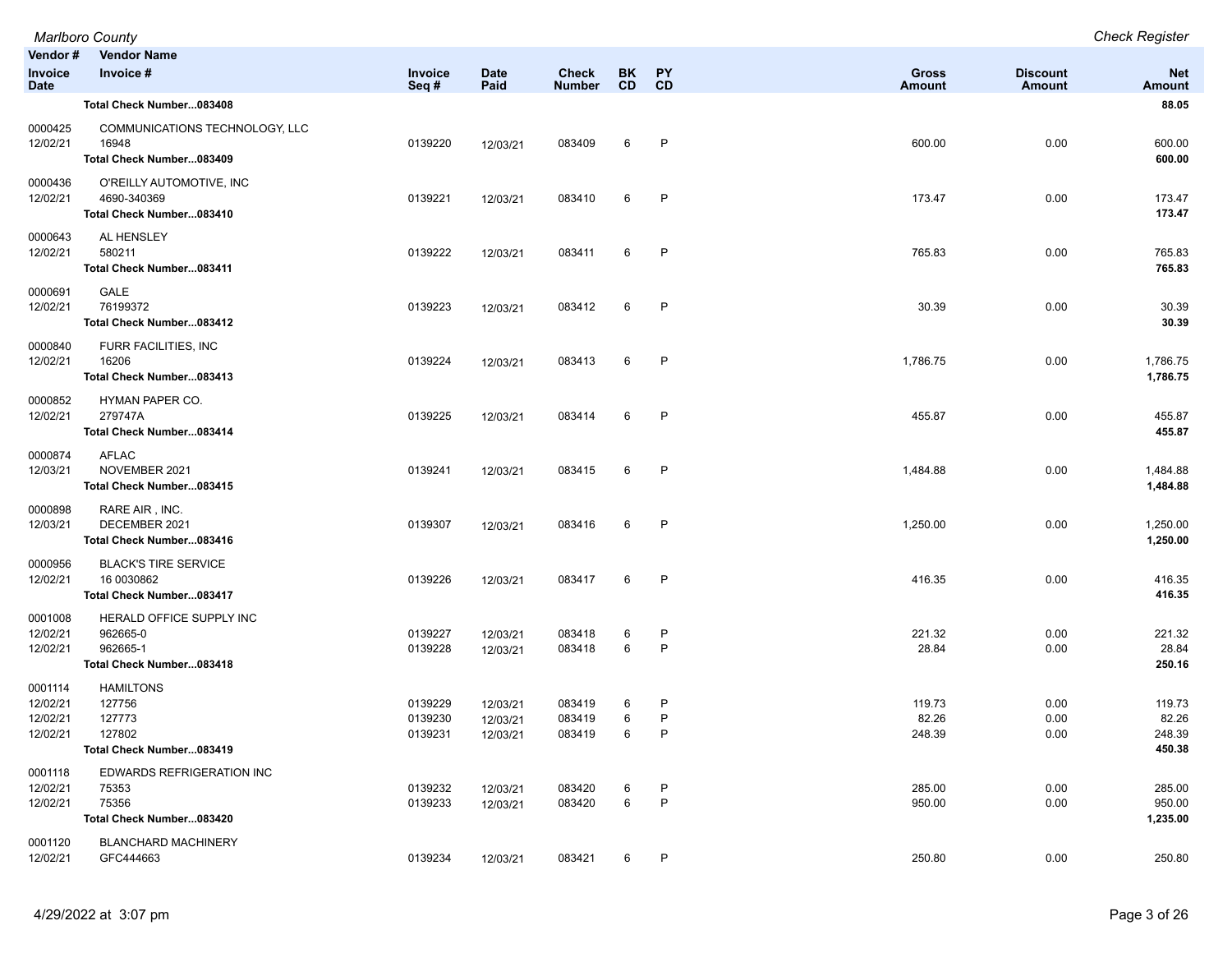| Vendor #<br>Invoice<br>Date                                         | <b>Vendor Name</b><br>Invoice #                                                                                                                                                            | <b>Invoice</b><br>Seq #                             | <b>Date</b><br>Paid                                      | <b>Check</b><br><b>Number</b>                  | BK<br>CD.             | PY<br><b>CD</b>       | Gross<br>Amount                               | <b>Discount</b><br>Amount            | <b>Net</b><br>Amount                                      |
|---------------------------------------------------------------------|--------------------------------------------------------------------------------------------------------------------------------------------------------------------------------------------|-----------------------------------------------------|----------------------------------------------------------|------------------------------------------------|-----------------------|-----------------------|-----------------------------------------------|--------------------------------------|-----------------------------------------------------------|
|                                                                     | Total Check Number083421                                                                                                                                                                   |                                                     |                                                          |                                                |                       |                       |                                               |                                      | 250.80                                                    |
| 0001127<br>12/02/21                                                 | ADVANCE AUTO COMMERCIAL<br>5200132733768<br>Total Check Number083422                                                                                                                       | 0139235                                             | 12/03/21                                                 | 083422                                         | 6                     | P                     | 143.09                                        | 0.00                                 | 143.09<br>143.09                                          |
| 0001182<br>12/02/21                                                 | CHERAW ELECTRIC SUPPLY CO<br>39861<br>Total Check Number083423                                                                                                                             | 0139236                                             | 12/03/21                                                 | 083423                                         | 6                     | P                     | 383.94                                        | 0.00                                 | 383.94<br>383.94                                          |
| 0001184<br>12/02/21                                                 | WALMART COMMUNITY CARD<br>1638799048<br>Total Check Number083424                                                                                                                           | 0139237                                             | 12/03/21                                                 | 083424                                         | 6                     | P                     | 191.90                                        | 0.00                                 | 191.90<br>191.90                                          |
| 0001190<br>12/02/21<br>12/02/21<br>12/02/21<br>12/02/21<br>12/02/21 | PALMETTO PROFESSIONAL SERVICES<br>20323<br>20331<br>20320<br>20318<br>20321<br>Total Check Number083425                                                                                    | 0139238<br>0139239<br>0139240<br>0139251<br>0139252 | 12/03/21<br>12/03/21<br>12/03/21<br>12/03/21<br>12/03/21 | 083425<br>083425<br>083425<br>083425<br>083425 | 6<br>6<br>6<br>6<br>6 | P<br>P<br>P<br>P<br>P | 50.00<br>381.00<br>190.00<br>190.00<br>731.85 | 0.00<br>0.00<br>0.00<br>0.00<br>0.00 | 50.00<br>381.00<br>190.00<br>190.00<br>731.85<br>1,542.85 |
| 0001249<br>12/03/21                                                 | ALLSTATE BENEFITS<br>NOVEMBER 2021<br>Total Check Number083426                                                                                                                             | 0139242                                             | 12/03/21                                                 | 083426                                         | 6                     | P                     | 1,649.82                                      | 0.00                                 | 1,649.82<br>1,649.82                                      |
| 0002015<br>12/02/21<br>12/02/21<br>12/02/21<br>12/02/21<br>12/02/21 | <b>WALLACE WATER COMPANY</b><br>1172070- NOVEMBER 2021<br>1063062- NOVEMBER 2021<br>1111020- NOVEMBER 2021<br>1181010- NOVEMBER 2021<br>6000890- NOVEMBER 2021<br>Total Check Number083427 | 0139253<br>0139254<br>0139255<br>0139256<br>0139257 | 12/03/21<br>12/03/21<br>12/03/21<br>12/03/21<br>12/03/21 | 083427<br>083427<br>083427<br>083427<br>083427 | 6<br>6<br>6<br>6<br>6 | P<br>P<br>P<br>P      | 37.95<br>37.95<br>37.95<br>37.95<br>37.95     | 0.00<br>0.00<br>0.00<br>0.00<br>0.00 | 37.95<br>37.95<br>37.95<br>37.95<br>37.95<br>189.75       |
| 0002107<br>12/03/21                                                 | BLENHEIM VOL, FIRE DEPT<br>DECEMBER 2021<br>Total Check Number083428                                                                                                                       | 0139244                                             | 12/03/21                                                 | 083428                                         | 6                     | P                     | 6,166.63                                      | 0.00                                 | 6,166.63<br>6,166.63                                      |
| 0002165<br>12/03/21                                                 | CLIO RURAL FIRE DEPARTMENT<br>DECEMBER 2021<br>Total Check Number083429                                                                                                                    | 0139245                                             | 12/03/21                                                 | 083429                                         | 6                     | P                     | 6,000.00                                      | 0.00                                 | 6,000.00<br>6,000.00                                      |
| 0002166<br>12/03/21                                                 | TOWN OF MCCOLL<br>DECEMBER 2021<br>Total Check Number083430                                                                                                                                | 0139246                                             | 12/03/21                                                 | 083430                                         | 6                     | P                     | 4,166.63                                      | 0.00                                 | 4,166.63<br>4,166.63                                      |
| 0002167<br>12/03/21                                                 | WALLACE RURAL FIRE DEPT<br>DECEMBER 2021<br>Total Check Number083431                                                                                                                       | 0139247                                             | 12/03/21                                                 | 083431                                         | 6                     | P                     | 6,000.00                                      | 0.00                                 | 6,000.00<br>6,000.00                                      |
| 0002168<br>12/03/21                                                 | BRIGHTSVILLE RURAL FIRE DEPT<br>DECEMBER 2021<br>Total Check Number083432                                                                                                                  | 0139248                                             | 12/03/21                                                 | 083432                                         | 6                     | P                     | 5,166.63                                      | 0.00                                 | 5,166.63<br>5,166.63                                      |
| 0002209<br>12/02/21                                                 | SOUTHERN ENVIRONMENTAL<br>24901                                                                                                                                                            | 0139258                                             | 12/03/21                                                 | 083433                                         | 6                     | P                     | 1,481.00                                      | 0.00                                 | 1,481.00                                                  |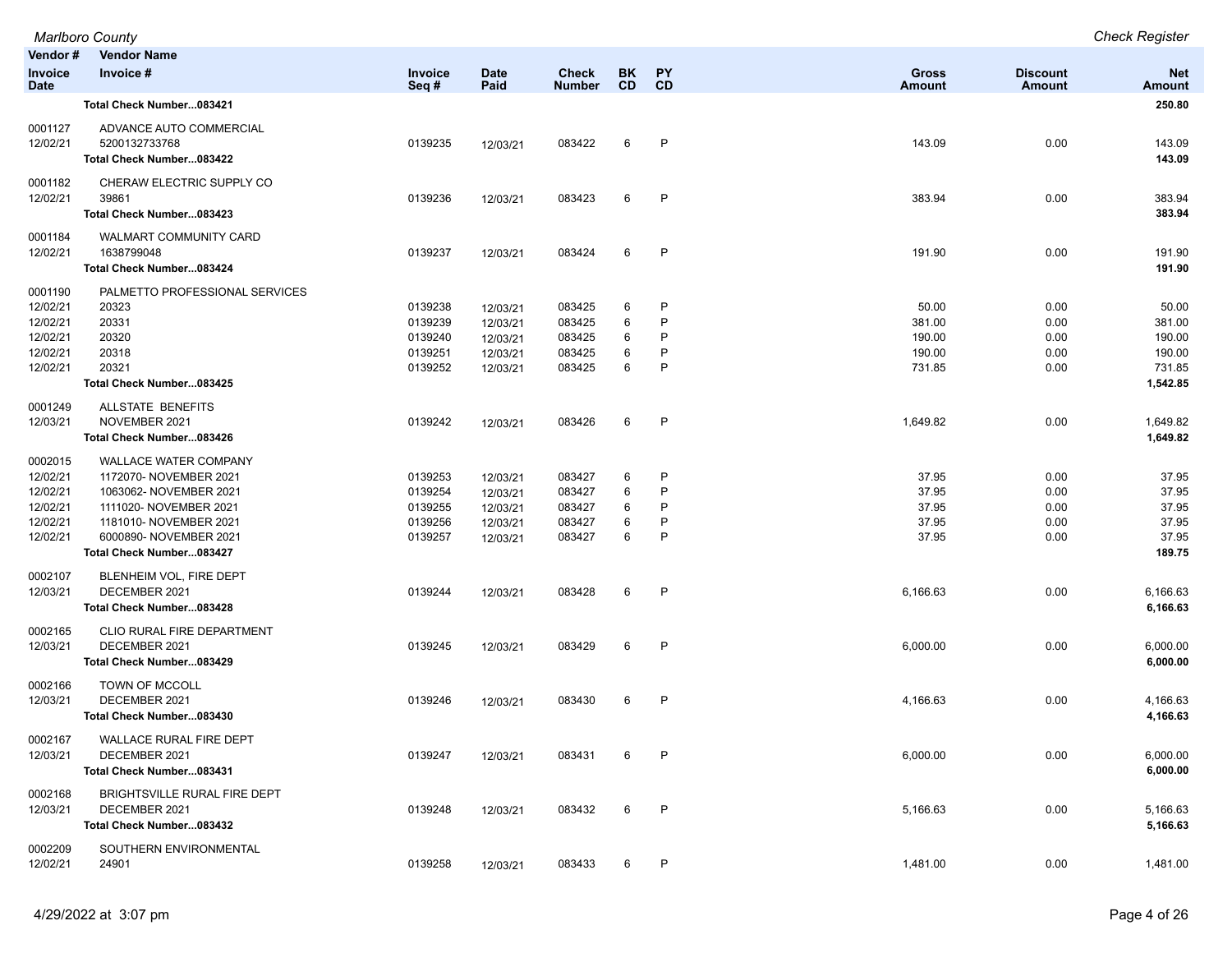| Vendor#<br><b>Vendor Name</b><br>Invoice #<br><b>BK</b><br>PY<br><b>Gross</b><br>Invoice<br><b>Date</b><br><b>Check</b><br><b>Discount</b><br><b>Net</b><br><b>CD</b><br><b>CD</b><br>Seq#<br>Paid<br><b>Number</b><br><b>Amount</b><br>Amount<br><b>Date</b><br>Amount<br>1,481.00<br>Total Check Number083433<br>FORENSIC PATHOLOGY CONSULTANTS<br>3624<br>0139259<br>083434<br>P<br>3,900.00<br>0.00<br>3,900.00<br>6<br>12/03/21<br>3,900.00<br>Total Check Number083434<br>MARL. CIVIC CENTER FOUNDATION<br>$\mathsf{P}$<br>DECEMBER 2021<br>0139249<br>6<br>1,250.00<br>0.00<br>1,250.00<br>083435<br>12/03/21<br>1,250.00<br>Total Check Number083435<br>0002700<br>BENNETTSVILLE ELECTRIC & WATER<br>0139260<br>P<br>DETENTION- NOVEMBER 2021<br>083436<br>6<br>3,808.46<br>0.00<br>3,808.46<br>12/03/21<br>P<br>ECON. DEVELOPMENT- NOVEMBER 2021<br>0139261<br>083436<br>6<br>300.26<br>0.00<br>300.26<br>12/03/21<br>P<br>LIBRARY- NOVEMBER 2021<br>0139262<br>083436<br>6<br>3,158.35<br>3,158.35<br>12/03/21<br>0.00<br>423.00<br>MUSEUM- NOVEMBER 2021<br>0139263<br>083436<br>6<br>P<br>423.00<br>0.00<br>12/03/21<br>P<br>0139264<br>6<br>12,508.94<br>12,508.94<br>P. BLDGS- NOVEMBER 2021<br>083436<br>0.00<br>12/03/21<br>6<br>Þ<br>P. WORKS- NOVEMBER 2021<br>0139265<br>083436<br>307.40<br>0.00<br>307.40<br>12/03/21<br>P<br>12/02/21<br>0139266<br>083436<br>6<br>511.42<br>511.42<br>RECREATION- NOVEMBER 2021<br>0.00<br>12/03/21<br>P<br>12/02/21<br>SHERIFF/MAGISTRATE- NOVEMBER 2021<br>0139267<br>083436<br>6<br>1,146.51<br>0.00<br>1,146.51<br>12/03/21<br>6<br>P<br>194.99<br>194.99<br>12/02/21<br><b>VOTER REGISTRATION- NOVEMBER 2021</b><br>0139268<br>083436<br>0.00<br>12/03/21<br>22,359.33<br>Total Check Number083436<br>MARLBORO WATER COMPANY<br>12/02/21<br>ACCT. 1165-NOVEMBER 2021<br>0139269<br>083437<br>6<br>P<br>21.50<br>21.50<br>0.00<br>12/03/21<br>P<br>12/02/21<br>0139270<br>083437<br>6<br>21.50<br>0.00<br>21.50<br>ACCT. 816- NOVEMBER 2021<br>12/03/21<br>12/02/21<br>0139271<br>083437<br>6<br>P<br>21.50<br>0.00<br>21.50<br>ACCT. 587-NOVEMBER 2021<br>12/03/21<br>6<br>P<br>12/02/21<br>ACCT. 1401- NOVEMBER 2021<br>0139272<br>083437<br>21.50<br>0.00<br>21.50<br>12/03/21<br>Total Check Number083437<br>86.00<br><b>AUTOZONE</b><br>0006029<br>12/02/21<br>1014650194<br>0139273<br>083438<br>6<br>P<br>37.79<br>0.00<br>37.79<br>12/03/21<br>37.79<br>Total Check Number083438<br>CITY OF BENNETTSVILLE<br>CHRISTMAS PARADE ENTRY FEE- EMS<br>0139306<br>083439<br>6<br>P<br>20.00<br>0.00<br>20.00<br>12/03/21<br>20.00<br>Total Check Number083439<br>WE GET IT TOGETHER<br>$\mathsf{P}$<br>P.O. 82768- VETERAN AFFAIRS<br>0139274<br>083440<br>6<br>2,695.00<br>0.00<br>2,695.00<br>12/03/21<br>2,695.00<br>Total Check Number083440<br>MARLBORO COUNTY HUMANE SOCIETY<br>0016392<br>12/03/21<br>DECEMBER 2021<br>0139250<br>083441<br>6<br>P<br>9,500.00<br>0.00<br>9,500.00<br>12/03/21<br>9,500.00<br>Total Check Number083441<br>2800273<br>COLONIAL SUPPLEMENTAL INSURANC<br>0139243<br>083442<br>6<br>P<br>2,050.60<br>0.00<br>2,050.60<br>12/02/21<br>NOVEMBER 2021<br>12/03/21<br>Total Check Number083442<br>2,050.60<br>2800281<br><b>INGRAM LIBRARY SERVICE</b><br>12/02/21<br>56059497<br>0139275<br>083443<br>6<br>P<br>475.55<br>475.55<br>0.00<br>12/03/21<br>P<br>12/02/21<br>56026421<br>0139276<br>083443<br>15.44<br>0.00<br>15.44<br>12/03/21<br>6<br>12/02/21<br>56026420<br>0139277<br>6<br>111.32<br>111.32<br>083443<br>P<br>0.00<br>12/03/21<br>12/02/21<br>56059498<br>0139278<br>083443<br>28.26<br>28.26<br>12/03/21<br>0.00<br>6 |          | <b>Marlboro County</b> |         |          |        |   |   |       |      | <b>Check Register</b> |
|---------------------------------------------------------------------------------------------------------------------------------------------------------------------------------------------------------------------------------------------------------------------------------------------------------------------------------------------------------------------------------------------------------------------------------------------------------------------------------------------------------------------------------------------------------------------------------------------------------------------------------------------------------------------------------------------------------------------------------------------------------------------------------------------------------------------------------------------------------------------------------------------------------------------------------------------------------------------------------------------------------------------------------------------------------------------------------------------------------------------------------------------------------------------------------------------------------------------------------------------------------------------------------------------------------------------------------------------------------------------------------------------------------------------------------------------------------------------------------------------------------------------------------------------------------------------------------------------------------------------------------------------------------------------------------------------------------------------------------------------------------------------------------------------------------------------------------------------------------------------------------------------------------------------------------------------------------------------------------------------------------------------------------------------------------------------------------------------------------------------------------------------------------------------------------------------------------------------------------------------------------------------------------------------------------------------------------------------------------------------------------------------------------------------------------------------------------------------------------------------------------------------------------------------------------------------------------------------------------------------------------------------------------------------------------------------------------------------------------------------------------------------------------------------------------------------------------------------------------------------------------------------------------------------------------------------------------------------------------------------------------------------------------------------------------------------------------------------------------------------------------------------------------------------------------------------------------------------------------------------------------------------------------------------------------------------------------------------------------------------------------------------------------------------------------------------------------------------------------------------------------------------------------------------------------------------------------------------------------------------------------------|----------|------------------------|---------|----------|--------|---|---|-------|------|-----------------------|
|                                                                                                                                                                                                                                                                                                                                                                                                                                                                                                                                                                                                                                                                                                                                                                                                                                                                                                                                                                                                                                                                                                                                                                                                                                                                                                                                                                                                                                                                                                                                                                                                                                                                                                                                                                                                                                                                                                                                                                                                                                                                                                                                                                                                                                                                                                                                                                                                                                                                                                                                                                                                                                                                                                                                                                                                                                                                                                                                                                                                                                                                                                                                                                                                                                                                                                                                                                                                                                                                                                                                                                                                                                       |          |                        |         |          |        |   |   |       |      |                       |
|                                                                                                                                                                                                                                                                                                                                                                                                                                                                                                                                                                                                                                                                                                                                                                                                                                                                                                                                                                                                                                                                                                                                                                                                                                                                                                                                                                                                                                                                                                                                                                                                                                                                                                                                                                                                                                                                                                                                                                                                                                                                                                                                                                                                                                                                                                                                                                                                                                                                                                                                                                                                                                                                                                                                                                                                                                                                                                                                                                                                                                                                                                                                                                                                                                                                                                                                                                                                                                                                                                                                                                                                                                       | Invoice  |                        |         |          |        |   |   |       |      |                       |
|                                                                                                                                                                                                                                                                                                                                                                                                                                                                                                                                                                                                                                                                                                                                                                                                                                                                                                                                                                                                                                                                                                                                                                                                                                                                                                                                                                                                                                                                                                                                                                                                                                                                                                                                                                                                                                                                                                                                                                                                                                                                                                                                                                                                                                                                                                                                                                                                                                                                                                                                                                                                                                                                                                                                                                                                                                                                                                                                                                                                                                                                                                                                                                                                                                                                                                                                                                                                                                                                                                                                                                                                                                       |          |                        |         |          |        |   |   |       |      |                       |
|                                                                                                                                                                                                                                                                                                                                                                                                                                                                                                                                                                                                                                                                                                                                                                                                                                                                                                                                                                                                                                                                                                                                                                                                                                                                                                                                                                                                                                                                                                                                                                                                                                                                                                                                                                                                                                                                                                                                                                                                                                                                                                                                                                                                                                                                                                                                                                                                                                                                                                                                                                                                                                                                                                                                                                                                                                                                                                                                                                                                                                                                                                                                                                                                                                                                                                                                                                                                                                                                                                                                                                                                                                       |          |                        |         |          |        |   |   |       |      |                       |
|                                                                                                                                                                                                                                                                                                                                                                                                                                                                                                                                                                                                                                                                                                                                                                                                                                                                                                                                                                                                                                                                                                                                                                                                                                                                                                                                                                                                                                                                                                                                                                                                                                                                                                                                                                                                                                                                                                                                                                                                                                                                                                                                                                                                                                                                                                                                                                                                                                                                                                                                                                                                                                                                                                                                                                                                                                                                                                                                                                                                                                                                                                                                                                                                                                                                                                                                                                                                                                                                                                                                                                                                                                       | 0002456  |                        |         |          |        |   |   |       |      |                       |
|                                                                                                                                                                                                                                                                                                                                                                                                                                                                                                                                                                                                                                                                                                                                                                                                                                                                                                                                                                                                                                                                                                                                                                                                                                                                                                                                                                                                                                                                                                                                                                                                                                                                                                                                                                                                                                                                                                                                                                                                                                                                                                                                                                                                                                                                                                                                                                                                                                                                                                                                                                                                                                                                                                                                                                                                                                                                                                                                                                                                                                                                                                                                                                                                                                                                                                                                                                                                                                                                                                                                                                                                                                       | 12/02/21 |                        |         |          |        |   |   |       |      |                       |
|                                                                                                                                                                                                                                                                                                                                                                                                                                                                                                                                                                                                                                                                                                                                                                                                                                                                                                                                                                                                                                                                                                                                                                                                                                                                                                                                                                                                                                                                                                                                                                                                                                                                                                                                                                                                                                                                                                                                                                                                                                                                                                                                                                                                                                                                                                                                                                                                                                                                                                                                                                                                                                                                                                                                                                                                                                                                                                                                                                                                                                                                                                                                                                                                                                                                                                                                                                                                                                                                                                                                                                                                                                       |          |                        |         |          |        |   |   |       |      |                       |
|                                                                                                                                                                                                                                                                                                                                                                                                                                                                                                                                                                                                                                                                                                                                                                                                                                                                                                                                                                                                                                                                                                                                                                                                                                                                                                                                                                                                                                                                                                                                                                                                                                                                                                                                                                                                                                                                                                                                                                                                                                                                                                                                                                                                                                                                                                                                                                                                                                                                                                                                                                                                                                                                                                                                                                                                                                                                                                                                                                                                                                                                                                                                                                                                                                                                                                                                                                                                                                                                                                                                                                                                                                       | 0002635  |                        |         |          |        |   |   |       |      |                       |
|                                                                                                                                                                                                                                                                                                                                                                                                                                                                                                                                                                                                                                                                                                                                                                                                                                                                                                                                                                                                                                                                                                                                                                                                                                                                                                                                                                                                                                                                                                                                                                                                                                                                                                                                                                                                                                                                                                                                                                                                                                                                                                                                                                                                                                                                                                                                                                                                                                                                                                                                                                                                                                                                                                                                                                                                                                                                                                                                                                                                                                                                                                                                                                                                                                                                                                                                                                                                                                                                                                                                                                                                                                       | 12/03/21 |                        |         |          |        |   |   |       |      |                       |
|                                                                                                                                                                                                                                                                                                                                                                                                                                                                                                                                                                                                                                                                                                                                                                                                                                                                                                                                                                                                                                                                                                                                                                                                                                                                                                                                                                                                                                                                                                                                                                                                                                                                                                                                                                                                                                                                                                                                                                                                                                                                                                                                                                                                                                                                                                                                                                                                                                                                                                                                                                                                                                                                                                                                                                                                                                                                                                                                                                                                                                                                                                                                                                                                                                                                                                                                                                                                                                                                                                                                                                                                                                       |          |                        |         |          |        |   |   |       |      |                       |
|                                                                                                                                                                                                                                                                                                                                                                                                                                                                                                                                                                                                                                                                                                                                                                                                                                                                                                                                                                                                                                                                                                                                                                                                                                                                                                                                                                                                                                                                                                                                                                                                                                                                                                                                                                                                                                                                                                                                                                                                                                                                                                                                                                                                                                                                                                                                                                                                                                                                                                                                                                                                                                                                                                                                                                                                                                                                                                                                                                                                                                                                                                                                                                                                                                                                                                                                                                                                                                                                                                                                                                                                                                       |          |                        |         |          |        |   |   |       |      |                       |
|                                                                                                                                                                                                                                                                                                                                                                                                                                                                                                                                                                                                                                                                                                                                                                                                                                                                                                                                                                                                                                                                                                                                                                                                                                                                                                                                                                                                                                                                                                                                                                                                                                                                                                                                                                                                                                                                                                                                                                                                                                                                                                                                                                                                                                                                                                                                                                                                                                                                                                                                                                                                                                                                                                                                                                                                                                                                                                                                                                                                                                                                                                                                                                                                                                                                                                                                                                                                                                                                                                                                                                                                                                       | 12/02/21 |                        |         |          |        |   |   |       |      |                       |
|                                                                                                                                                                                                                                                                                                                                                                                                                                                                                                                                                                                                                                                                                                                                                                                                                                                                                                                                                                                                                                                                                                                                                                                                                                                                                                                                                                                                                                                                                                                                                                                                                                                                                                                                                                                                                                                                                                                                                                                                                                                                                                                                                                                                                                                                                                                                                                                                                                                                                                                                                                                                                                                                                                                                                                                                                                                                                                                                                                                                                                                                                                                                                                                                                                                                                                                                                                                                                                                                                                                                                                                                                                       | 12/02/21 |                        |         |          |        |   |   |       |      |                       |
|                                                                                                                                                                                                                                                                                                                                                                                                                                                                                                                                                                                                                                                                                                                                                                                                                                                                                                                                                                                                                                                                                                                                                                                                                                                                                                                                                                                                                                                                                                                                                                                                                                                                                                                                                                                                                                                                                                                                                                                                                                                                                                                                                                                                                                                                                                                                                                                                                                                                                                                                                                                                                                                                                                                                                                                                                                                                                                                                                                                                                                                                                                                                                                                                                                                                                                                                                                                                                                                                                                                                                                                                                                       | 12/02/21 |                        |         |          |        |   |   |       |      |                       |
|                                                                                                                                                                                                                                                                                                                                                                                                                                                                                                                                                                                                                                                                                                                                                                                                                                                                                                                                                                                                                                                                                                                                                                                                                                                                                                                                                                                                                                                                                                                                                                                                                                                                                                                                                                                                                                                                                                                                                                                                                                                                                                                                                                                                                                                                                                                                                                                                                                                                                                                                                                                                                                                                                                                                                                                                                                                                                                                                                                                                                                                                                                                                                                                                                                                                                                                                                                                                                                                                                                                                                                                                                                       | 12/02/21 |                        |         |          |        |   |   |       |      |                       |
|                                                                                                                                                                                                                                                                                                                                                                                                                                                                                                                                                                                                                                                                                                                                                                                                                                                                                                                                                                                                                                                                                                                                                                                                                                                                                                                                                                                                                                                                                                                                                                                                                                                                                                                                                                                                                                                                                                                                                                                                                                                                                                                                                                                                                                                                                                                                                                                                                                                                                                                                                                                                                                                                                                                                                                                                                                                                                                                                                                                                                                                                                                                                                                                                                                                                                                                                                                                                                                                                                                                                                                                                                                       | 12/02/21 |                        |         |          |        |   |   |       |      |                       |
|                                                                                                                                                                                                                                                                                                                                                                                                                                                                                                                                                                                                                                                                                                                                                                                                                                                                                                                                                                                                                                                                                                                                                                                                                                                                                                                                                                                                                                                                                                                                                                                                                                                                                                                                                                                                                                                                                                                                                                                                                                                                                                                                                                                                                                                                                                                                                                                                                                                                                                                                                                                                                                                                                                                                                                                                                                                                                                                                                                                                                                                                                                                                                                                                                                                                                                                                                                                                                                                                                                                                                                                                                                       | 12/02/21 |                        |         |          |        |   |   |       |      |                       |
|                                                                                                                                                                                                                                                                                                                                                                                                                                                                                                                                                                                                                                                                                                                                                                                                                                                                                                                                                                                                                                                                                                                                                                                                                                                                                                                                                                                                                                                                                                                                                                                                                                                                                                                                                                                                                                                                                                                                                                                                                                                                                                                                                                                                                                                                                                                                                                                                                                                                                                                                                                                                                                                                                                                                                                                                                                                                                                                                                                                                                                                                                                                                                                                                                                                                                                                                                                                                                                                                                                                                                                                                                                       |          |                        |         |          |        |   |   |       |      |                       |
|                                                                                                                                                                                                                                                                                                                                                                                                                                                                                                                                                                                                                                                                                                                                                                                                                                                                                                                                                                                                                                                                                                                                                                                                                                                                                                                                                                                                                                                                                                                                                                                                                                                                                                                                                                                                                                                                                                                                                                                                                                                                                                                                                                                                                                                                                                                                                                                                                                                                                                                                                                                                                                                                                                                                                                                                                                                                                                                                                                                                                                                                                                                                                                                                                                                                                                                                                                                                                                                                                                                                                                                                                                       |          |                        |         |          |        |   |   |       |      |                       |
|                                                                                                                                                                                                                                                                                                                                                                                                                                                                                                                                                                                                                                                                                                                                                                                                                                                                                                                                                                                                                                                                                                                                                                                                                                                                                                                                                                                                                                                                                                                                                                                                                                                                                                                                                                                                                                                                                                                                                                                                                                                                                                                                                                                                                                                                                                                                                                                                                                                                                                                                                                                                                                                                                                                                                                                                                                                                                                                                                                                                                                                                                                                                                                                                                                                                                                                                                                                                                                                                                                                                                                                                                                       |          |                        |         |          |        |   |   |       |      |                       |
|                                                                                                                                                                                                                                                                                                                                                                                                                                                                                                                                                                                                                                                                                                                                                                                                                                                                                                                                                                                                                                                                                                                                                                                                                                                                                                                                                                                                                                                                                                                                                                                                                                                                                                                                                                                                                                                                                                                                                                                                                                                                                                                                                                                                                                                                                                                                                                                                                                                                                                                                                                                                                                                                                                                                                                                                                                                                                                                                                                                                                                                                                                                                                                                                                                                                                                                                                                                                                                                                                                                                                                                                                                       |          |                        |         |          |        |   |   |       |      |                       |
|                                                                                                                                                                                                                                                                                                                                                                                                                                                                                                                                                                                                                                                                                                                                                                                                                                                                                                                                                                                                                                                                                                                                                                                                                                                                                                                                                                                                                                                                                                                                                                                                                                                                                                                                                                                                                                                                                                                                                                                                                                                                                                                                                                                                                                                                                                                                                                                                                                                                                                                                                                                                                                                                                                                                                                                                                                                                                                                                                                                                                                                                                                                                                                                                                                                                                                                                                                                                                                                                                                                                                                                                                                       | 0005983  |                        |         |          |        |   |   |       |      |                       |
|                                                                                                                                                                                                                                                                                                                                                                                                                                                                                                                                                                                                                                                                                                                                                                                                                                                                                                                                                                                                                                                                                                                                                                                                                                                                                                                                                                                                                                                                                                                                                                                                                                                                                                                                                                                                                                                                                                                                                                                                                                                                                                                                                                                                                                                                                                                                                                                                                                                                                                                                                                                                                                                                                                                                                                                                                                                                                                                                                                                                                                                                                                                                                                                                                                                                                                                                                                                                                                                                                                                                                                                                                                       |          |                        |         |          |        |   |   |       |      |                       |
|                                                                                                                                                                                                                                                                                                                                                                                                                                                                                                                                                                                                                                                                                                                                                                                                                                                                                                                                                                                                                                                                                                                                                                                                                                                                                                                                                                                                                                                                                                                                                                                                                                                                                                                                                                                                                                                                                                                                                                                                                                                                                                                                                                                                                                                                                                                                                                                                                                                                                                                                                                                                                                                                                                                                                                                                                                                                                                                                                                                                                                                                                                                                                                                                                                                                                                                                                                                                                                                                                                                                                                                                                                       |          |                        |         |          |        |   |   |       |      |                       |
|                                                                                                                                                                                                                                                                                                                                                                                                                                                                                                                                                                                                                                                                                                                                                                                                                                                                                                                                                                                                                                                                                                                                                                                                                                                                                                                                                                                                                                                                                                                                                                                                                                                                                                                                                                                                                                                                                                                                                                                                                                                                                                                                                                                                                                                                                                                                                                                                                                                                                                                                                                                                                                                                                                                                                                                                                                                                                                                                                                                                                                                                                                                                                                                                                                                                                                                                                                                                                                                                                                                                                                                                                                       |          |                        |         |          |        |   |   |       |      |                       |
|                                                                                                                                                                                                                                                                                                                                                                                                                                                                                                                                                                                                                                                                                                                                                                                                                                                                                                                                                                                                                                                                                                                                                                                                                                                                                                                                                                                                                                                                                                                                                                                                                                                                                                                                                                                                                                                                                                                                                                                                                                                                                                                                                                                                                                                                                                                                                                                                                                                                                                                                                                                                                                                                                                                                                                                                                                                                                                                                                                                                                                                                                                                                                                                                                                                                                                                                                                                                                                                                                                                                                                                                                                       |          |                        |         |          |        |   |   |       |      |                       |
|                                                                                                                                                                                                                                                                                                                                                                                                                                                                                                                                                                                                                                                                                                                                                                                                                                                                                                                                                                                                                                                                                                                                                                                                                                                                                                                                                                                                                                                                                                                                                                                                                                                                                                                                                                                                                                                                                                                                                                                                                                                                                                                                                                                                                                                                                                                                                                                                                                                                                                                                                                                                                                                                                                                                                                                                                                                                                                                                                                                                                                                                                                                                                                                                                                                                                                                                                                                                                                                                                                                                                                                                                                       |          |                        |         |          |        |   |   |       |      |                       |
|                                                                                                                                                                                                                                                                                                                                                                                                                                                                                                                                                                                                                                                                                                                                                                                                                                                                                                                                                                                                                                                                                                                                                                                                                                                                                                                                                                                                                                                                                                                                                                                                                                                                                                                                                                                                                                                                                                                                                                                                                                                                                                                                                                                                                                                                                                                                                                                                                                                                                                                                                                                                                                                                                                                                                                                                                                                                                                                                                                                                                                                                                                                                                                                                                                                                                                                                                                                                                                                                                                                                                                                                                                       |          |                        |         |          |        |   |   |       |      |                       |
|                                                                                                                                                                                                                                                                                                                                                                                                                                                                                                                                                                                                                                                                                                                                                                                                                                                                                                                                                                                                                                                                                                                                                                                                                                                                                                                                                                                                                                                                                                                                                                                                                                                                                                                                                                                                                                                                                                                                                                                                                                                                                                                                                                                                                                                                                                                                                                                                                                                                                                                                                                                                                                                                                                                                                                                                                                                                                                                                                                                                                                                                                                                                                                                                                                                                                                                                                                                                                                                                                                                                                                                                                                       |          |                        |         |          |        |   |   |       |      |                       |
|                                                                                                                                                                                                                                                                                                                                                                                                                                                                                                                                                                                                                                                                                                                                                                                                                                                                                                                                                                                                                                                                                                                                                                                                                                                                                                                                                                                                                                                                                                                                                                                                                                                                                                                                                                                                                                                                                                                                                                                                                                                                                                                                                                                                                                                                                                                                                                                                                                                                                                                                                                                                                                                                                                                                                                                                                                                                                                                                                                                                                                                                                                                                                                                                                                                                                                                                                                                                                                                                                                                                                                                                                                       |          |                        |         |          |        |   |   |       |      |                       |
|                                                                                                                                                                                                                                                                                                                                                                                                                                                                                                                                                                                                                                                                                                                                                                                                                                                                                                                                                                                                                                                                                                                                                                                                                                                                                                                                                                                                                                                                                                                                                                                                                                                                                                                                                                                                                                                                                                                                                                                                                                                                                                                                                                                                                                                                                                                                                                                                                                                                                                                                                                                                                                                                                                                                                                                                                                                                                                                                                                                                                                                                                                                                                                                                                                                                                                                                                                                                                                                                                                                                                                                                                                       | 0007031  |                        |         |          |        |   |   |       |      |                       |
|                                                                                                                                                                                                                                                                                                                                                                                                                                                                                                                                                                                                                                                                                                                                                                                                                                                                                                                                                                                                                                                                                                                                                                                                                                                                                                                                                                                                                                                                                                                                                                                                                                                                                                                                                                                                                                                                                                                                                                                                                                                                                                                                                                                                                                                                                                                                                                                                                                                                                                                                                                                                                                                                                                                                                                                                                                                                                                                                                                                                                                                                                                                                                                                                                                                                                                                                                                                                                                                                                                                                                                                                                                       | 12/03/21 |                        |         |          |        |   |   |       |      |                       |
|                                                                                                                                                                                                                                                                                                                                                                                                                                                                                                                                                                                                                                                                                                                                                                                                                                                                                                                                                                                                                                                                                                                                                                                                                                                                                                                                                                                                                                                                                                                                                                                                                                                                                                                                                                                                                                                                                                                                                                                                                                                                                                                                                                                                                                                                                                                                                                                                                                                                                                                                                                                                                                                                                                                                                                                                                                                                                                                                                                                                                                                                                                                                                                                                                                                                                                                                                                                                                                                                                                                                                                                                                                       |          |                        |         |          |        |   |   |       |      |                       |
|                                                                                                                                                                                                                                                                                                                                                                                                                                                                                                                                                                                                                                                                                                                                                                                                                                                                                                                                                                                                                                                                                                                                                                                                                                                                                                                                                                                                                                                                                                                                                                                                                                                                                                                                                                                                                                                                                                                                                                                                                                                                                                                                                                                                                                                                                                                                                                                                                                                                                                                                                                                                                                                                                                                                                                                                                                                                                                                                                                                                                                                                                                                                                                                                                                                                                                                                                                                                                                                                                                                                                                                                                                       | 0009550  |                        |         |          |        |   |   |       |      |                       |
|                                                                                                                                                                                                                                                                                                                                                                                                                                                                                                                                                                                                                                                                                                                                                                                                                                                                                                                                                                                                                                                                                                                                                                                                                                                                                                                                                                                                                                                                                                                                                                                                                                                                                                                                                                                                                                                                                                                                                                                                                                                                                                                                                                                                                                                                                                                                                                                                                                                                                                                                                                                                                                                                                                                                                                                                                                                                                                                                                                                                                                                                                                                                                                                                                                                                                                                                                                                                                                                                                                                                                                                                                                       | 12/02/21 |                        |         |          |        |   |   |       |      |                       |
|                                                                                                                                                                                                                                                                                                                                                                                                                                                                                                                                                                                                                                                                                                                                                                                                                                                                                                                                                                                                                                                                                                                                                                                                                                                                                                                                                                                                                                                                                                                                                                                                                                                                                                                                                                                                                                                                                                                                                                                                                                                                                                                                                                                                                                                                                                                                                                                                                                                                                                                                                                                                                                                                                                                                                                                                                                                                                                                                                                                                                                                                                                                                                                                                                                                                                                                                                                                                                                                                                                                                                                                                                                       |          |                        |         |          |        |   |   |       |      |                       |
|                                                                                                                                                                                                                                                                                                                                                                                                                                                                                                                                                                                                                                                                                                                                                                                                                                                                                                                                                                                                                                                                                                                                                                                                                                                                                                                                                                                                                                                                                                                                                                                                                                                                                                                                                                                                                                                                                                                                                                                                                                                                                                                                                                                                                                                                                                                                                                                                                                                                                                                                                                                                                                                                                                                                                                                                                                                                                                                                                                                                                                                                                                                                                                                                                                                                                                                                                                                                                                                                                                                                                                                                                                       |          |                        |         |          |        |   |   |       |      |                       |
|                                                                                                                                                                                                                                                                                                                                                                                                                                                                                                                                                                                                                                                                                                                                                                                                                                                                                                                                                                                                                                                                                                                                                                                                                                                                                                                                                                                                                                                                                                                                                                                                                                                                                                                                                                                                                                                                                                                                                                                                                                                                                                                                                                                                                                                                                                                                                                                                                                                                                                                                                                                                                                                                                                                                                                                                                                                                                                                                                                                                                                                                                                                                                                                                                                                                                                                                                                                                                                                                                                                                                                                                                                       |          |                        |         |          |        |   |   |       |      |                       |
|                                                                                                                                                                                                                                                                                                                                                                                                                                                                                                                                                                                                                                                                                                                                                                                                                                                                                                                                                                                                                                                                                                                                                                                                                                                                                                                                                                                                                                                                                                                                                                                                                                                                                                                                                                                                                                                                                                                                                                                                                                                                                                                                                                                                                                                                                                                                                                                                                                                                                                                                                                                                                                                                                                                                                                                                                                                                                                                                                                                                                                                                                                                                                                                                                                                                                                                                                                                                                                                                                                                                                                                                                                       |          |                        |         |          |        |   |   |       |      |                       |
|                                                                                                                                                                                                                                                                                                                                                                                                                                                                                                                                                                                                                                                                                                                                                                                                                                                                                                                                                                                                                                                                                                                                                                                                                                                                                                                                                                                                                                                                                                                                                                                                                                                                                                                                                                                                                                                                                                                                                                                                                                                                                                                                                                                                                                                                                                                                                                                                                                                                                                                                                                                                                                                                                                                                                                                                                                                                                                                                                                                                                                                                                                                                                                                                                                                                                                                                                                                                                                                                                                                                                                                                                                       |          |                        |         |          |        |   |   |       |      |                       |
|                                                                                                                                                                                                                                                                                                                                                                                                                                                                                                                                                                                                                                                                                                                                                                                                                                                                                                                                                                                                                                                                                                                                                                                                                                                                                                                                                                                                                                                                                                                                                                                                                                                                                                                                                                                                                                                                                                                                                                                                                                                                                                                                                                                                                                                                                                                                                                                                                                                                                                                                                                                                                                                                                                                                                                                                                                                                                                                                                                                                                                                                                                                                                                                                                                                                                                                                                                                                                                                                                                                                                                                                                                       |          |                        |         |          |        |   |   |       |      |                       |
|                                                                                                                                                                                                                                                                                                                                                                                                                                                                                                                                                                                                                                                                                                                                                                                                                                                                                                                                                                                                                                                                                                                                                                                                                                                                                                                                                                                                                                                                                                                                                                                                                                                                                                                                                                                                                                                                                                                                                                                                                                                                                                                                                                                                                                                                                                                                                                                                                                                                                                                                                                                                                                                                                                                                                                                                                                                                                                                                                                                                                                                                                                                                                                                                                                                                                                                                                                                                                                                                                                                                                                                                                                       |          |                        |         |          |        |   |   |       |      |                       |
|                                                                                                                                                                                                                                                                                                                                                                                                                                                                                                                                                                                                                                                                                                                                                                                                                                                                                                                                                                                                                                                                                                                                                                                                                                                                                                                                                                                                                                                                                                                                                                                                                                                                                                                                                                                                                                                                                                                                                                                                                                                                                                                                                                                                                                                                                                                                                                                                                                                                                                                                                                                                                                                                                                                                                                                                                                                                                                                                                                                                                                                                                                                                                                                                                                                                                                                                                                                                                                                                                                                                                                                                                                       |          |                        |         |          |        |   |   |       |      |                       |
|                                                                                                                                                                                                                                                                                                                                                                                                                                                                                                                                                                                                                                                                                                                                                                                                                                                                                                                                                                                                                                                                                                                                                                                                                                                                                                                                                                                                                                                                                                                                                                                                                                                                                                                                                                                                                                                                                                                                                                                                                                                                                                                                                                                                                                                                                                                                                                                                                                                                                                                                                                                                                                                                                                                                                                                                                                                                                                                                                                                                                                                                                                                                                                                                                                                                                                                                                                                                                                                                                                                                                                                                                                       |          |                        |         |          |        |   |   |       |      |                       |
|                                                                                                                                                                                                                                                                                                                                                                                                                                                                                                                                                                                                                                                                                                                                                                                                                                                                                                                                                                                                                                                                                                                                                                                                                                                                                                                                                                                                                                                                                                                                                                                                                                                                                                                                                                                                                                                                                                                                                                                                                                                                                                                                                                                                                                                                                                                                                                                                                                                                                                                                                                                                                                                                                                                                                                                                                                                                                                                                                                                                                                                                                                                                                                                                                                                                                                                                                                                                                                                                                                                                                                                                                                       |          |                        |         |          |        |   |   |       |      |                       |
|                                                                                                                                                                                                                                                                                                                                                                                                                                                                                                                                                                                                                                                                                                                                                                                                                                                                                                                                                                                                                                                                                                                                                                                                                                                                                                                                                                                                                                                                                                                                                                                                                                                                                                                                                                                                                                                                                                                                                                                                                                                                                                                                                                                                                                                                                                                                                                                                                                                                                                                                                                                                                                                                                                                                                                                                                                                                                                                                                                                                                                                                                                                                                                                                                                                                                                                                                                                                                                                                                                                                                                                                                                       |          |                        |         |          |        |   |   |       |      |                       |
|                                                                                                                                                                                                                                                                                                                                                                                                                                                                                                                                                                                                                                                                                                                                                                                                                                                                                                                                                                                                                                                                                                                                                                                                                                                                                                                                                                                                                                                                                                                                                                                                                                                                                                                                                                                                                                                                                                                                                                                                                                                                                                                                                                                                                                                                                                                                                                                                                                                                                                                                                                                                                                                                                                                                                                                                                                                                                                                                                                                                                                                                                                                                                                                                                                                                                                                                                                                                                                                                                                                                                                                                                                       |          |                        |         |          |        |   |   |       |      |                       |
|                                                                                                                                                                                                                                                                                                                                                                                                                                                                                                                                                                                                                                                                                                                                                                                                                                                                                                                                                                                                                                                                                                                                                                                                                                                                                                                                                                                                                                                                                                                                                                                                                                                                                                                                                                                                                                                                                                                                                                                                                                                                                                                                                                                                                                                                                                                                                                                                                                                                                                                                                                                                                                                                                                                                                                                                                                                                                                                                                                                                                                                                                                                                                                                                                                                                                                                                                                                                                                                                                                                                                                                                                                       | 12/02/21 | 56090781               | 0139279 | 12/03/21 | 083443 | 6 | P | 15.63 | 0.00 | 15.63                 |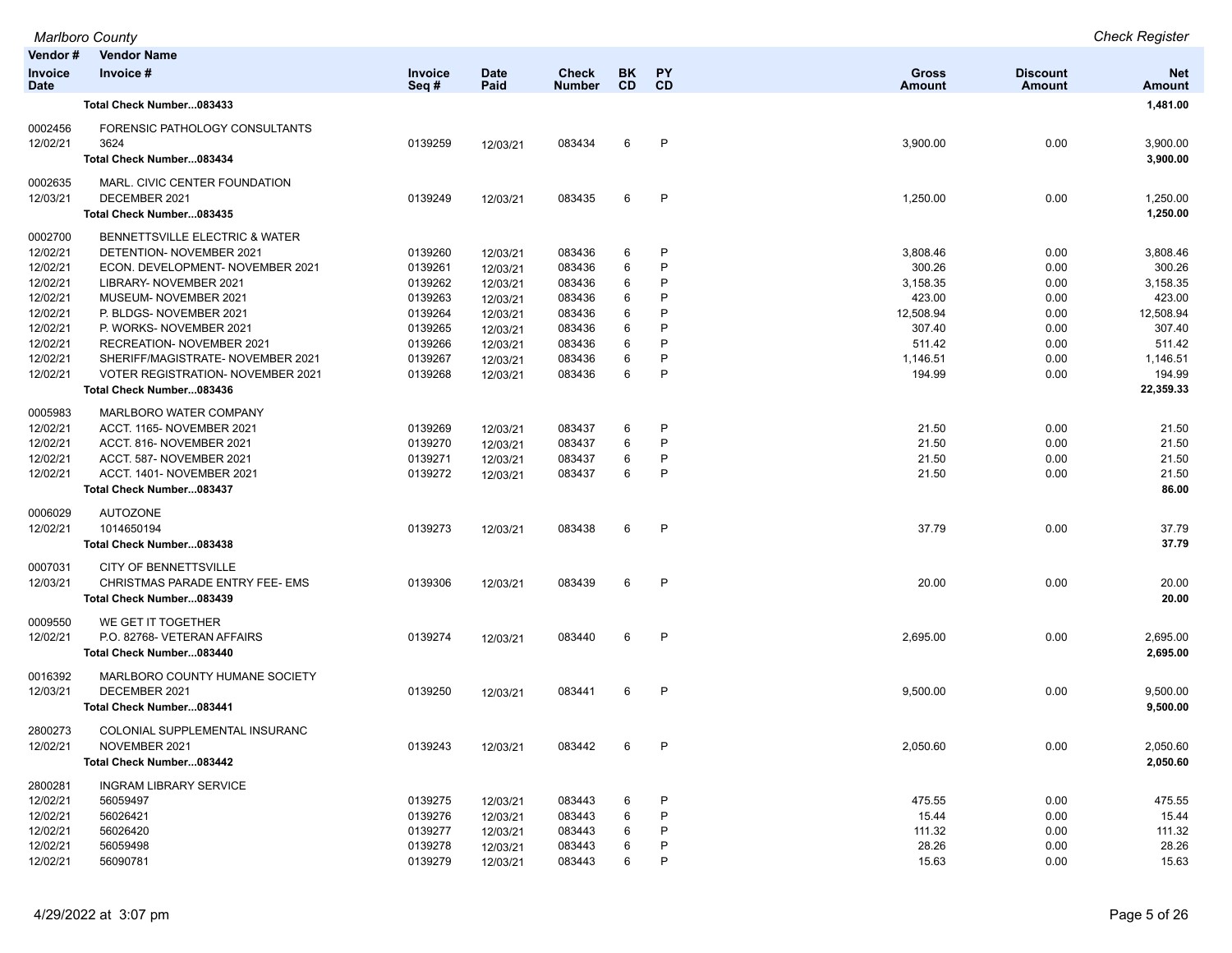|                        | Marlboro County                        |                    |                      |                               |                 |                 |                               |                                  | <b>Check Register</b>       |
|------------------------|----------------------------------------|--------------------|----------------------|-------------------------------|-----------------|-----------------|-------------------------------|----------------------------------|-----------------------------|
| Vendor#                | <b>Vendor Name</b>                     |                    |                      |                               |                 |                 |                               |                                  |                             |
| Invoice<br><b>Date</b> | Invoice #                              | Invoice<br>Seq#    | <b>Date</b><br>Paid  | <b>Check</b><br><b>Number</b> | BK<br><b>CD</b> | <b>PY</b><br>CD | <b>Gross</b><br><b>Amount</b> | <b>Discount</b><br><b>Amount</b> | <b>Net</b><br><b>Amount</b> |
| 12/02/21               | 56090780                               | 0139280            | 12/03/21             | 083443                        | 6               | P               | 24.18                         | 0.00                             | 24.18                       |
| 12/02/21               | 56090779                               | 0139281            | 12/03/21             | 083443                        | 6               | P               | 17.84                         | 0.00                             | 17.84                       |
| 12/02/21               | 56137664                               | 0139282            | 12/03/21             | 083443                        | 6               | P               | 40.18                         | 0.00                             | 40.18                       |
|                        | Total Check Number083443               |                    |                      |                               |                 |                 |                               |                                  | 728.40                      |
| 2800423                | <b>FRS</b>                             |                    |                      |                               |                 |                 |                               |                                  |                             |
| 12/02/21               | 1451947                                | 0139283            | 12/03/21             | 083444                        | 6               | $\mathsf{P}$    | 167.52                        | 0.00                             | 167.52                      |
|                        | Total Check Number083444               |                    |                      |                               |                 |                 |                               |                                  | 167.52                      |
| 2800762                | AT & T                                 |                    |                      |                               |                 |                 |                               |                                  |                             |
| 12/02/21               | 843 M41 1516 001 1893- NOVEMBER 2021   | 0139284            | 12/03/21             | 083445                        | 6               | PS              | 111.20                        | 0.00                             | 111.20                      |
|                        | Total Check Number083445               |                    |                      |                               |                 |                 |                               |                                  | 111.20                      |
| 2800768                | COTT SYSTEMS, INC.                     |                    |                      |                               |                 |                 |                               |                                  |                             |
| 12/02/21               | 143984                                 | 0139285            | 12/03/21             | 083446                        | 6               | $\mathsf{P}$    | 3,067.20                      | 0.00                             | 3,067.20                    |
|                        | Total Check Number083446               |                    |                      |                               |                 |                 |                               |                                  | 3,067.20                    |
| 2800790                | CHARM-TEX                              |                    |                      |                               |                 |                 |                               |                                  |                             |
| 12/02/21               | 0266492-IN                             | 0139286            | 12/03/21             | 083447                        | 6               | $\mathsf{P}$    | 979.20                        | 0.00                             | 979.20                      |
|                        | Total Check Number083447               |                    |                      |                               |                 |                 |                               |                                  | 979.20                      |
| 2800818                | <b>MCDUFFIE &amp; SON</b>              |                    |                      |                               |                 |                 |                               |                                  |                             |
| 12/02/21               | P.O. 82749- P. WORKS                   | 0139287            | 12/03/21             | 083448                        | 6               | P               | 300.00                        | 0.00                             | 300.00                      |
|                        | Total Check Number083448               |                    |                      |                               |                 |                 |                               |                                  | 300.00                      |
| 2800891                | ZOLL MEDICAL CORPORATION               |                    |                      |                               |                 |                 |                               |                                  |                             |
| 12/02/21               | 3401728                                | 0139288            | 12/03/21             | 083449                        | 6               | P               | 1,465.38                      | 0.00                             | 1,465.38                    |
| 12/02/21               | 3401300                                | 0139289            | 12/03/21             | 083449                        | 6               | P               | 638.40                        | 0.00                             | 638.40                      |
|                        | Total Check Number083449               |                    |                      |                               |                 |                 |                               |                                  | 2,103.78                    |
| 2800939                | ACTIVE911, INC.                        |                    |                      |                               |                 |                 |                               |                                  |                             |
| 12/02/21               | 350936                                 | 0139290            | 12/03/21             | 083450                        | 6               | $\mathsf{P}$    | 3,307.51                      | 0.00                             | 3,307.51                    |
|                        | Total Check Number083450               |                    |                      |                               |                 |                 |                               |                                  | 3,307.51                    |
| 2801150                | SHRED360                               |                    |                      |                               |                 |                 |                               |                                  |                             |
| 12/02/21               | 3876120121<br>Total Check Number083451 | 0139291            | 12/03/21             | 083451                        | 6               | $\mathsf{P}$    | 69.95                         | 0.00                             | 69.95<br>69.95              |
|                        |                                        |                    |                      |                               |                 |                 |                               |                                  |                             |
| 2801281                | <b>BOUND TREE MEDICAL, LLC</b>         |                    |                      |                               |                 |                 |                               |                                  |                             |
| 12/02/21               | 84298119<br>84301701                   | 0139292<br>0139293 | 12/03/21             | 083452                        | 6               | P<br>P          | 855.15<br>325.29              | 0.00                             | 855.15                      |
| 12/02/21<br>12/02/21   | 84299908                               | 0139294            | 12/03/21<br>12/03/21 | 083452<br>083452              | 6<br>6          | P               | 281.18                        | 0.00<br>0.00                     | 325.29<br>281.18            |
| 12/02/21               | 84291469                               | 0139295            | 12/03/21             | 083452                        | 6               | P               | 720.57                        | 0.00                             | 720.57                      |
| 12/02/21               | 84296701                               | 0139296            | 12/03/21             | 083452                        | 6               | P               | 211.68                        | 0.00                             | 211.68                      |
|                        | Total Check Number083452               |                    |                      |                               |                 |                 |                               |                                  | 2,393.87                    |
| 2801285                | <b>HENRY SCHEIN</b>                    |                    |                      |                               |                 |                 |                               |                                  |                             |
| 12/03/21               | 12890929                               | 0139297            | 12/03/21             | 083453                        | 6               | P               | 523.43                        | 0.00                             | 523.43                      |
| 12/03/21               | 12798227                               | 0139298            | 12/03/21             | 083453                        | 6               | P               | 562.41                        | 0.00                             | 562.41                      |
|                        | Total Check Number083453               |                    |                      |                               |                 |                 |                               |                                  | 1,085.84                    |
| 2801341                | MEDIKO P.C.                            |                    |                      |                               |                 |                 |                               |                                  |                             |
| 12/03/21               | 4120                                   | 0139299            | 12/03/21             | 083454                        | 6               | $\mathsf{P}$    | 394.53                        | 0.00                             | 394.53                      |
|                        | Total Check Number083454               |                    |                      |                               |                 |                 |                               |                                  | 394.53                      |

2801373 TIAA COMMERCIAL FINANCE, INC.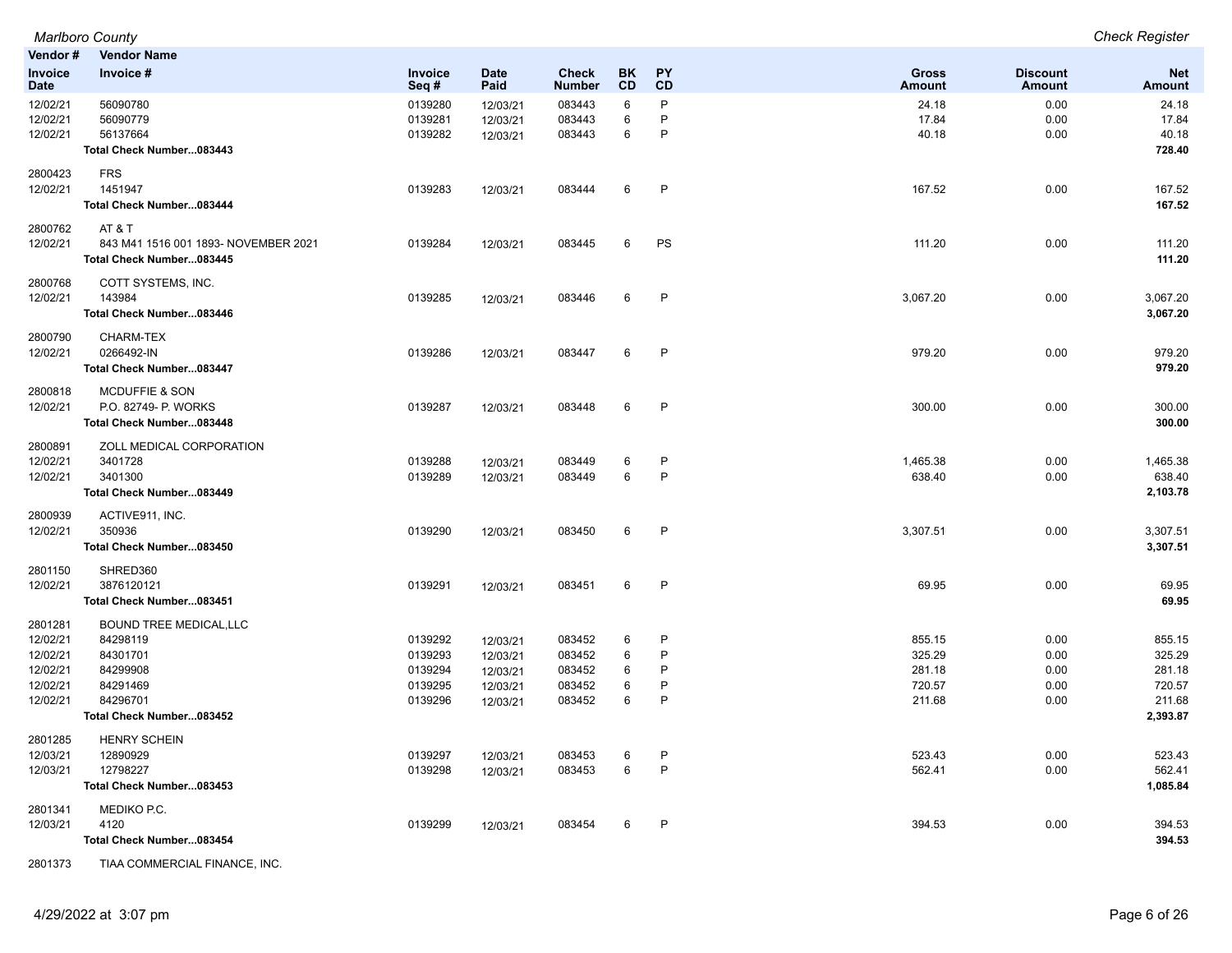| Vendor#                                                                         | <b>Vendor Name</b>                                                                    |                                                                |                                                                      |                                                          |                            |                            |                                                        |                                              |                                                        |
|---------------------------------------------------------------------------------|---------------------------------------------------------------------------------------|----------------------------------------------------------------|----------------------------------------------------------------------|----------------------------------------------------------|----------------------------|----------------------------|--------------------------------------------------------|----------------------------------------------|--------------------------------------------------------|
| <b>Invoice</b><br><b>Date</b>                                                   | Invoice #                                                                             | Invoice<br>Seq#                                                | <b>Date</b><br>Paid                                                  | Check<br><b>Number</b>                                   | BK<br>CD                   | <b>PY</b><br>CD            | <b>Gross</b><br>Amount                                 | <b>Discount</b><br>Amount                    | <b>Net</b><br>Amount                                   |
| 12/03/21                                                                        | 8554090<br>Total Check Number083455                                                   | 0139300                                                        | 12/03/21                                                             | 083455                                                   | 6                          | P                          | 613.75                                                 | 0.00                                         | 613.75<br>613.75                                       |
| 2801550<br>12/03/21<br>12/03/21                                                 | UNIFIRST CORPORATION<br>298 2919331<br>298 2921466<br>Total Check Number083456        | 0139301<br>0139302                                             | 12/03/21<br>12/03/21                                                 | 083456<br>083456                                         | 6<br>6                     | P<br>P                     | 147.32<br>187.48                                       | 0.00<br>0.00                                 | 147.32<br>187.48<br>334.80                             |
| 2801572<br>12/03/21                                                             | <b>VERIZON CONNECT</b><br>306000023735<br>Total Check Number083457                    | 0139303                                                        | 12/03/21                                                             | 083457                                                   | 6                          | $\mathsf{P}$               | 68.91                                                  | 0.00                                         | 68.91<br>68.91                                         |
| 2801614<br>12/03/21                                                             | DEFENDER DISTRIBUTION, LLC<br>1503<br>Total Check Number083458                        | 0139304                                                        | 12/03/21                                                             | 083458                                                   | 6                          | $\mathsf{P}$               | 606.52                                                 | 0.00                                         | 606.52<br>606.52                                       |
| 2801620<br>12/03/21                                                             | <b>QUALITY DATA SYSTEMS INC</b><br>INV165618<br>Total Check Number083459              | 0139305                                                        | 12/03/21                                                             | 083459                                                   | 6                          | P                          | 3,178.00                                               | 0.00                                         | 3,178.00<br>3,178.00                                   |
| 0000011<br>12/08/21<br>12/08/21<br>12/08/21                                     | TAYLOR TERMITE & PEST CONTROL<br>11418<br>11417<br>11465<br>Total Check Number083460  | 0139308<br>0139309<br>0139310                                  | 12/08/21<br>12/08/21<br>12/08/21                                     | 083460<br>083460<br>083460                               | 6<br>6<br>6                | P<br>P<br>P                | 170.00<br>180.00<br>992.00                             | 0.00<br>0.00<br>0.00                         | 170.00<br>180.00<br>992.00<br>1,342.00                 |
| 0000036<br>12/08/21<br>12/08/21                                                 | <b>TODD'S COMPUTER</b><br>12288<br>12179<br>Total Check Number083461                  | 0139311<br>0139312                                             | 12/08/21<br>12/08/21                                                 | 083461<br>083461                                         | 6<br>6                     | P<br>P                     | 3,069.06<br>480.36                                     | 0.00<br>0.00                                 | 3,069.06<br>480.36<br>3,549.42                         |
| 0000221<br>12/08/21                                                             | BOUND TO STAY BOUND BOOKS, INC<br>164957<br>Total Check Number083462                  | 0139313                                                        | 12/08/21                                                             | 083462                                                   | 6                          | P                          | 151.13                                                 | 0.00                                         | 151.13<br>151.13                                       |
| 0000236<br>12/08/21                                                             | PEE DEE ALARM<br>056958<br>Total Check Number083463                                   | 0139314                                                        | 12/08/21                                                             | 083463                                                   | 6                          | $\mathsf{P}$               | 45.00                                                  | 0.00                                         | 45.00<br>45.00                                         |
| 0000338<br>12/08/21                                                             | <b>PITNEY BOWES</b><br>3314711226<br>Total Check Number083464                         | 0139315                                                        | 12/08/21                                                             | 083464                                                   | 6                          | $\mathsf{P}$               | 776.35                                                 | 0.00                                         | 776.35<br>776.35                                       |
| 0000425<br>12/08/21<br>12/08/21<br>12/08/21                                     | COMMUNICATIONS TECHNOLOGY, LLC<br>17061<br>17063<br>17062<br>Total Check Number083465 | 0139316<br>0139318<br>0139319                                  | 12/08/21<br>12/08/21<br>12/08/21                                     | 083465<br>083465<br>083465                               | 6<br>6<br>6                | P<br>P<br>P                | 1,132.70<br>4,153.76<br>932.47                         | 0.00<br>0.00<br>0.00                         | 1,132.70<br>4,153.76<br>932.47<br>6,218.93             |
| 0000621<br>12/08/21<br>12/08/21<br>12/08/21<br>12/08/21<br>12/08/21<br>12/08/21 | LOWE'S COMPANIES, INC<br>906918<br>906923<br>907733<br>907734<br>907735<br>907056     | 0139320<br>0139321<br>0139322<br>0139323<br>0139324<br>0139325 | 12/08/21<br>12/08/21<br>12/08/21<br>12/08/21<br>12/08/21<br>12/08/21 | 083466<br>083466<br>083466<br>083466<br>083466<br>083466 | 6<br>6<br>6<br>6<br>6<br>6 | P<br>P<br>P<br>P<br>P<br>P | 110.54<br>59.53<br>202.83<br>96.84<br>122.28<br>202.48 | 0.00<br>0.00<br>0.00<br>0.00<br>0.00<br>0.00 | 110.54<br>59.53<br>202.83<br>96.84<br>122.28<br>202.48 |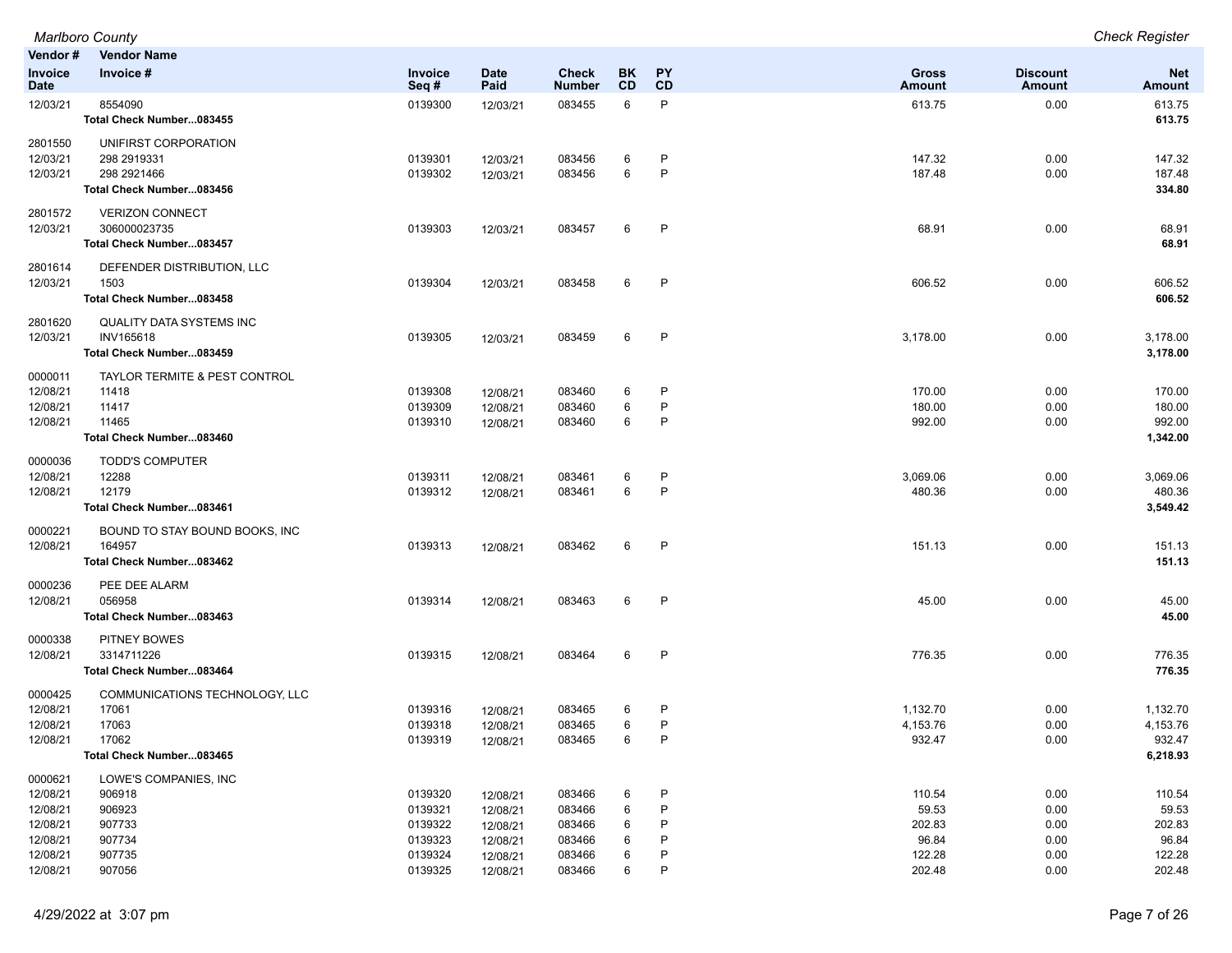| Vendor#                | <b>Vendor Name</b>             |                 |                     |                               |          |              |                               |                                  |                             |
|------------------------|--------------------------------|-----------------|---------------------|-------------------------------|----------|--------------|-------------------------------|----------------------------------|-----------------------------|
| Invoice<br><b>Date</b> | Invoice #                      | Invoice<br>Seq# | <b>Date</b><br>Paid | <b>Check</b><br><b>Number</b> | BK<br>CD | PY<br>CD     | <b>Gross</b><br><b>Amount</b> | <b>Discount</b><br><b>Amount</b> | <b>Net</b><br><b>Amount</b> |
| 12/08/21               | 907982                         | 0139326         | 12/08/21            | 083466                        | 6        | P            | 118.80                        | 0.00                             | 118.80                      |
| 12/08/21               | 911286                         | 0139328         | 12/08/21            | 083466                        | 6        | P            | 45.57                         | 0.00                             | 45.57                       |
| 12/08/21               | 907788                         | 0139329         | 12/08/21            | 083466                        | 6        | P            | 443.52                        | 0.00                             | 443.52                      |
| 12/08/21               | 907789                         | 0139330         | 12/08/21            | 083466                        | 6        | P            | 127.26                        | 0.00                             | 127.26                      |
| 12/08/21               | 911670                         | 0139331         | 12/08/21            | 083466                        | 6        | P            | $-96.84$                      | 0.00                             | $-96.84$                    |
|                        | Total Check Number083466       |                 |                     |                               |          |              |                               |                                  | 1,432.81                    |
| 0000643                | AL HENSLEY                     |                 |                     |                               |          |              |                               |                                  |                             |
| 12/08/21               | 580391                         | 0139332         | 12/08/21            | 083467                        | 6        | $\mathsf{P}$ | 117.70                        | 0.00                             | 117.70                      |
|                        | Total Check Number083467       |                 |                     |                               |          |              |                               |                                  | 117.70                      |
| 0000872                | FAMILY AFFAIR CATERING, LLC    |                 |                     |                               |          |              |                               |                                  |                             |
| 12/08/21               | P.O. 82823- ADMIN              | 0139333         | 12/08/21            | 083468                        | 6        | $\mathsf{P}$ | 1,800.00                      | 0.00                             | 1,800.00                    |
|                        | Total Check Number083468       |                 |                     |                               |          |              |                               |                                  | 1,800.00                    |
| 0000931                | <b>NAPA</b>                    |                 |                     |                               |          |              |                               |                                  |                             |
| 12/08/21               | MARLBORO COUNTY- NOVEMBER 2021 | 0139334         | 12/08/21            | 083469                        | 6        | $\mathsf{P}$ | 981.63                        | 0.00                             | 981.63                      |
|                        | Total Check Number083469       |                 |                     |                               |          |              |                               |                                  | 981.63                      |
| 0000957                | SHARP ELECTRONICS CORPORATION  |                 |                     |                               |          |              |                               |                                  |                             |
| 12/08/21               | 9003591704                     | 0139335         | 12/08/21            | 083470                        | 6        | PS           | 21.60                         | 0.00                             | 21.60                       |
|                        | Total Check Number083470       |                 |                     |                               |          |              |                               |                                  | 21.60                       |
| 12/08/21               | 9003589123                     | 0139336         | 12/08/21            | 083471                        | 6        | <b>PS</b>    | 32.49                         | 0.00                             | 32.49                       |
|                        | Total Check Number083471       |                 |                     |                               |          |              |                               |                                  | 32.49                       |
| 0001005                | PRESTON MOORE OIL CO., INC.    |                 |                     |                               |          |              |                               |                                  |                             |
| 12/08/21               | 97942                          | 0139337         | 12/08/21            | 083472                        | 6        | P            | 9,749.29                      | 0.00                             | 9,749.29                    |
| 12/08/21               | 97941                          | 0139338         | 12/08/21            | 083472                        | 6        | P            | 1,851.33                      | 0.00                             | 1,851.33                    |
|                        | Total Check Number083472       |                 |                     |                               |          |              |                               |                                  | 11,600.62                   |
| 0001008                | HERALD OFFICE SUPPLY INC       |                 |                     |                               |          |              |                               |                                  |                             |
| 12/08/21               | 964201-0                       | 0139339         | 12/08/21            | 083473                        | 6        | P            | 37.52                         | 0.00                             | 37.52                       |
| 12/08/21               | 964567-0                       | 0139340         | 12/08/21            | 083473                        | 6        | P            | 66.18                         | 0.00                             | 66.18                       |
| 12/08/21               | 965536-0                       | 0139341         | 12/08/21            | 083473                        | 6        | P            | 12.51                         | 0.00                             | 12.51                       |
| 12/08/21               | M132186                        | 0139342         | 12/08/21            | 083473                        | 6        | P            | 22.65                         | 0.00                             | 22.65                       |
| 12/08/21               | M132195                        | 0139343         | 12/08/21            | 083473                        | 6        | P            | 142.09                        | 0.00                             | 142.09                      |
|                        | Total Check Number083473       |                 |                     |                               |          |              |                               |                                  | 280.95                      |
| 0001114                | <b>HAMILTONS</b>               |                 |                     |                               |          |              |                               |                                  |                             |
| 12/08/21               | 127826                         | 0139344         | 12/08/21            | 083474                        | 6        | $\mathsf{P}$ | 32.37                         | 0.00                             | 32.37                       |
|                        | Total Check Number083474       |                 |                     |                               |          |              |                               |                                  | 32.37                       |
| 0001127                | ADVANCE AUTO COMMERCIAL        |                 |                     |                               |          |              |                               |                                  |                             |
| 12/08/21               | 5200133473957                  | 0139345         | 12/08/21            | 083475                        | 6        | $\mathsf{P}$ | 127.90                        | 0.00                             | 127.90                      |
|                        | Total Check Number083475       |                 |                     |                               |          |              |                               |                                  | 127.90                      |
| 0001134                | BENNETTSVILLE HARDWARE         |                 |                     |                               |          |              |                               |                                  |                             |
| 12/08/21               | MARLBORO COUNTY- NOVEMBER 2021 | 0139346         | 12/08/21            | 083476                        | 6        | $\mathsf{P}$ | 859.69                        | 0.00                             | 859.69                      |
|                        | Total Check Number083476       |                 |                     |                               |          |              |                               |                                  | 859.69                      |
| 0001149                | PEPSI COLA                     |                 |                     |                               |          |              |                               |                                  |                             |
| 12/08/21               | 10063246                       | 0139347         | 12/08/21            | 083477                        | 6        | P            | 51.10                         | 0.00                             | 51.10                       |
|                        | Total Check Number083477       |                 |                     |                               |          |              |                               |                                  | 51.10                       |

0001187 HANEY'S TIRE & RECAPPING SERV.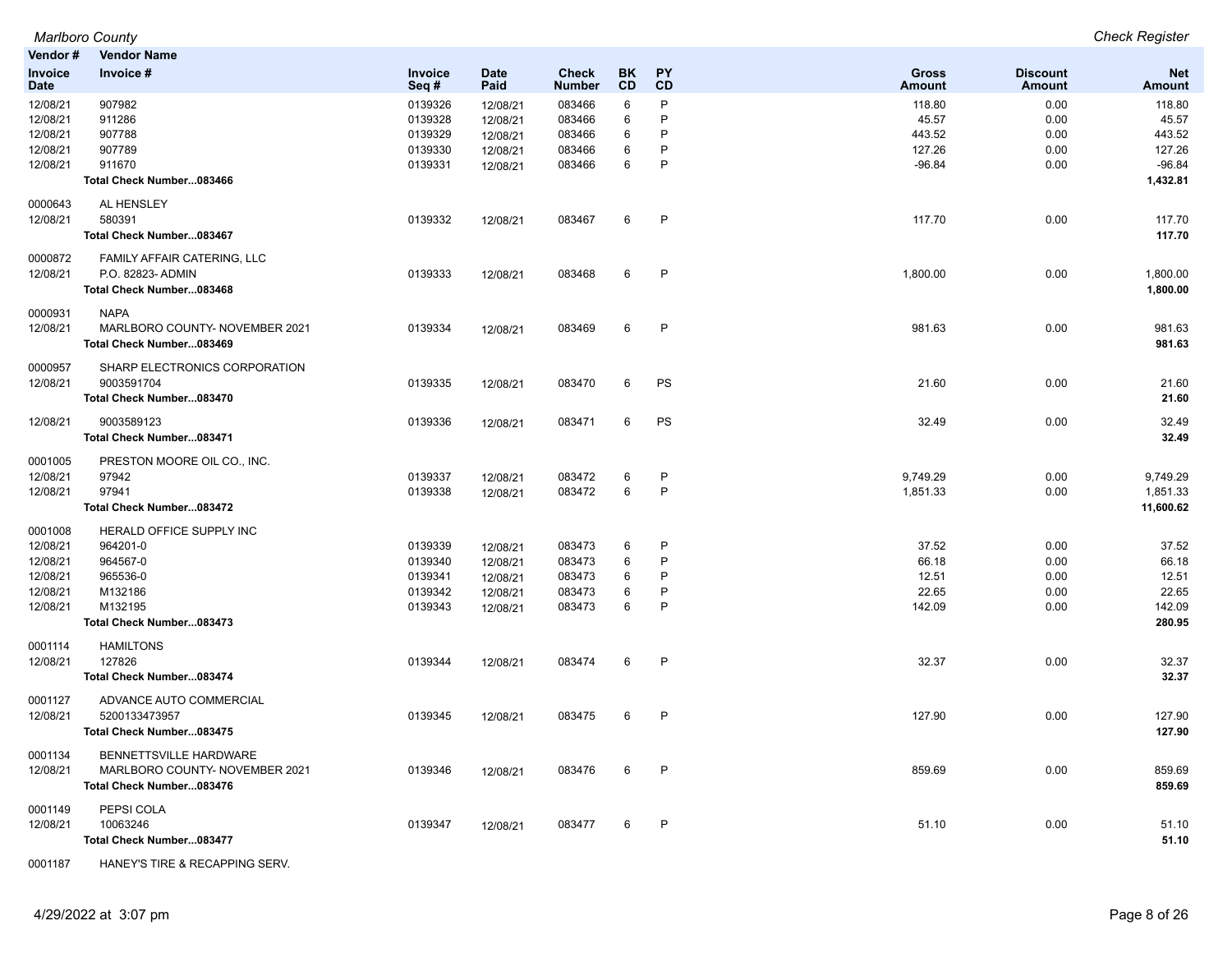|                                             | <b>Marlboro County</b>                                                                 |                               |                                  |                               |                        |                 |                               |                                  | <b>Check Register</b>              |
|---------------------------------------------|----------------------------------------------------------------------------------------|-------------------------------|----------------------------------|-------------------------------|------------------------|-----------------|-------------------------------|----------------------------------|------------------------------------|
| Vendor #                                    | <b>Vendor Name</b>                                                                     |                               |                                  |                               |                        |                 |                               |                                  |                                    |
| Invoice<br>Date                             | Invoice #                                                                              | Invoice<br>Seq#               | <b>Date</b><br>Paid              | <b>Check</b><br><b>Number</b> | <b>BK</b><br><b>CD</b> | <b>PY</b><br>CD | <b>Gross</b><br><b>Amount</b> | <b>Discount</b><br><b>Amount</b> | <b>Net</b><br>Amount               |
| 12/08/21                                    | 3115906<br>Total Check Number083478                                                    | 0139348                       | 12/08/21                         | 083478                        | 6                      | P               | 58.71                         | 0.00                             | 58.71<br>58.71                     |
| 0002001<br>12/08/21                         | <b>FEDERAL EXPRESS</b><br>7-582-16936<br>Total Check Number083479                      | 0139349                       | 12/08/21                         | 083479                        | 6                      | $\mathsf{P}$    | 80.78                         | 0.00                             | 80.78<br>80.78                     |
| 0005002<br>12/08/21                         | <b>MOTOROLA</b><br>28463020211104<br>Total Check Number083480                          | 0139350                       | 12/08/21                         | 083480                        | 6                      | PS              | 98.19                         | 0.00                             | 98.19<br>98.19                     |
| 12/08/21                                    | 28463120211104<br>Total Check Number083481                                             | 0139351                       | 12/08/21                         | 083481                        | 6                      | PS              | 229.12                        | 0.00                             | 229.12<br>229.12                   |
| 12/08/21                                    | 28462920211104<br>Total Check Number083482                                             | 0139352                       | 12/08/21                         | 083482                        | 6                      | PS              | 982.22                        | 0.00                             | 982.22<br>982.22                   |
| 0007576<br>12/08/21<br>12/08/21<br>12/08/21 | MCRAE'S SERVICE CENTER<br>0016037<br>0016102<br>0016035<br>Total Check Number083483    | 0139353<br>0139354<br>0139355 | 12/08/21<br>12/08/21<br>12/08/21 | 083483<br>083483<br>083483    | 6<br>6<br>6            | P<br>P<br>P     | 30.00<br>125.00<br>45.00      | 0.00<br>0.00<br>0.00             | 30.00<br>125.00<br>45.00<br>200.00 |
| 0007946<br>12/08/21                         | INNOVATION CREDIT SOLUTIONS<br>202112227<br>Total Check Number083484                   | 0139356                       | 12/08/21                         | 083484                        | 6                      | $\mathsf{P}$    | 149.75                        | 0.00                             | 149.75<br>149.75                   |
| 0008878<br>12/08/21                         | AT&T<br>148528409- NOVEMBER 2021<br>Total Check Number083485                           | 0139358                       | 12/08/21                         | 083485                        | 6                      | $\mathsf{P}$    | 89.25                         | 0.00                             | 89.25<br>89.25                     |
| 12/08/21                                    | 124870729- NOVEMBER 2021<br>Total Check Number083486                                   | 0139357                       | 12/08/21                         | 083486                        | 6                      | PS              | 64.20                         | 0.00                             | 64.20<br>64.20                     |
| 0009253<br>12/08/21                         | <b>DELINQUENT TAX</b><br>REIMB. CHECKS & DEPOSIT SLIPS<br>Total Check Number083487     | 0139359                       | 12/08/21                         | 083487                        | 6                      | $\mathsf{P}$    | 141.17                        | 0.00                             | 141.17<br>141.17                   |
| 2800117<br>12/08/21                         | <b>SCATT</b><br>REGISTRATION FEE- DEBORAH WELDON<br>Total Check Number083488           | 0139360                       | 12/08/21                         | 083488                        | 6                      | $\mathsf{P}$    | 225.00                        | 0.00                             | 225.00<br>225.00                   |
| 2800762<br>12/08/21                         | AT & T<br>843 M74 6746 001 1891- NOVEMBER 2021<br>Total Check Number083489             | 0139361                       | 12/08/21                         | 083489                        | 6                      | PS              | 320.11                        | 0.00                             | 320.11<br>320.11                   |
| 2800986<br>12/08/21<br>12/08/21             | SUMMIT FOOD SERVICES LLC<br>INV2000128706<br>INV2000128154<br>Total Check Number083490 | 0139362<br>0139363            | 12/08/21<br>12/08/21             | 083490<br>083490              | 6<br>6                 | P<br>P          | 3,208.40<br>3,133.02          | 0.00<br>0.00                     | 3,208.40<br>3,133.02<br>6,341.42   |
| 2801033<br>12/08/21                         | C. KELLY JACKSON<br>PROF. SERVICES- NOVEMBER 2021<br>Total Check Number083491          | 0139364                       | 12/08/21                         | 083491                        | 6                      | P               | 7,000.00                      | 0.00                             | 7,000.00<br>7,000.00               |
| 2801254<br>12/08/21                         | INNOVATIVE COURIER SOLUTIONS<br>21737                                                  | 0139365                       | 12/08/21                         | 083492                        | 6                      | P               | 73.26                         | 0.00                             | 73.26                              |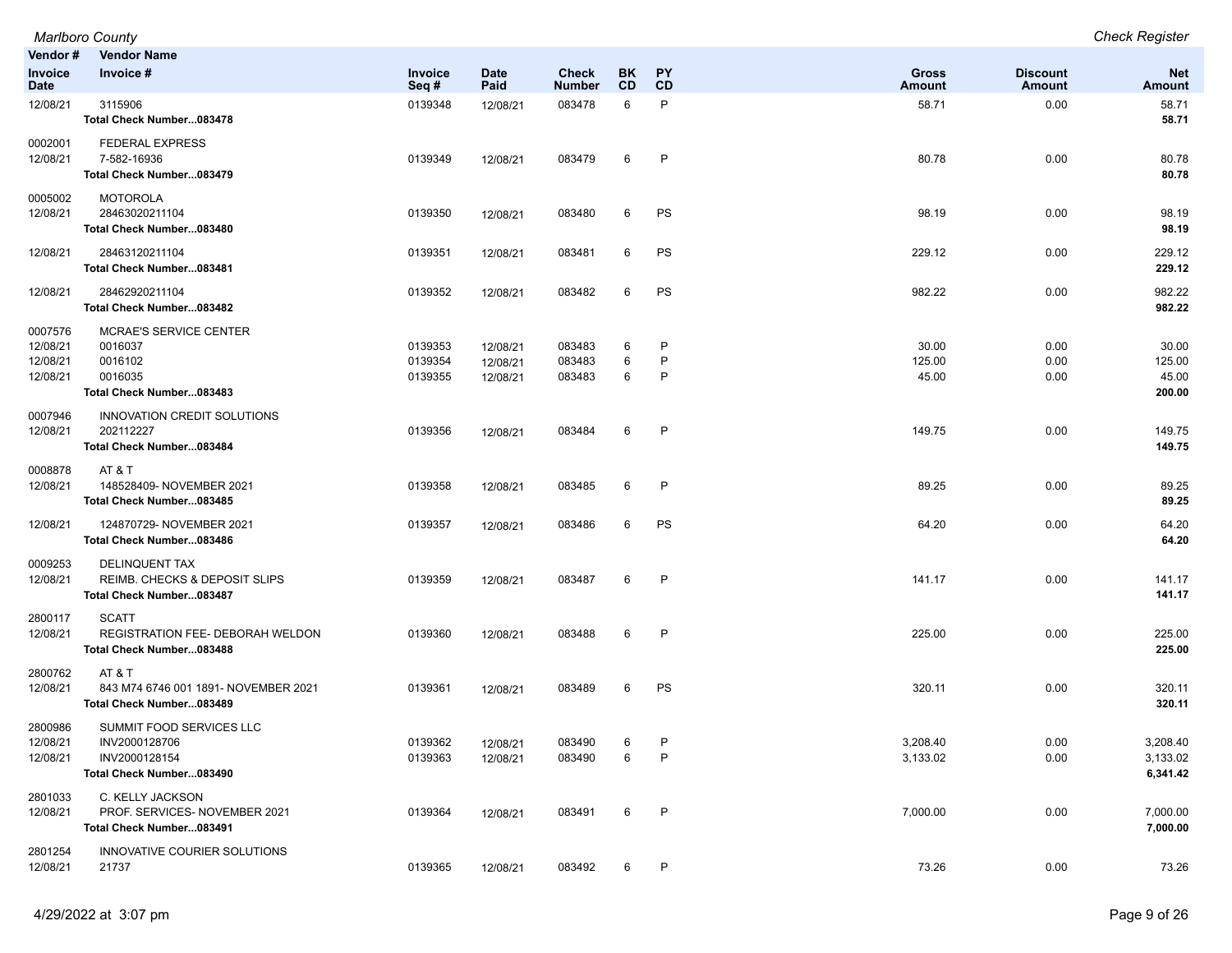|                                   | Marlboro County                                                                          |                    |                      |                               |                        |          |                               |                           | <b>Check Register</b>     |
|-----------------------------------|------------------------------------------------------------------------------------------|--------------------|----------------------|-------------------------------|------------------------|----------|-------------------------------|---------------------------|---------------------------|
| Vendor#<br>Invoice<br><b>Date</b> | <b>Vendor Name</b><br>Invoice #                                                          | Invoice<br>Seq#    | <b>Date</b><br>Paid  | <b>Check</b><br><b>Number</b> | <b>BK</b><br><b>CD</b> | PY<br>CD | <b>Gross</b><br><b>Amount</b> | <b>Discount</b><br>Amount | <b>Net</b><br>Amount      |
|                                   | Total Check Number083492                                                                 |                    |                      |                               |                        |          |                               |                           | 73.26                     |
| 2801274<br>12/08/21               | <b>DOUG NEDEROSTEK</b><br>DECEMBER 2021 PAYMENT<br>Total Check Number083493              | 0139366            | 12/08/21             | 083493                        | 6                      | P        | 3,000.00                      | 0.00                      | 3,000.00<br>3,000.00      |
| 2801303<br>12/08/21<br>12/08/21   | LINDE GAS & EQUIPMENT INC.<br>67376306<br>67486030<br>Total Check Number083494           | 0139367<br>0139368 | 12/08/21<br>12/08/21 | 083494<br>083494              | 6<br>6                 | P<br>P   | 103.98<br>63.60               | 0.00<br>0.00              | 103.98<br>63.60<br>167.58 |
| 2801341<br>12/08/21               | MEDIKO P.C.<br>4139<br>Total Check Number083495                                          | 0139369            | 12/08/21             | 083495                        | 6                      | P        | 13,185.42                     | 0.00                      | 13,185.42<br>13,185.42    |
| 2801347<br>12/08/21               | <b>ENTERPRISE FM TRUST</b><br>FBN4349784<br>Total Check Number083496                     | 0139370            | 12/08/21             | 083496                        | 6                      | P        | 17,234.10                     | 0.00                      | 17,234.10<br>17,234.10    |
| 2801364<br>12/08/21               | <b>VOIANCE</b><br>1422666<br>Total Check Number083497                                    | 0139371            | 12/08/21             | 083497                        | 6                      | P        | 25.00                         | 0.00                      | 25.00<br>25.00            |
| 2801417<br>12/08/21               | <b>WASTE CONNECTIONS</b><br>2848433<br>Total Check Number083498                          | 0139372            | 12/08/21             | 083498                        | 6                      | P        | 99,775.80                     | 0.00                      | 99,775.80<br>99,775.80    |
| 2801548<br>12/08/21               | PUBLIQ, LLC<br>000594094-7563<br>Total Check Number083499                                | 0139373            | 12/08/21             | 083499                        | 6                      | PS       | 11.19                         | 0.00                      | 11.19<br>11.19            |
| 12/08/21                          | 000594095-7563<br>Total Check Number083500                                               | 0139374            | 12/08/21             | 083500                        | 6                      | PS       | 8.02                          | 0.00                      | 8.02<br>8.02              |
| 12/08/21                          | 000593914-7563<br>Total Check Number083501                                               | 0139375            | 12/08/21             | 083501                        | 6                      | PS       | 1,407.05                      | 0.00                      | 1,407.05<br>1,407.05      |
| 12/08/21                          | 000593986-7562<br>Total Check Number083502                                               | 0139376            | 12/08/21             | 083502                        | 6                      | PS       | 1,498.29                      | 0.00                      | 1,498.29<br>1,498.29      |
| 2801559<br>12/08/21               | HIGH POINT NETWORKS, LLC<br>193816<br>Total Check Number083503                           | 0139377            | 12/08/21             | 083503                        | 6                      | P        | 497.50                        | 0.00                      | 497.50<br>497.50          |
| 2801581<br>12/08/21               | EFIRD CHRYLSER JEEP DODGE INC<br>CHCS228142<br>Total Check Number083504                  | 0139378            | 12/08/21             | 083504                        | 6                      | P        | 155.05                        | 0.00                      | 155.05<br>155.05          |
| 2801603<br>12/08/21               | HERALD ADVOCATE ADV. PAYMENTS<br>ACCT. 22047442- DELINQ. TAX<br>Total Check Number083505 | 0139379            | 12/08/21             | 083505                        | 6                      | PS       | 44.26                         | 0.00                      | 44.26<br>44.26            |
| 12/08/21                          | ACCT. 22047568- ADMIN<br>Total Check Number083506                                        | 0139380            | 12/08/21             | 083506                        | 6                      | PS       | 211.00                        | 0.00                      | 211.00<br>211.00          |
| 0000036<br>12/09/21               | <b>TODD'S COMPUTER</b><br>12132                                                          | 0139384            | 12/09/21             | 083507                        | 6                      | P        | 643.65                        | 0.00                      | 643.65                    |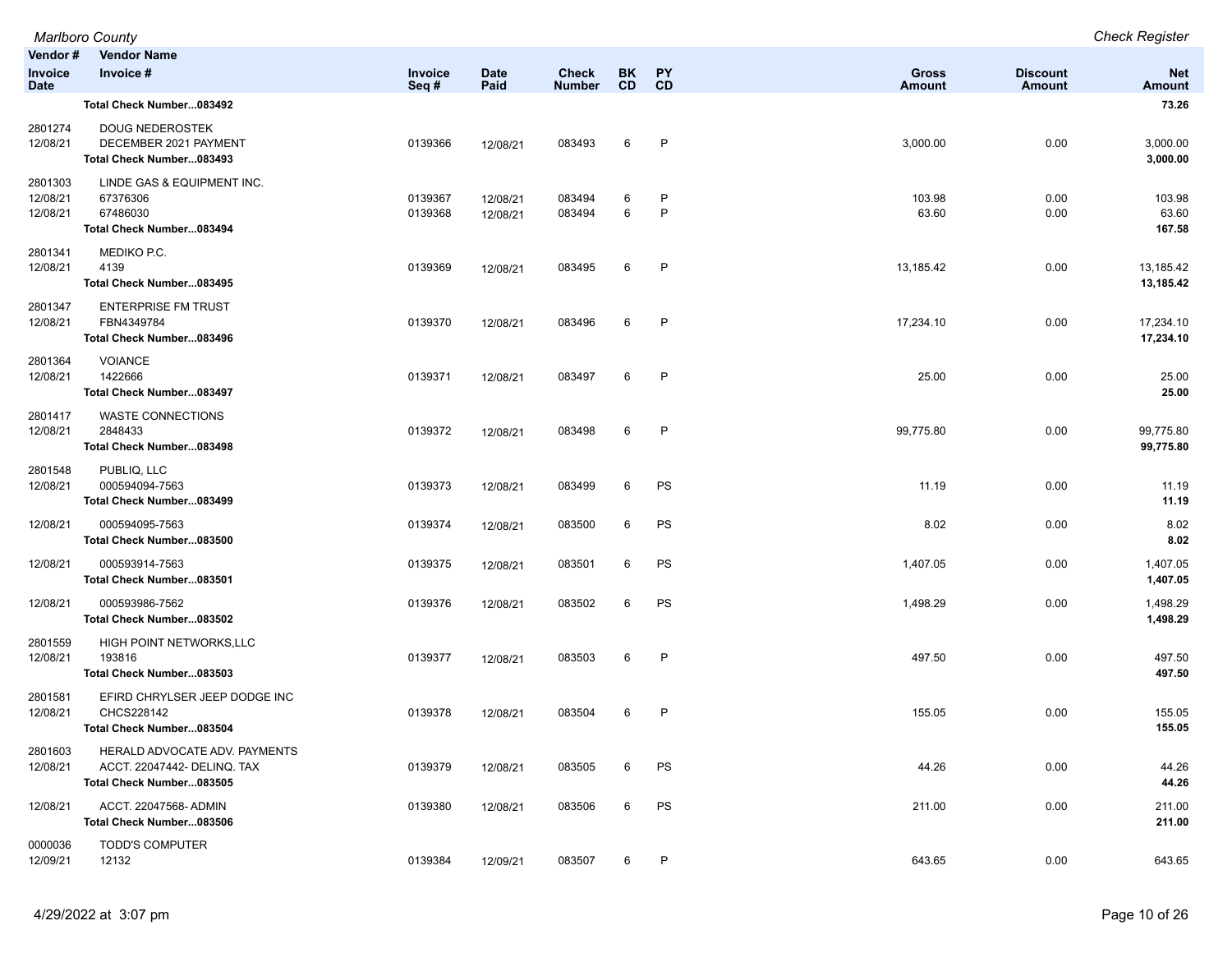|                                          | <b>Marlboro County</b>                                                               |                    |                      |                               |                 |                   |                        |                           | <b>Check Register</b>             |
|------------------------------------------|--------------------------------------------------------------------------------------|--------------------|----------------------|-------------------------------|-----------------|-------------------|------------------------|---------------------------|-----------------------------------|
| Vendor#<br><b>Invoice</b><br><b>Date</b> | <b>Vendor Name</b><br>Invoice #                                                      | Invoice<br>Seq#    | <b>Date</b><br>Paid  | <b>Check</b><br><b>Number</b> | BK<br><b>CD</b> | <b>PY</b><br>CD   | <b>Gross</b><br>Amount | <b>Discount</b><br>Amount | <b>Net</b><br><b>Amount</b>       |
|                                          | Total Check Number083507                                                             |                    |                      |                               |                 |                   |                        |                           | 643.65                            |
| 0000236<br>12/09/21                      | PEE DEE ALARM<br>056959<br>Total Check Number083508                                  | 0139385            | 12/09/21             | 083508                        | 6               | PS                | 45.00                  | 0.00                      | 45.00<br>45.00                    |
| 0000294<br>12/09/21                      | LIVE VIEW GPS INC.<br>425492<br>Total Check Number083509                             | 0139386            | 12/09/21             | 083509                        | 6               | $\mathsf{P}$      | 200.00                 | 0.00                      | 200.00<br>200.00                  |
| 0000719<br>12/09/21                      | S.E.W.E. COMPANY<br>5739<br>Total Check Number083510                                 | 0139387            | 12/09/21             | 083510                        | 6               | $\mathsf{P}$      | 2,896.00               | 0.00                      | 2,896.00<br>2,896.00              |
| 0000956<br>12/09/21<br>12/09/21          | <b>BLACK'S TIRE SERVICE</b><br>16 0031156<br>16 0031031<br>Total Check Number083511  | 0139388<br>0139389 | 12/09/21<br>12/09/21 | 083511<br>083511              | 6<br>6          | P<br>$\mathsf{P}$ | 736.82<br>1,392.78     | 0.00<br>0.00              | 736.82<br>1,392.78<br>2,129.60    |
| 0001008<br>12/09/21<br>12/09/21          | HERALD OFFICE SUPPLY INC<br>964409-0<br>965740-0<br>Total Check Number083512         | 0139390<br>0139391 | 12/09/21<br>12/09/21 | 083512<br>083512              | 6<br>6          | P<br>$\mathsf{P}$ | 567.33<br>9.67         | 0.00<br>0.00              | 567.33<br>9.67<br>577.00          |
| 0001079<br>12/09/21                      | CAROLINA SIGNS SCREEN PRINTING<br>P.O. 82648- RURAL FIRE<br>Total Check Number083513 | 0139392            | 12/09/21             | 083513                        | 6               | $\mathsf{P}$      | 1,134.54               | 0.00                      | 1,134.54<br>1,134.54              |
| 0001114<br>12/09/21                      | <b>HAMILTONS</b><br>127842<br>Total Check Number083514                               | 0139393            | 12/09/21             | 083514                        | 6               | P                 | 203.25                 | 0.00                      | 203.25<br>203.25                  |
| 0001118<br>12/09/21<br>12/09/21          | EDWARDS REFRIGERATION INC<br>75440<br>75461<br>Total Check Number083515              | 0139394<br>0139395 | 12/09/21<br>12/09/21 | 083515<br>083515              | 6<br>6          | P<br>$\mathsf{P}$ | 2,888.96<br>650.00     | 0.00<br>0.00              | 2,888.96<br>650.00<br>3,538.96    |
| 0001146<br>12/09/21                      | AT&T<br>000017400175-DECEMBER 2021<br>Total Check Number083516                       | 0139396            | 12/09/21             | 083516                        | 6               | $\mathsf{P}$      | 386.93                 | 0.00                      | 386.93<br>386.93                  |
| 0001387<br>12/09/21                      | <b>ULINE</b><br>141883183<br>Total Check Number083517                                | 0139397            | 12/09/21             | 083517                        | 6               | $\mathsf{P}$      | 286.64                 | 0.00                      | 286.64<br>286.64                  |
| 0002161<br>12/09/21<br>12/09/21          | <b>EBSCO INFORMATION SERVICES</b><br>0787097<br>2105988<br>Total Check Number083518  | 0139398<br>0139399 | 12/09/21<br>12/09/21 | 083518<br>083518              | 6<br>6          | P<br>P            | 2,053.40<br>$-102.86$  | 0.00<br>0.00              | 2,053.40<br>$-102.86$<br>1,950.54 |
| 0002401<br>12/09/21                      | ROTARY CLUB OF BENNETTSVILLE<br>5748<br>Total Check Number083519                     | 0139400            | 12/09/21             | 083519                        | 6               | $\mathsf{P}$      | 225.00                 | 0.00                      | 225.00<br>225.00                  |
| 0003954<br>12/09/21                      | CAUSEY HOMECENTER, INC.<br>MARLBORO COUNTY- NOVEMBER 2021                            | 0139401            | 12/09/21             | 083520                        | 6               | P                 | 4,832.99               | 0.00                      | 4,832.99                          |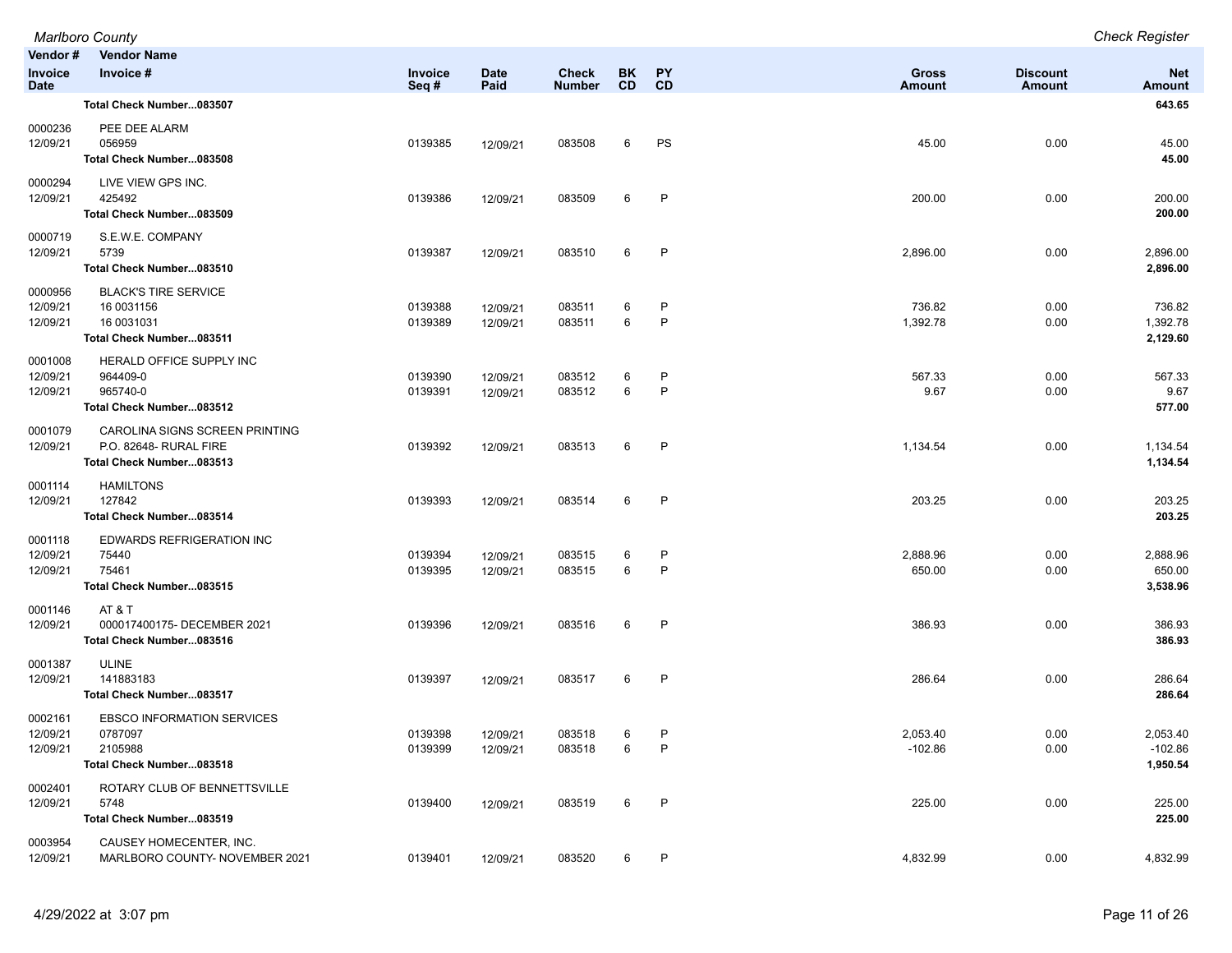| Vendor#                                     | <b>Vendor Name</b>                                                                        |                               |                                  |                               |             |                 |                               |                                  |                                        |
|---------------------------------------------|-------------------------------------------------------------------------------------------|-------------------------------|----------------------------------|-------------------------------|-------------|-----------------|-------------------------------|----------------------------------|----------------------------------------|
| Invoice<br><b>Date</b>                      | Invoice #                                                                                 | Invoice<br>Seq#               | <b>Date</b><br>Paid              | <b>Check</b><br><b>Number</b> | BK<br>CD    | <b>PY</b><br>CD | <b>Gross</b><br><b>Amount</b> | <b>Discount</b><br><b>Amount</b> | <b>Net</b><br><b>Amount</b>            |
|                                             | Total Check Number083520                                                                  |                               |                                  |                               |             |                 |                               |                                  | 4,832.99                               |
| 0004000<br>12/09/21                         | STATE CREDIT UNION<br>PAYROLL ENDING 12/04/2021<br>Total Check Number083521               | 0139381                       | 12/09/21                         | 083521                        | 6           | $\mathsf{P}$    | 400.00                        | 0.00                             | 400.00<br>400.00                       |
| 0008082<br>12/09/21                         | NACO<br>202108045<br>Total Check Number083522                                             | 0139402                       | 12/09/21                         | 083522                        | 6           | P               | 579.00                        | 0.00                             | 579.00<br>579.00                       |
| 0008769<br>12/09/21                         | SC RETIREMENT SYS CAPITOL STAT<br>D.CARABO PR END 12/04/2021<br>Total Check Number083523  | 0139382                       | 12/09/21                         | 083523                        | 6           | P               | 287.83                        | 0.00                             | 287.83<br>287.83                       |
| 0008876<br>12/09/21                         | <b>GABRIEL ROEDER SMITH &amp; CO</b><br>466088<br>Total Check Number083524                | 0139403                       | 12/09/21                         | 083524                        | 6           | P               | 7,690.00                      | 0.00                             | 7,690.00<br>7,690.00                   |
| 0009550<br>12/09/21                         | WE GET IT TOGETHER<br>P.O. 82805- ADIMN<br>Total Check Number083525                       | 0139404                       | 12/09/21                         | 083525                        | 6           | P               | 302.50                        | 0.00                             | 302.50<br>302.50                       |
| 2800768<br>12/09/21                         | COTT SYSTEMS, INC.<br>142938<br>Total Check Number083526                                  | 0139414                       | 12/09/21                         | 083526                        | 6           | P               | 3,067.20                      | 0.00                             | 3,067.20<br>3,067.20                   |
| 2800967<br>12/09/21                         | ASCENDUM MACHINERY, INC.<br>P215063514<br>Total Check Number083527                        | 0139405                       | 12/09/21                         | 083527                        | 6           | P               | 749.98                        | 0.00                             | 749.98<br>749.98                       |
| 2801139<br>12/09/21<br>12/09/21             | AASLH<br>200038443<br>200039445<br>Total Check Number083528                               | 0139406<br>0139407            | 12/09/21<br>12/09/21             | 083528<br>083528              | 6<br>6      | P<br>P          | 76.50<br>193.50               | 0.00<br>0.00                     | 76.50<br>193.50<br>270.00              |
| 2801250<br>12/09/21                         | <b>ASIFLEX</b><br>ADMIN/MED SPEND PR END 12/04/2021<br>Total Check Number083529           | 0139383                       | 12/09/21                         | 083529                        | 6           | P               | 138.40                        | 0.00                             | 138.40<br>138.40                       |
| 2801281<br>12/09/21                         | <b>BOUND TREE MEDICAL,LLC</b><br>84316367<br>Total Check Number083530                     | 0139408                       | 12/09/21                         | 083530                        | 6           | P               | 416.34                        | 0.00                             | 416.34<br>416.34                       |
| 2801300<br>12/09/21<br>12/09/21<br>12/09/21 | STRYKER SALES CORPORATION<br>3446001M<br>3355308M<br>3357688M<br>Total Check Number083531 | 0139409<br>0139410<br>0139411 | 12/09/21<br>12/09/21<br>12/09/21 | 083531<br>083531<br>083531    | 6<br>6<br>6 | P<br>P<br>P     | 530.03<br>439.16<br>439.16    | 0.00<br>0.00<br>0.00             | 530.03<br>439.16<br>439.16<br>1,408.35 |
| 2801603<br>12/09/21                         | HERALD ADVOCATE ADV. PAYMENTS<br>22047437- PROBATE JUDGE<br>Total Check Number083532      | 0139412                       | 12/09/21                         | 083532                        | 6           | P               | 1,399.26                      | 0.00                             | 1,399.26<br>1,399.26                   |
| 2801620<br>12/09/21                         | QUALITY DATA SYSTEMS INC<br><b>INV166186</b><br>Total Check Number083533                  | 0139413                       | 12/09/21                         | 083533                        | 6           | P               | 534.60                        | 0.00                             | 534.60<br>534.60                       |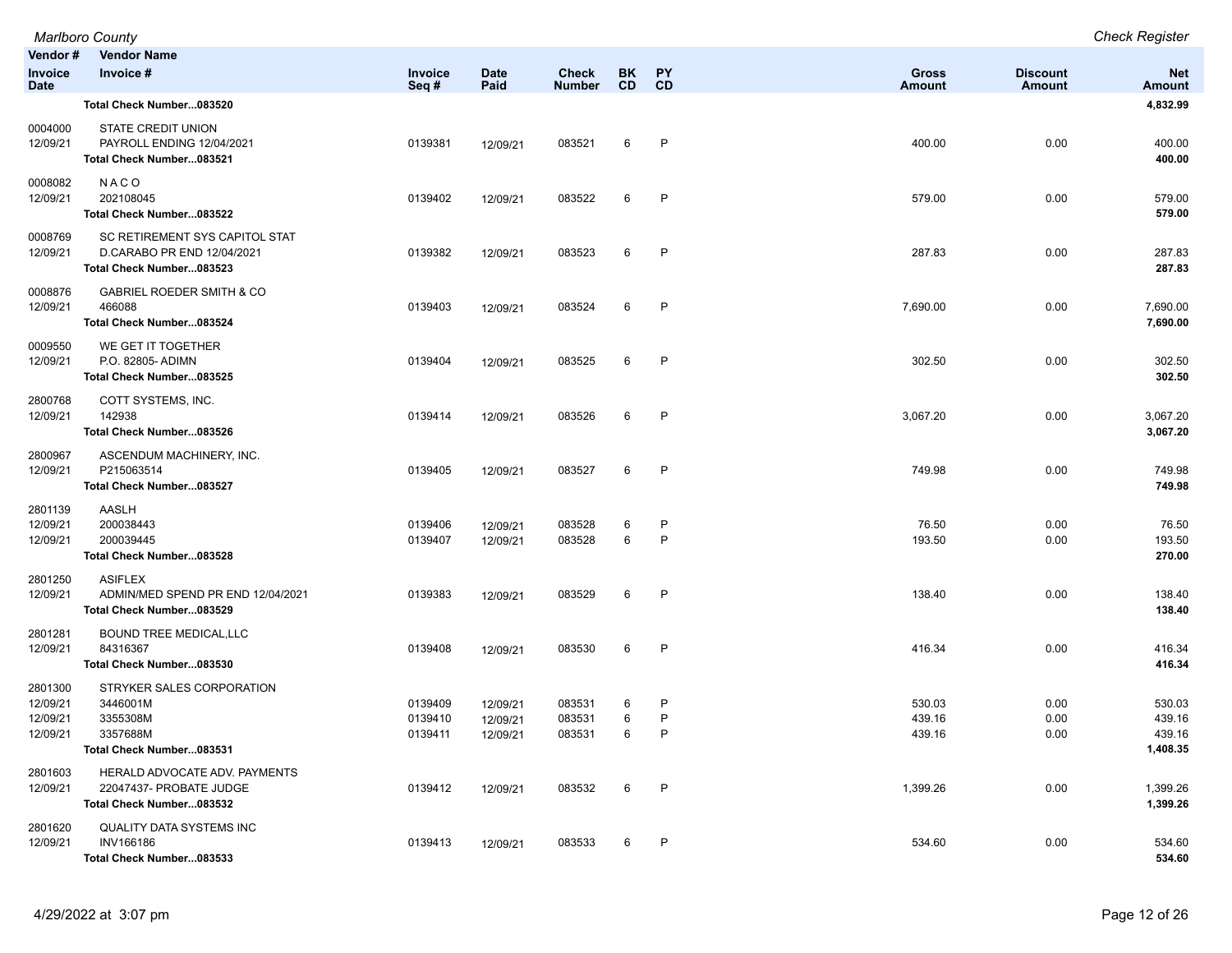| Vendor#                                                 | <b>Vendor Name</b>                                                                  |                                          |                                              |                                      |                  |                   |                                  |                              |                                            |
|---------------------------------------------------------|-------------------------------------------------------------------------------------|------------------------------------------|----------------------------------------------|--------------------------------------|------------------|-------------------|----------------------------------|------------------------------|--------------------------------------------|
| <b>Invoice</b><br><b>Date</b>                           | Invoice #                                                                           | Invoice<br>Seq#                          | <b>Date</b><br>Paid                          | Check<br><b>Number</b>               | BK<br><b>CD</b>  | <b>PY</b><br>CD   | <b>Gross</b><br><b>Amount</b>    | <b>Discount</b><br>Amount    | <b>Net</b><br>Amount                       |
| 2801244<br>12/13/21                                     | <b>MCARTHUR FARMS</b><br>000093<br>Total Check Number083534                         | 0139415                                  | 12/13/21                                     | 083534                               | 6                | P                 | 222.75                           | 0.00                         | 222.75<br>222.75                           |
| 0000036<br>12/14/21                                     | <b>TODD'S COMPUTER</b><br>12301<br>Total Check Number083535                         | 0139416                                  | 12/16/21                                     | 083535                               | 6                | P                 | 498.46                           | 0.00                         | 498.46<br>498.46                           |
| 0000309<br>12/15/21                                     | <b>AT&amp;T MOBILITY</b><br>287266238845 11/7-12/6/2021<br>Total Check Number083536 | 0139465                                  | 12/16/21                                     | 083536                               | 6                | PS                | 39.24                            | 0.00                         | 39.24<br>39.24                             |
| 12/15/21                                                | 287249817981 11/7-12/6/2021<br>Total Check Number083537                             | 0139466                                  | 12/16/21                                     | 083537                               | 6                | PS                | 159.93                           | 0.00                         | 159.93<br>159.93                           |
| 0000324<br>12/14/21                                     | SANDHILL CONNEXTIONS<br>4180500 12/15-1/14/2022<br>Total Check Number083538         | 0139434                                  | 12/16/21                                     | 083538                               | 6                | PS                | 68.54                            | 0.00                         | 68.54<br>68.54                             |
| 12/14/21                                                | 4486500 12/15-1/14/2022<br>Total Check Number083539                                 | 0139435                                  | 12/16/21                                     | 083539                               | 6                | PS                | 105.61                           | 0.00                         | 105.61<br>105.61                           |
| 12/14/21                                                | 4663500 12/15-1/14/2022<br>Total Check Number083540                                 | 0139436                                  | 12/16/21                                     | 083540                               | 6                | PS                | 68.54                            | 0.00                         | 68.54<br>68.54                             |
| 12/14/21                                                | 4150600 12/15-1/14/2022<br>Total Check Number083541                                 | 0139437                                  | 12/16/21                                     | 083541                               | 6                | PS                | 61.51                            | 0.00                         | 61.51<br>61.51                             |
| 12/14/21                                                | 4679600 12/15-1/14/2022<br>Total Check Number083542                                 | 0139438                                  | 12/16/21                                     | 083542                               | 6                | PS                | 88.54                            | 0.00                         | 88.54<br>88.54                             |
| 12/14/21                                                | 4501300 12/15-1/14/2022<br>Total Check Number083543                                 | 0139439                                  | 12/16/21                                     | 083543                               | 6                | PS                | 200.12                           | 0.00                         | 200.12<br>200.12                           |
| 0000384<br>12/16/21<br>12/16/21                         | <b>OXENDINE MASONRY</b><br>1305<br>1304<br>Total Check Number083544                 | 0139545<br>0139546                       | 12/16/21<br>12/16/21                         | 083544<br>083544                     | 6<br>6           | P<br>P            | 2,233.61<br>2,922.55             | 0.00<br>0.00                 | 2,233.61<br>2,922.55<br>5,156.16           |
| 0000662<br>12/15/21                                     | PITNEY BOWES, INC.<br>1019606039<br>Total Check Number083545                        | 0139467                                  | 12/16/21                                     | 083545                               | 6                | PS                | 113.40                           | 0.00                         | 113.40<br>113.40                           |
| 0000678<br>12/14/21                                     | AT&T<br>803 M07 0242 001- DECEMBER 2021<br>Total Check Number083546                 | 0139417                                  | 12/16/21                                     | 083546                               | 6                | PS                | 162.95                           | 0.00                         | 162.95<br>162.95                           |
| 0000691<br>12/15/21<br>12/15/21<br>12/15/21<br>12/15/21 | GALE<br>76260762<br>76269952<br>76259696<br>76268822<br>Total Check Number083547    | 0139452<br>0139453<br>0139454<br>0139455 | 12/16/21<br>12/16/21<br>12/16/21<br>12/16/21 | 083547<br>083547<br>083547<br>083547 | 6<br>6<br>6<br>6 | P<br>P<br>$\sf P$ | 50.23<br>26.99<br>92.77<br>30.39 | 0.00<br>0.00<br>0.00<br>0.00 | 50.23<br>26.99<br>92.77<br>30.39<br>200.38 |
| 0000801<br>12/15/21                                     | <b>WINDSTREAM</b><br>010835546- DECEMBER 2021<br>Total Check Number083548           | 0139468                                  | 12/16/21                                     | 083548                               | 6                | PS                | 19.22                            | 0.00                         | 19.22<br>19.22                             |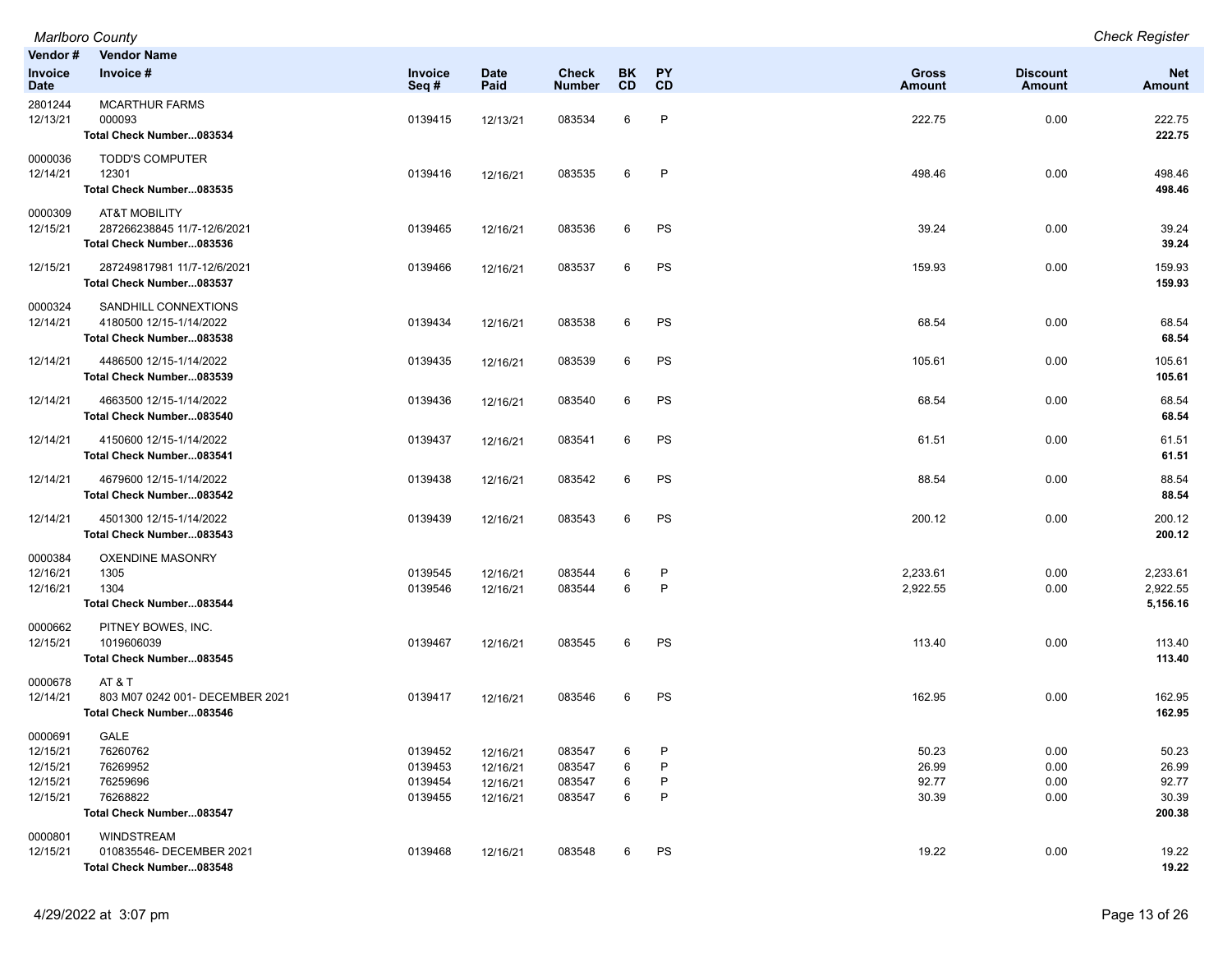|                 | Marlboro County               |                 |                     |                        |                  |                 |                        |                                  | <b>Check Register</b>       |
|-----------------|-------------------------------|-----------------|---------------------|------------------------|------------------|-----------------|------------------------|----------------------------------|-----------------------------|
| Vendor #        | <b>Vendor Name</b>            |                 |                     |                        |                  |                 |                        |                                  |                             |
| Invoice<br>Date | Invoice #                     | Invoice<br>Seq# | <b>Date</b><br>Paid | Check<br><b>Number</b> | BK.<br><b>CD</b> | <b>PY</b><br>CD | Gross<br><b>Amount</b> | <b>Discount</b><br><b>Amount</b> | <b>Net</b><br><b>Amount</b> |
| 0000920         | <b>LINDA COFFY</b>            |                 |                     |                        |                  |                 |                        |                                  |                             |
| 12/14/21        | MLS SOFTWARE REIMBURSEMENT    | 0139418         | 12/16/21            | 083549                 | 6                | P               | 100.00                 | 0.00                             | 100.00                      |
|                 | Total Check Number083549      |                 |                     |                        |                  |                 |                        |                                  | 100.00                      |
| 0000923         | <b>SCCWCT</b>                 |                 |                     |                        |                  |                 |                        |                                  |                             |
| 12/14/21        | SCWC212210203                 | 0139419         | 12/16/21            | 083550                 | 6                | PS              | 2,343.00               | 0.00                             | 2,343.00                    |
|                 | Total Check Number083550      |                 |                     |                        |                  |                 |                        |                                  | 2,343.00                    |
| 12/14/21        | SCWC212203403                 | 0139420         | 12/16/21            | 083551                 | 6                | PS              | 56,375.00              | 0.00                             | 56,375.00                   |
|                 | Total Check Number083551      |                 |                     |                        |                  |                 |                        |                                  | 56,375.00                   |
| 0001008         | HERALD OFFICE SUPPLY INC      |                 |                     |                        |                  |                 |                        |                                  |                             |
| 12/14/21        | 941943-0                      | 0139421         | 12/16/21            | 083552                 | 6                | P               | 140.29                 | 0.00                             | 140.29                      |
| 12/14/21        | 962577-0                      | 0139422         | 12/16/21            | 083552                 | 6                | P               | 204.54                 | 0.00                             | 204.54                      |
| 12/14/21        | 962579-0                      | 0139423         | 12/16/21            | 083552                 | 6                | P               | 16.46                  | 0.00                             | 16.46                       |
| 12/14/21        | 962569-0                      | 0139424         | 12/16/21            | 083552                 | 6                | Р               | 204.54                 | 0.00                             | 204.54                      |
| 12/14/21        | M131850                       | 0139425         | 12/16/21            | 083552                 | 6                | P               | 41.04                  | 0.00                             | 41.04                       |
| 12/14/21        | M131242                       | 0139426         | 12/16/21            | 083552                 | 6                | P               | 64.80                  | 0.00                             | 64.80                       |
|                 | Total Check Number083552      |                 |                     |                        |                  |                 |                        |                                  | 671.67                      |
| 0001035         | APCO INTERNATIONAL, INC       |                 |                     |                        |                  |                 |                        |                                  |                             |
| 12/14/21        | 824245                        | 0139427         | 12/16/21            | 083553                 | 6                | $\mathsf{P}$    | 96.00                  | 0.00                             | 96.00                       |
|                 | Total Check Number083553      |                 |                     |                        |                  |                 |                        |                                  | 96.00                       |
| 0001108         | <b>SC DEPT OF LLR</b>         |                 |                     |                        |                  |                 |                        |                                  |                             |
| 12/14/21        | 2022002136                    | 0139428         | 12/16/21            | 083554                 | 6                | P               | 50.00                  | 0.00                             | 50.00                       |
|                 | Total Check Number083554      |                 |                     |                        |                  |                 |                        |                                  | 50.00                       |
| 0001110         | <b>VERIZON WIRELESS</b>       |                 |                     |                        |                  |                 |                        |                                  |                             |
| 12/14/21        | 9894169586- DECEMBER 2021     | 0139429         | 12/16/21            | 083555                 | 6                | PS              | 25.80                  | 0.00                             | 25.80                       |
|                 | Total Check Number083555      |                 |                     |                        |                  |                 |                        |                                  | 25.80                       |
| 0001114         | <b>HAMILTONS</b>              |                 |                     |                        |                  |                 |                        |                                  |                             |
| 12/14/21        | 127859                        | 0139430         | 12/16/21            | 083556                 | 6                | P               | 44.53                  | 0.00                             | 44.53                       |
| 12/14/21        | 127851                        | 0139431         | 12/16/21            | 083556                 | 6                | P               | 151.37                 | 0.00                             | 151.37                      |
| 12/14/21        | 127837                        | 0139432         | 12/16/21            | 083556                 | 6                | P               | 95.79                  | 0.00                             | 95.79                       |
|                 | Total Check Number083556      |                 |                     |                        |                  |                 |                        |                                  | 291.69                      |
| 0001118         | EDWARDS REFRIGERATION INC     |                 |                     |                        |                  |                 |                        |                                  |                             |
| 12/15/21        | 75498                         | 0139456         | 12/16/21            | 083557                 | 6                | P               | 10.80                  | 0.00                             | 10.80                       |
|                 | Total Check Number083557      |                 |                     |                        |                  |                 |                        |                                  | 10.80                       |
| 0001120         | <b>BLANCHARD MACHINERY</b>    |                 |                     |                        |                  |                 |                        |                                  |                             |
| 12/14/21        | GF14256                       | 0139433         | 12/16/21            | 083558                 | 6                | P               | 3,625.19               | 0.00                             | 3,625.19                    |
|                 | Total Check Number083558      |                 |                     |                        |                  |                 |                        |                                  | 3,625.19                    |
| 0001127         | ADVANCE AUTO COMMERCIAL       |                 |                     |                        |                  |                 |                        |                                  |                             |
| 12/14/21        | 5200133622545                 | 0139440         | 12/16/21            | 083559                 | 6                | P               | 47.99                  | 0.00                             | 47.99                       |
|                 | Total Check Number083559      |                 |                     |                        |                  |                 |                        |                                  | 47.99                       |
| 0001139         | MARLBORO ELECTRIC COOP., INC. |                 |                     |                        |                  |                 |                        |                                  |                             |
| 12/14/21        | 7176002- DECEMBER 2021        | 0139441         | 12/16/21            | 083560                 | 6                | P               | 51.00                  | 0.00                             | 51.00                       |
| 12/14/21        | 7176003- DECEMBER 2021        | 0139442         | 12/16/21            | 083560                 | 6                | P               | 375.00                 | 0.00                             | 375.00                      |
| 12/14/21        | 7176004- DECEMBER 2021        | 0139443         | 12/16/21            | 083560                 | 6                | P               | 63.94                  | 0.00                             | 63.94                       |
| 12/14/21        | 7176005- DECEMBER 2021        | 0139444         | 12/16/21            | 083560                 | 6                | P               | 45.00                  | 0.00                             | 45.00                       |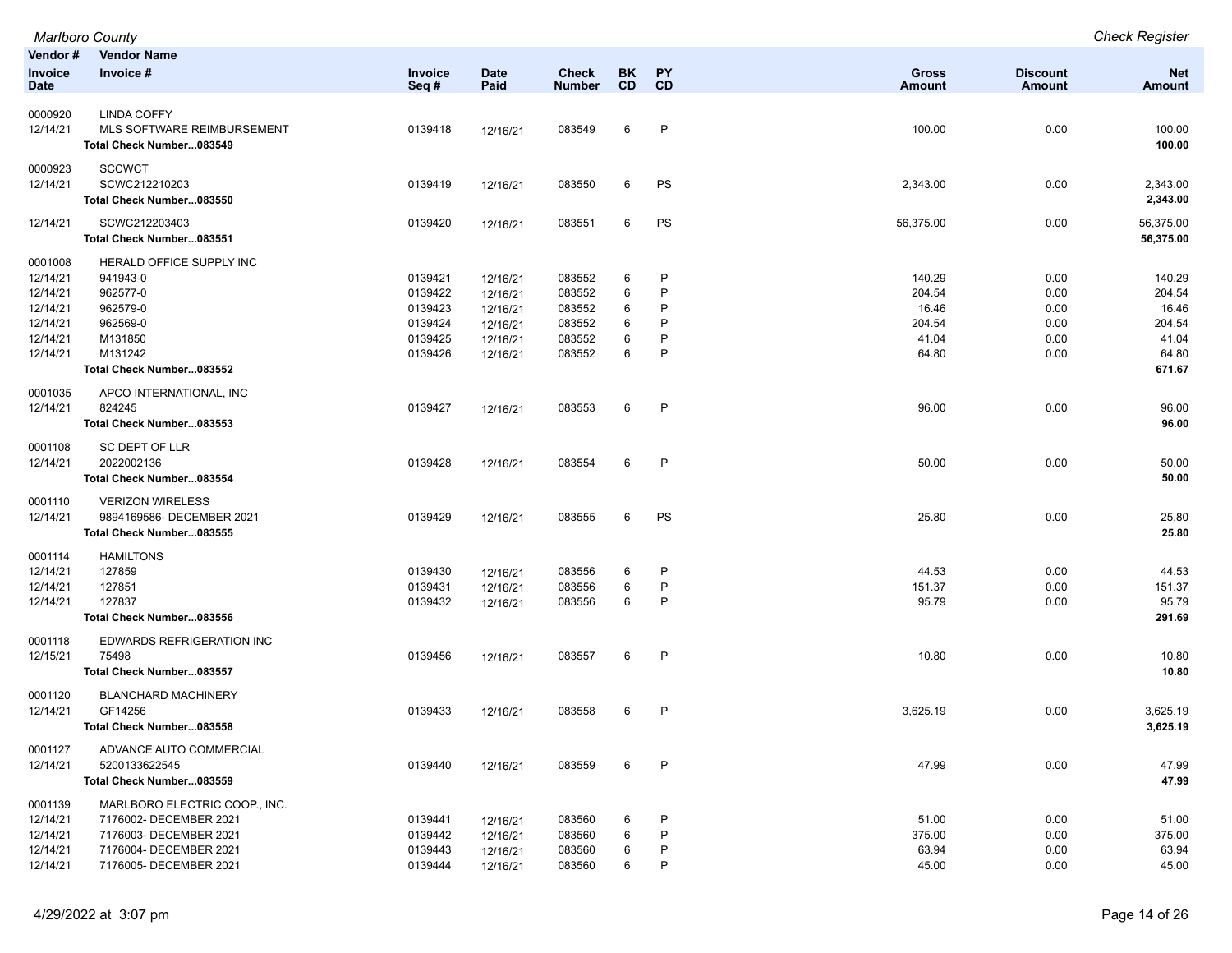| Vendor#                       | <b>Vendor Name</b>                    |                    |                     |                               |          |                   |                    |                                  |                      |
|-------------------------------|---------------------------------------|--------------------|---------------------|-------------------------------|----------|-------------------|--------------------|----------------------------------|----------------------|
| <b>Invoice</b><br><b>Date</b> | Invoice #                             | Invoice<br>Seq#    | <b>Date</b><br>Paid | <b>Check</b><br><b>Number</b> | BK<br>CD | <b>PY</b><br>CD   | Gross<br>Amount    | <b>Discount</b><br><b>Amount</b> | <b>Net</b><br>Amount |
| 12/14/21                      | 7176009- DECEMBER 2021                | 0139445            | 12/16/21            | 083560                        | 6        | P                 | 70.00              | 0.00                             | 70.00                |
| 12/14/21                      | 7176012- DECEMBER 2021                | 0139446            | 12/16/21            | 083560                        | 6        | P                 | 52.00              | 0.00                             | 52.00                |
| 12/14/21                      | 7176015- DECEMBER 2021                | 0139447            | 12/16/21            | 083560                        | 6        | P                 | 502.00             | 0.00                             | 502.00               |
| 12/14/21                      | 7176017- DECEMBER 2021                | 0139448            | 12/16/21            | 083560                        | 6        | P                 | 106.00             | 0.00                             | 106.00               |
|                               | Total Check Number083560              |                    |                     |                               |          |                   |                    |                                  | 1,264.94             |
| 0001157                       | AIRGAS NATIONAL WELDERS               |                    |                     |                               |          |                   |                    |                                  |                      |
| 12/14/21                      | 9984473632                            | 0139449            | 12/16/21            | 083561                        | 6        | P                 | 173.18             | 0.00                             | 173.18               |
|                               | Total Check Number083561              |                    |                     |                               |          |                   |                    |                                  | 173.18               |
| 0001242                       | <b>OVERDRIVE</b>                      |                    |                     |                               |          |                   |                    |                                  |                      |
| 12/15/21                      | CD0131321488816                       | 0139457            | 12/16/21            | 083562                        | 6        | P                 | 4,000.00           | 0.00                             | 4,000.00             |
|                               | Total Check Number083562              |                    |                     |                               |          |                   |                    |                                  | 4,000.00             |
| 0002024                       | BOB BARKER COMPANY, INC.              |                    |                     |                               |          |                   |                    |                                  |                      |
| 12/16/21                      | INV1678672                            | 0139543            | 12/16/21            | 083563                        | 6        | P                 | 187.05             | 0.00                             | 187.05               |
| 12/16/21                      | <b>INV1691007</b>                     | 0139544            | 12/16/21            | 083563                        | 6        | P                 | 40.18              | 0.00                             | 40.18                |
|                               | Total Check Number083563              |                    |                     |                               |          |                   |                    |                                  | 227.23               |
| 0002034                       | PARK MANUFACTURING COMPANY INC        |                    |                     |                               |          |                   |                    |                                  |                      |
| 12/14/21                      | 36420                                 | 0139450            | 12/16/21            | 083564                        | 6        | P                 | 166.87             | 0.00                             | 166.87               |
|                               | Total Check Number083564              |                    |                     |                               |          |                   |                    |                                  | 166.87               |
| 0002209                       | SOUTHERN ENVIRONMENTAL                |                    |                     |                               |          |                   |                    |                                  |                      |
| 12/14/21                      | 24918                                 | 0139451            | 12/16/21            | 083565                        | 6        | P                 | 1,441.00           | 0.00                             | 1,441.00             |
|                               | Total Check Number083565              |                    |                     |                               |          |                   |                    |                                  | 1,441.00             |
| 0002602                       | NIXON POWER SERVICES CO.              |                    |                     |                               |          |                   |                    |                                  |                      |
| 12/15/21                      | SLS000402735                          | 0139458            | 12/16/21            | 083566                        | 6        | P                 | 6,717.25           | 0.00                             | 6,717.25             |
|                               | Total Check Number083566              |                    |                     |                               |          |                   |                    |                                  | 6,717.25             |
| 0004094                       | <b>XEROX CORPORATION</b>              |                    |                     |                               |          |                   |                    |                                  |                      |
| 12/15/21                      | 014917265                             | 0139459            | 12/16/21            | 083567                        | 6        | P                 | 175.89             | 0.00                             | 175.89               |
| 12/15/21                      | 01417288                              | 0139460            | 12/16/21            | 083567                        | 6        | P                 | 44.90              | 0.00                             | 44.90                |
| 12/15/21                      | 014917256                             | 0139461            | 12/16/21            | 083567                        | 6        | P                 | 43.24              | 0.00                             | 43.24                |
| 12/15/21                      | 014917251                             | 0139462            | 12/16/21            | 083567                        | 6        | P                 | 26.89              | 0.00                             | 26.89                |
| 12/15/21                      | 014917250                             | 0139463            | 12/16/21            | 083567                        | 6<br>6   | P<br>P            | 207.37             | 0.00                             | 207.37               |
| 12/15/21                      | 147917277<br>Total Check Number083567 | 0139464            | 12/16/21            | 083567                        |          |                   | 113.73             | 0.00                             | 113.73<br>612.02     |
|                               |                                       |                    |                     |                               |          |                   |                    |                                  |                      |
| 0005010                       | <b>DUKE ENERGY</b>                    |                    |                     |                               |          |                   |                    |                                  |                      |
| 12/15/21                      | 9100 8065 4978- DECEMBER 2021         | 0139469            | 12/16/21            | 083568                        | 6        | P                 | 50.03              | 0.00                             | 50.03                |
|                               | Total Check Number083568              |                    |                     |                               |          |                   |                    |                                  | 50.03                |
| 0007970                       | SAFEBUILT CAROLINAS, INC.             |                    |                     |                               |          |                   |                    |                                  |                      |
| 12/15/21                      | 0082240-IN                            | 0139470            | 12/16/21            | 083569                        | 6        | $\mathsf{P}$      | 400.00             | 0.00                             | 400.00               |
|                               | Total Check Number083569              |                    |                     |                               |          |                   |                    |                                  | 400.00               |
| 2800382                       | CENTRAL CAROLINA HOLDING, LLC         |                    |                     |                               |          |                   |                    |                                  |                      |
| 12/15/21                      | 2172736                               | 0139471            | 12/16/21            | 083570                        | 6        | $\mathsf{P}$      | 1,130.53           | 0.00                             | 1,130.53             |
|                               | Total Check Number083570              |                    |                     |                               |          |                   |                    |                                  | 1,130.53             |
| 2800891                       | ZOLL MEDICAL CORPORATION              |                    |                     |                               |          |                   |                    |                                  |                      |
| 12/15/21<br>12/15/21          | 3412988<br>3414118                    | 0139472<br>0139473 | 12/16/21            | 083571<br>083571              | 6<br>6   | P<br>$\mathsf{P}$ | 285.00<br>1,018.80 | 0.00<br>0.00                     | 285.00<br>1,018.80   |
|                               | Total Check Number083571              |                    | 12/16/21            |                               |          |                   |                    |                                  | 1,303.80             |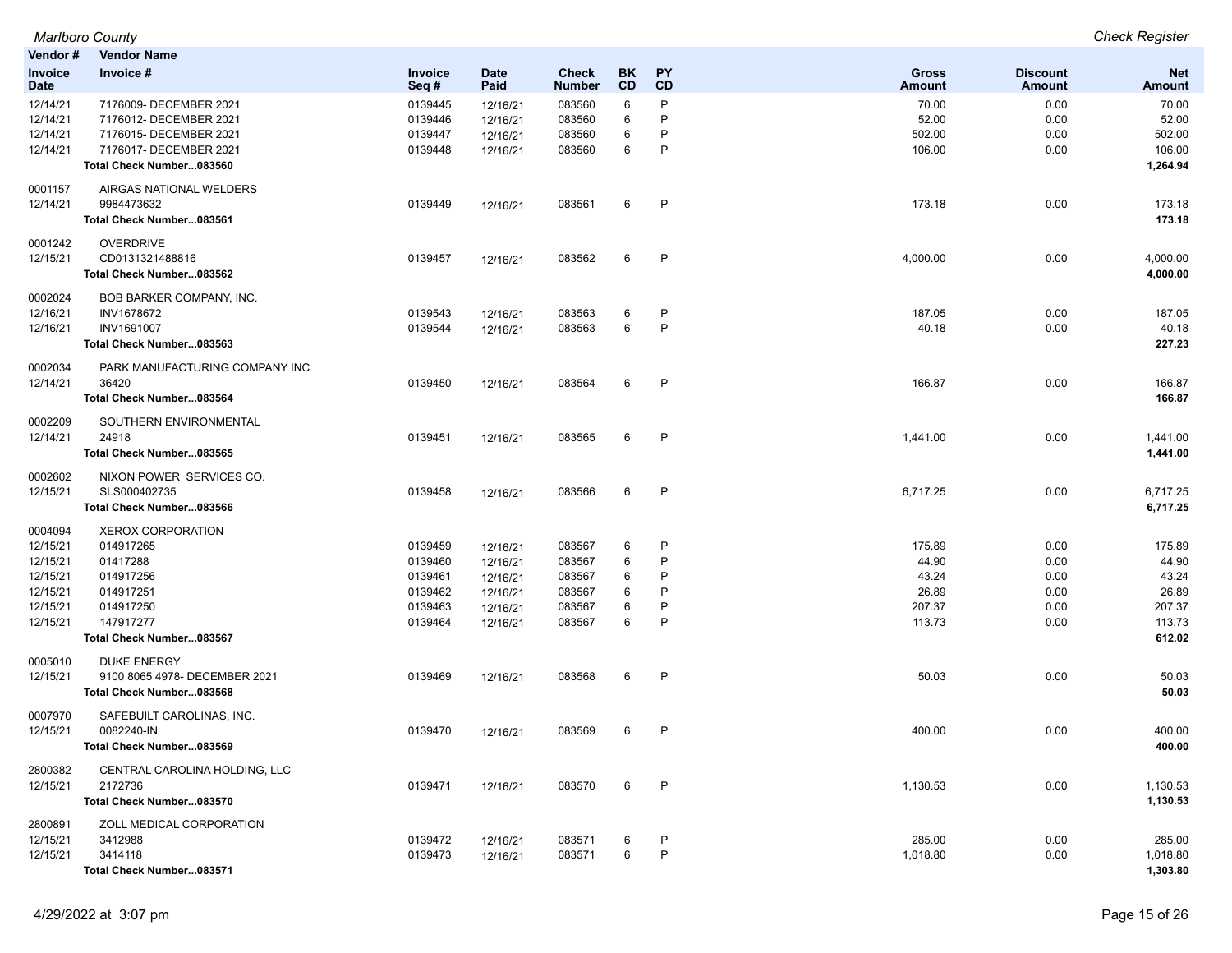*Marlboro County Check Register* **Vendor # Vendor Name Invoice Date Invoice # Invoice Seq # Date Paid Check Number BK CD PY CD Gross Amount Discount Amount Net Amount** 2800923 AXIS FORENSIC TOXICOLOGY, INC. 12/15/21 78602 0139474 12/16/21 083572 6 P 353.00 0.00 353.00 12/15/21 78507 0139475 12/16/21 083572 6 P 353.00 0.00 353.00 **Total Check Number...083572 706.00** 2800925 PROTECTION ONE ALARM 12/15/21 142994932 0139476 12/16/21 083573 6 P 116.61 0.00 116.61 **Total Check Number...083573 116.61** 2801039 HARRIS, MCLEOD & RUFFNER 12/15/21 FILE# 8576- NOVEMBER 2021 0139477 12/16/21 083574 6 P 1,700.00 0.00 1,700.00 **Total Check Number...083574 1,700.00** 2801142 MANSFIELD OIL COMPANY 12/15/21 SQLCD-726375 0139478 12/16/21 083575 6 P 19,112.54 0.00 19,112.54 **Total Check Number...083575 19,112.54** 2801203 REPUBLIC SERVICES #782 12/15/21 0782-001070557 0139479 12/16/21 083576 6 P 3,552.62 0.00 3,552.62 **Total Check Number...083576 3,552.62** 2801234 ADP, LLC 12/15/21 593869411 0139480 12/16/21 083577 6 P 84.52 0.00 84.52 **Total Check Number...083577 84.52** 2801253 WELLS FARGO FINANCIAL LEASING 12/15/21 5017972723 0139481 12/16/21 083578 6 PS 258.80 0.00 258.80 **Total Check Number...083578 258.80** 12/15/21 5017972427 0139482 12/16/21 083579 6 PS 247.15 0.00 247.15 **Total Check Number...083579 247.15** 12/15/21 5017972425 0139483 12/16/21 083580 6 PS 174.59 0.00 174.59 **Total Check Number...083580 174.59** 2801273 NORTHWESTERN EMERGENCY VEHICLE 12/15/21 2021-1775 0139484 12/16/21 083581 6 P 79.50 79.50 **Total Check Number...083581 79.50** 2801281 BOUND TREE MEDICAL,LLC 12/15/21 84314521 0139485 12/16/21 083582 6 P 32.92 0.00 32.92 12/15/21 84305090 0139486 12/16/21 083582 6 P 533.20 533.20 12/15/21 84307168 0139487 12/16/21 083582 6 P 240.01 240.01 12/15/21 84322106 0139488 12/16/21 083582 6 P 35.64 0.00 35.64 12/15/21 84320280 0139489 12/16/21 083582 6 P 839.30 0.00 839.30 12/15/21 84322107 0139490 12/16/21 083582 6 P 22.45 0.00 22.45 **Total Check Number...083582 1,703.52** 2801285 HENRY SCHEIN 12/15/21 13462687 0139491 12/16/21 083583 6 P 169.07 169.07 169.07 0.00 169.07 169.07 **Total Check Number...083583** 169.07 2801339 TAB PRODUCTS CO. LLC 12/15/21 2499152 0139492 12/16/21 083584 6 P 503.17 0.00 503.17 **Total Check Number...083584 503.17**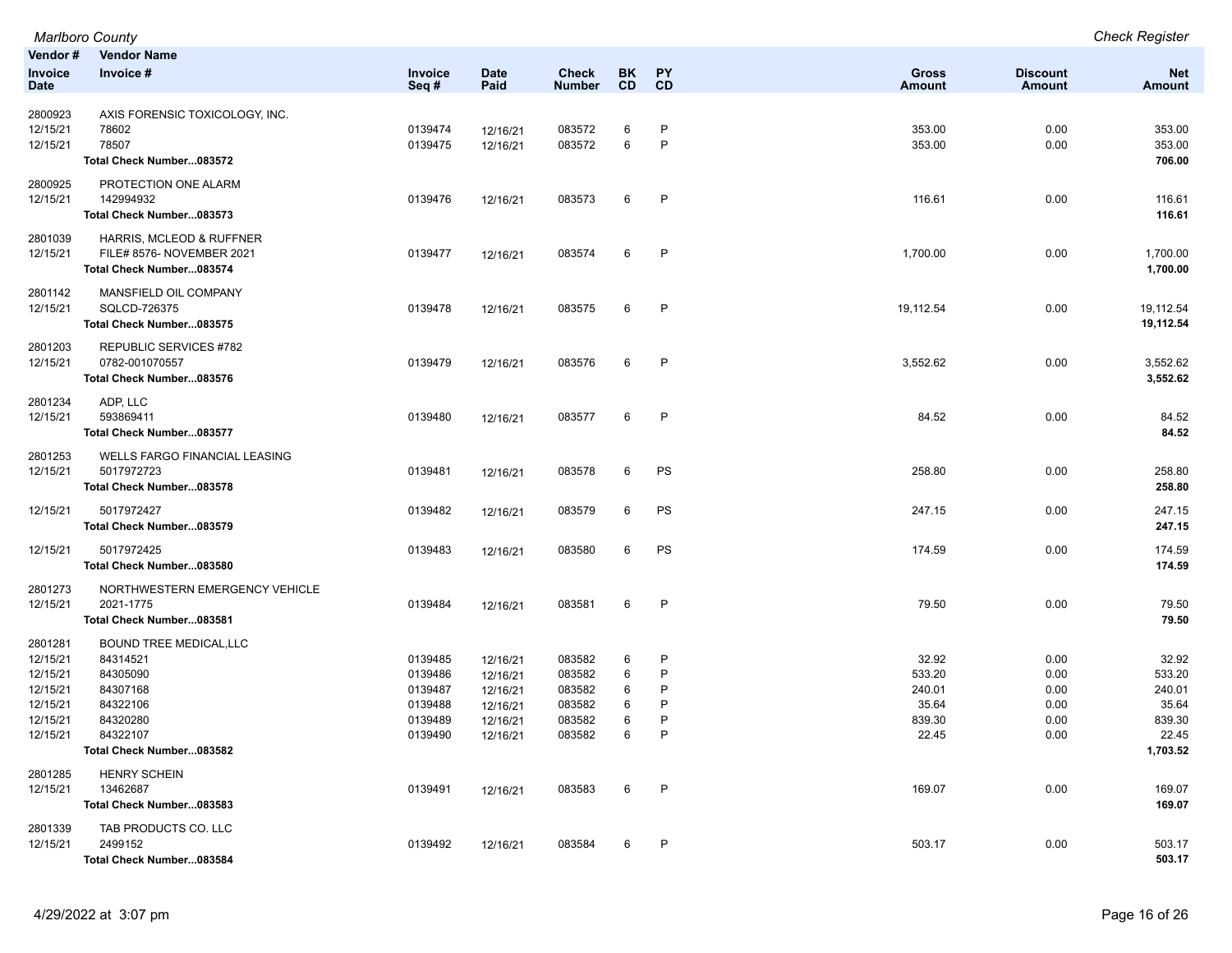| Vendor#<br>Invoice<br><b>Date</b> | <b>Vendor Name</b><br>Invoice #                                                        | <b>Invoice</b><br>Seq#        | <b>Date</b><br>Paid              | <b>Check</b><br><b>Number</b> | BK<br><b>CD</b> | <b>PY</b><br>CD | <b>Gross</b><br><b>Amount</b> | <b>Discount</b><br>Amount | <b>Net</b><br><b>Amount</b>  |
|-----------------------------------|----------------------------------------------------------------------------------------|-------------------------------|----------------------------------|-------------------------------|-----------------|-----------------|-------------------------------|---------------------------|------------------------------|
| 2801343<br>12/15/21               | EMS MANAGEMENT & CONSULTANTS<br>044692<br>Total Check Number083585                     | 0139494                       | 12/16/21                         | 083585                        | 6               | P               | 6,590.60                      | 0.00                      | 6,590.60<br>6,590.60         |
| 12/15/21                          | 044461<br>Total Check Number083586                                                     | 0139493                       | 12/16/21                         | 083586                        | 6               | PS              | 635.20                        | 0.00                      | 635.20<br>635.20             |
| 12/15/21                          | 043572<br>Total Check Number083587                                                     | 0139495                       | 12/16/21                         | 083587                        | 6               | PS              | 1,128.76                      | 0.00                      | 1,128.76<br>1,128.76         |
| 2801377<br>12/15/21               | <b>LINDSAY WOODBERRY</b><br>PLANNING/ZONING MTG- 11/2/2021<br>Total Check Number083588 | 0139496                       | 12/16/21                         | 083588                        | 6               | P               | 200.00                        | 0.00                      | 200.00<br>200.00             |
| 2801378<br>12/15/21               | DOC STILLWELL<br>PLANNING/ZONING MTG-11/2/2021<br>Total Check Number083589             | 0139497                       | 12/16/21                         | 083589                        | 6               | P               | 200.00                        | 0.00                      | 200.00<br>200.00             |
| 2801380<br>12/15/21               | ROBERT JOHNSON<br>PLANNING/ZONING MTG-11/2/2021<br>Total Check Number083590            | 0139498                       | 12/16/21                         | 083590                        | 6               | P               | 200.00                        | 0.00                      | 200.00<br>200.00             |
| 2801381<br>12/15/21               | <b>KENNETH ROSSER</b><br>PLANNING/ZONING MTG-11/2/2021<br>Total Check Number083591     | 0139499                       | 12/16/21                         | 083591                        | 6               | P               | 200.00                        | 0.00                      | 200.00<br>200.00             |
| 2801382<br>12/15/21               | PAMELA GRANT<br>PLANNING/ZONING MTG- 11/2/2021<br>Total Check Number083592             | 0139500                       | 12/16/21                         | 083592                        | 6               | P               | 200.00                        | 0.00                      | 200.00<br>200.00             |
| 2801501<br>12/15/21<br>12/15/21   | <b>CARDMEMBER SERVICE</b><br>10/28/21- SHERIFF<br>11/2/21-911                          | 0139501<br>0139502            | 12/16/21<br>12/16/21             | 083593<br>083593              | 6<br>6          | P<br>P          | $-128.66$<br>41.51            | 0.00<br>0.00              | $-128.66$<br>41.51           |
| 12/15/21<br>12/15/21<br>12/15/21  | 11/12/21- ECON. DEVELOPMENT<br>10/26/21- PERSONNEL/EMS<br>10/28/21- NON DEPARTMENTAL   | 0139503<br>0139504<br>0139505 | 12/16/21<br>12/16/21<br>12/16/21 | 083593<br>083593<br>083593    | 6<br>6<br>6     | P<br>P<br>P     | 14.99<br>554.86<br>57.75      | 0.00<br>0.00<br>0.00      | 14.99<br>554.86<br>57.75     |
| 12/15/21<br>12/15/21<br>12/15/21  | 11/1/21- PERSONNEL/EMS<br>11/4/21- COUNCIL<br>11/6/21- PERSONNEL                       | 0139506<br>0139507<br>0139508 | 12/16/21<br>12/16/21<br>12/16/21 | 083593<br>083593<br>083593    | 6<br>6<br>6     | P<br>P<br>P     | 140.80<br>111.46<br>14.99     | 0.00<br>0.00<br>0.00      | 140.80<br>111.46<br>14.99    |
| 12/15/21<br>12/15/21<br>12/15/21  | 11/9/21- EMS<br>11/10/21- EMS<br>11/14/21- FINANCE                                     | 0139509<br>0139510<br>0139511 | 12/16/21<br>12/16/21<br>12/16/21 | 083593<br>083593<br>083593    | 6<br>6<br>6     | P<br>P<br>P     | 167.37<br>31.09<br>20.16      | 0.00<br>0.00<br>0.00      | 167.37<br>31.09<br>20.16     |
| 12/15/21<br>12/16/21              | 11/12/21- FINANCE<br>10/23/21- RECREATION<br>Total Check Number083593                  | 0139512<br>0139516            | 12/16/21<br>12/16/21             | 083593<br>083593              | 6<br>6          | P<br>P          | 37.03<br>$-1.99$              | 0.00<br>0.00              | 37.03<br>$-1.99$<br>1,061.36 |
| 12/15/21                          | 11/22/21- PERSONNEL/EMS                                                                | 0139513                       | 12/16/21                         | 083594                        | 6               |                 | 562.47                        | 0.00                      | 562.47                       |
| 12/15/21<br>12/15/21<br>12/16/21  | 11/23/21- EMS<br>11/23/21- EMS<br>10/28/21- VARIOUS DEPTS.                             | 0139514<br>0139515<br>0139517 | 12/16/21<br>12/16/21<br>12/16/21 | 083594<br>083594<br>083594    | 6<br>6<br>6     | P<br>P<br>P     | 162.00<br>258.90<br>2,096.02  | 0.00<br>0.00<br>0.00      | 162.00<br>258.90<br>2,096.02 |
| 12/16/21<br>12/16/21              | 11/6/21- P/Z<br>11/6/21- P/Z                                                           | 0139518<br>0139519            | 12/16/21<br>12/16/21             | 083594<br>083594              | 6<br>6          | P<br>P          | 21.88<br>110.57               | 0.00<br>0.00              | 21.88<br>110.57              |
| 12/16/21<br>12/16/21<br>12/16/21  | 11/5/21- P/Z<br>11/10/21- P. WORKS<br>11/18/21- ADMIN                                  | 0139520<br>0139521<br>0139522 | 12/16/21<br>12/16/21<br>12/16/21 | 083594<br>083594<br>083594    | 6<br>6<br>6     | P<br>Ρ<br>P     | 43.18<br>10.78<br>996.24      | 0.00<br>0.00<br>0.00      | 43.18<br>10.78<br>996.24     |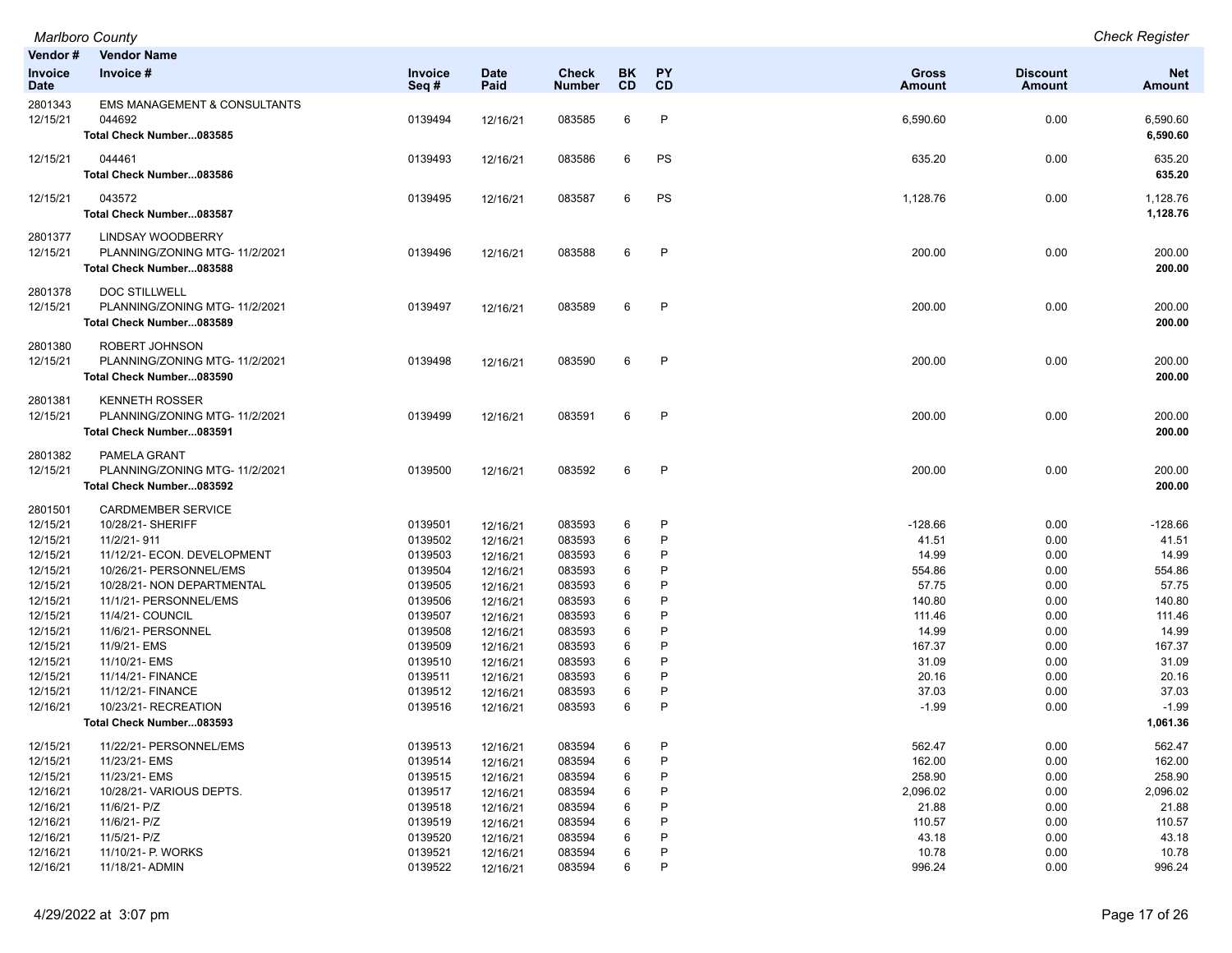| Vendor#                       | <b>Vendor Name</b>                                  |                    |                     |                               |                        |                        |                               |                                  |                      |
|-------------------------------|-----------------------------------------------------|--------------------|---------------------|-------------------------------|------------------------|------------------------|-------------------------------|----------------------------------|----------------------|
| <b>Invoice</b><br><b>Date</b> | Invoice #                                           | Invoice<br>Seq#    | <b>Date</b><br>Paid | <b>Check</b><br><b>Number</b> | <b>BK</b><br><b>CD</b> | <b>PY</b><br><b>CD</b> | <b>Gross</b><br><b>Amount</b> | <b>Discount</b><br><b>Amount</b> | <b>Net</b><br>Amount |
| 12/16/21                      | 11/19/21- P/Z                                       | 0139523            | 12/16/21            | 083594                        | 6                      | P                      | 458.99                        | 0.00                             | 458.99               |
| 12/16/21                      | 11/22/21- P. BLDGS                                  | 0139524            | 12/16/21            | 083594                        | 6                      | P                      | 894.00                        | 0.00                             | 894.00               |
| 12/16/21                      | 10/27/21- EMS                                       | 0139525            | 12/16/21            | 083594                        | 6                      | P                      | 104.90                        | 0.00                             | 104.90               |
| 12/16/21                      | 10/27/21- TAX ASSESSOR                              | 0139526            | 12/16/21            | 083594                        | 6                      | P                      | 19.18                         | 0.00                             | 19.18                |
|                               | Total Check Number083594                            |                    |                     |                               |                        |                        |                               |                                  | 5,739.11             |
| 12/16/21                      | 11/2/21- COUNCIL                                    | 0139527            | 12/16/21            | 083595                        | 6                      | P                      | 228.96                        | 0.00                             | 228.96               |
| 12/16/21                      | 11/2/21- COUNCIL                                    | 0139528            | 12/16/21            | 083595                        | 6                      | P                      | 10.80                         | 0.00                             | 10.80                |
| 12/16/21                      | 11/2/21- COUNCIL                                    | 0139529            | 12/16/21            | 083595                        | 6                      | P                      | 26.17                         | 0.00                             | 26.17                |
| 12/16/21                      | 11/3/21- COUNCIL                                    | 0139530            | 12/16/21            | 083595                        | 6                      | P                      | 132.06                        | 0.00                             | 132.06               |
| 12/16/21                      | 11/3/21- PROBATE                                    | 0139531            | 12/16/21            | 083595                        | 6                      | P                      | 14.99                         | 0.00                             | 14.99                |
| 12/16/21                      | 11/3/21- PROBATE                                    | 0139532            | 12/16/21            | 083595                        | 6                      | P<br>P                 | 14.99                         | 0.00                             | 14.99                |
| 12/16/21<br>12/16/21          | 11/9/21- NON DEPARTMENTAL<br>11/10/21- ADMIN        | 0139533<br>0139534 | 12/16/21            | 083595                        | 6<br>6                 | P                      | 624.31<br>32.38               | 0.00<br>0.00                     | 624.31<br>32.38      |
| 12/16/21                      | 11/15/21- EMS                                       | 0139535            | 12/16/21            | 083595<br>083595              | 6                      | P                      | 191.15                        | 0.00                             | 191.15               |
| 12/16/21                      | 11/22/21- ADMIN                                     | 0139536            | 12/16/21            | 083595                        | 6                      | P                      | 2,073.66                      | 0.00                             | 2,073.66             |
|                               | Total Check Number083595                            |                    | 12/16/21            |                               |                        |                        |                               |                                  | 3,349.47             |
| 2801523                       | WESLEY D. PARK CPA                                  |                    |                     |                               |                        |                        |                               |                                  |                      |
| 12/16/21                      | PROF. SERIVCES- NOVEMBER 2021                       | 0139537            | 12/16/21            | 083596                        | 6                      | P                      | 8,320.00                      | 0.00                             | 8,320.00             |
|                               | Total Check Number083596                            |                    |                     |                               |                        |                        |                               |                                  | 8,320.00             |
| 2801548                       | PUBLIQ. LLC                                         |                    |                     |                               |                        |                        |                               |                                  |                      |
| 12/16/21                      | 000596229-6944                                      | 0139540            | 12/16/21            | 083597                        | 6                      | P                      | 1,266.03                      | 0.00                             | 1,266.03             |
|                               | Total Check Number083597                            |                    |                     |                               |                        |                        |                               |                                  | 1,266.03             |
| 12/16/21                      | 000596443-7561                                      | 0139538            | 12/16/21            | 083598                        | 6                      | PS                     | 804.80                        | 0.00                             | 804.80               |
|                               | Total Check Number083598                            |                    |                     |                               |                        |                        |                               |                                  | 804.80               |
| 12/16/21                      | 000596445-7563<br>Total Check Number083599          | 0139539            | 12/16/21            | 083599                        | 6                      | PS                     | 3,910.33                      | 0.00                             | 3,910.33<br>3,910.33 |
|                               |                                                     |                    |                     |                               |                        |                        |                               |                                  |                      |
| 12/16/21                      | 000596444-7562                                      | 0139541            | 12/16/21            | 083600                        | 6                      | PS                     | 3,312.69                      | 0.00                             | 3,312.69             |
|                               | Total Check Number083600                            |                    |                     |                               |                        |                        |                               |                                  | 3,312.69             |
| 2801621                       | RIVERSTREET WIRELESS OF NC INC                      |                    |                     |                               |                        |                        |                               |                                  |                      |
| 12/16/21                      | 20453107                                            | 0139542            | 12/16/21            | 083601                        | 6                      | P                      | 62.38                         | 0.00                             | 62.38                |
|                               | Total Check Number083601                            |                    |                     |                               |                        |                        |                               |                                  | 62.38                |
| 0000196                       | LEE COUNTY LANDFILL                                 |                    |                     |                               |                        |                        |                               |                                  |                      |
| 12/21/21                      | 4767-000020863                                      | 0139547            | 12/22/21            | 083602                        | 6                      | P                      | 152.62                        | 0.00                             | 152.62               |
|                               | Total Check Number083602                            |                    |                     |                               |                        |                        |                               |                                  | 152.62               |
| 0000324                       | SANDHILL CONNEXTIONS                                |                    |                     |                               |                        |                        |                               |                                  |                      |
| 12/21/21                      | 4077200 12/15-1/14/2022                             | 0139548            | 12/22/21            | 083603                        | 6                      | PS                     | 103.45                        | 0.00                             | 103.45               |
|                               | Total Check Number083603                            |                    |                     |                               |                        |                        |                               |                                  | 103.45               |
| 12/21/21                      | 4631500 12/15-1/14/2022                             | 0139549            | 12/22/21            | 083604                        | 6                      | PS                     | 270.05                        | 0.00                             | 270.05               |
|                               | Total Check Number083604                            |                    |                     |                               |                        |                        |                               |                                  | 270.05               |
| 12/21/21                      | 4038400 12/15-1/14/2022                             | 0139550            | 12/22/21            | 083605                        | 6                      | PS                     | 66.43                         | 0.00                             | 66.43                |
|                               | Total Check Number083605                            |                    |                     |                               |                        |                        |                               |                                  | 66.43                |
| 12/21/21                      | 3988000 12/15-1/14/2022<br>Total Check Number083606 | 0139551            | 12/22/21            | 083606                        | 6                      | <b>PS</b>              | 55.48                         | 0.00                             | 55.48<br>55.48       |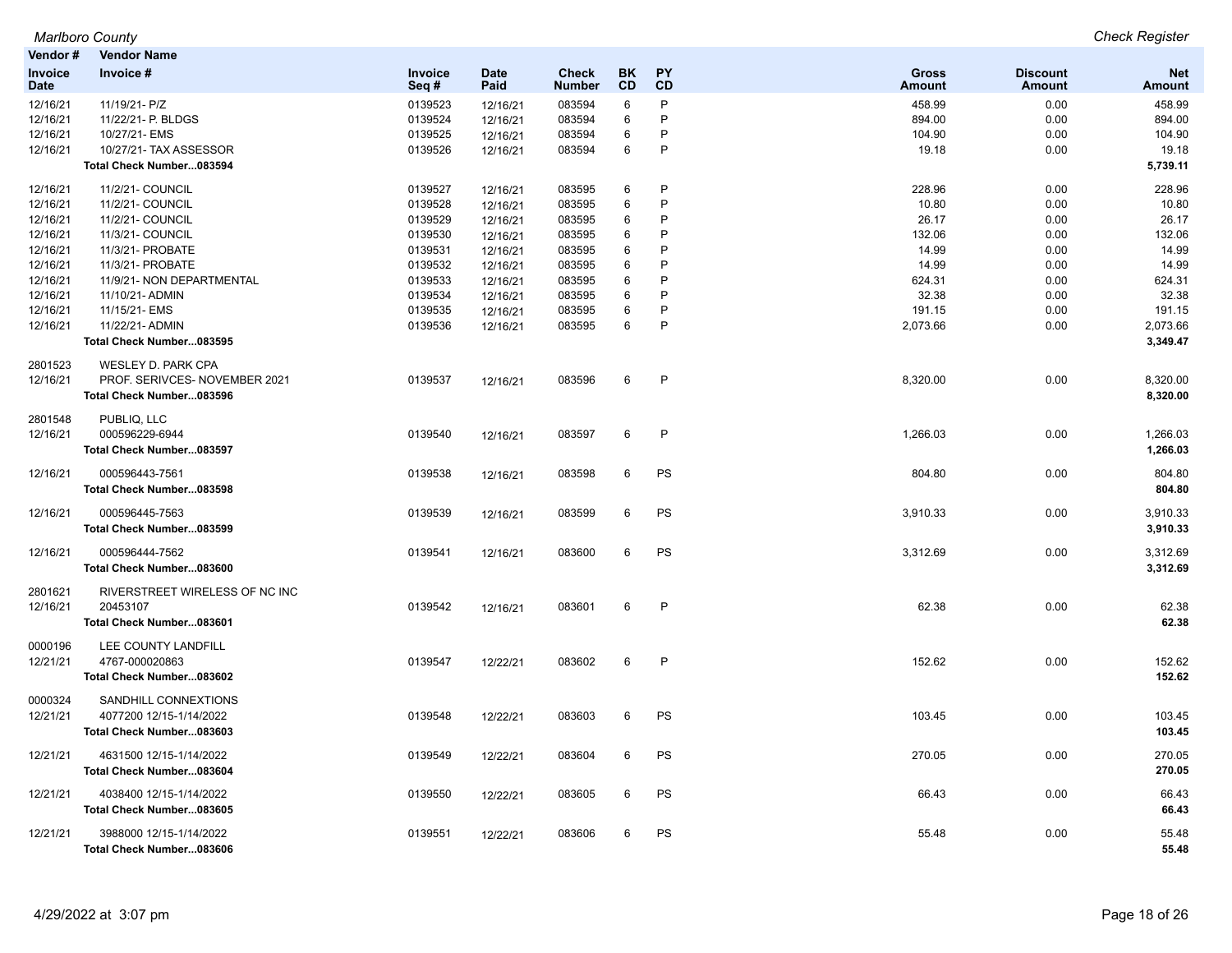| Vendor#                       | <b>Vendor Name</b>                |                 |                     |                        |                 |                        |                        |                                  |                      |
|-------------------------------|-----------------------------------|-----------------|---------------------|------------------------|-----------------|------------------------|------------------------|----------------------------------|----------------------|
| <b>Invoice</b><br><b>Date</b> | Invoice #                         | Invoice<br>Seq# | <b>Date</b><br>Paid | Check<br><b>Number</b> | BK<br><b>CD</b> | <b>PY</b><br><b>CD</b> | Gross<br><b>Amount</b> | <b>Discount</b><br><b>Amount</b> | <b>Net</b><br>Amount |
| 0000338<br>12/21/21           | <b>PITNEY BOWES</b><br>3314704649 | 0139552         | 12/22/21            | 083607                 | 6               | $\mathsf{P}$           | 86.48                  | 0.00                             | 86.48                |
|                               | Total Check Number083607          |                 |                     |                        |                 |                        |                        |                                  | 86.48                |
| 0000374                       | AMAZON                            |                 |                     |                        |                 |                        |                        |                                  |                      |
| 12/21/21                      | 469696436956                      | 0139553         | 12/22/21            | 083608                 | 6               | $\mathsf{P}$           | 234.26                 | 0.00                             | 234.26               |
| 12/21/21                      | 434348483786                      | 0139554         | 12/22/21            | 083608                 | 6               | P                      | 22.34                  | 0.00                             | 22.34                |
| 12/21/21                      | 459497834486                      | 0139555         | 12/22/21            | 083608                 | 6               | P                      | 21.59                  | 0.00                             | 21.59                |
| 12/21/21                      | 484858439949                      | 0139556         | 12/22/21            | 083608                 | 6               | P                      | 19.40                  | 0.00                             | 19.40                |
| 12/21/21                      | 596659968967                      | 0139557         | 12/22/21            | 083608                 | 6               | P                      | 16.19                  | 0.00                             | 16.19                |
| 12/21/21                      | 633857357488                      | 0139558         | 12/22/21            | 083608                 | 6               | P                      | 48.86                  | 0.00                             | 48.86                |
| 12/21/21                      | 883756838835                      | 0139559         | 12/22/21            | 083608                 | 6               | P                      | $-2.19$                | 0.00                             | $-2.19$              |
| 12/21/21                      | 464436369466                      | 0139560         | 12/22/21            | 083608                 | 6               | P                      | 182.91                 | 0.00                             | 182.91               |
| 12/21/21                      | 493484486457                      | 0139561         | 12/22/21            | 083608                 | 6               | P                      | 17.65                  | 0.00                             | 17.65                |
|                               | Total Check Number083608          |                 |                     |                        |                 |                        |                        |                                  | 561.01               |
| 0000425                       | COMMUNICATIONS TECHNOLOGY, LLC    |                 |                     |                        |                 |                        |                        |                                  |                      |
| 12/22/21                      | 17056                             | 0139634         | 12/22/21            | 083609                 | 6               | PS                     | 600.00                 | 0.00                             | 600.00               |
|                               | Total Check Number083609          |                 |                     |                        |                 |                        |                        |                                  | 600.00               |
| 0000611                       | <b>DEPT OF ADMINISTRATION</b>     |                 |                     |                        |                 |                        |                        |                                  |                      |
| 12/21/21                      | 90329666                          | 0139562         | 12/22/21            | 083610                 | 6               | PS                     | 112.00                 | 0.00                             | 112.00               |
|                               | Total Check Number083610          |                 |                     |                        |                 |                        |                        |                                  | 112.00               |
| 12/21/21                      | 90329667                          | 0139563         | 12/22/21            | 083611                 | 6               | PS                     | 56.00                  | 0.00                             | 56.00                |
|                               | Total Check Number083611          |                 |                     |                        |                 |                        |                        |                                  | 56.00                |
| 12/21/21                      | 90329817                          | 0139564         | 12/22/21            | 083612                 | 6               | PS                     | 1,236.25               | 0.00                             | 1,236.25             |
|                               | Total Check Number083612          |                 |                     |                        |                 |                        |                        |                                  | 1,236.25             |
| 0000662                       | PITNEY BOWES, INC.                |                 |                     |                        |                 |                        |                        |                                  |                      |
| 12/21/21                      | 1019618984                        | 0139565         | 12/22/21            | 083613                 | 6               | $\mathsf{P}$           | 171.72                 | 0.00                             | 171.72               |
|                               | Total Check Number083613          |                 |                     |                        |                 |                        |                        |                                  | 171.72               |
| 0000678                       | AT&T                              |                 |                     |                        |                 |                        |                        |                                  |                      |
| 12/21/21                      | 843 M41 5627 001- DECEMBER 2021   | 0139566         | 12/22/21            | 083614                 | 6               | $\mathsf{P}$           | 182.61                 | 0.00                             | 182.61               |
|                               | Total Check Number083614          |                 |                     |                        |                 |                        |                        |                                  | 182.61               |
| 0000801                       | <b>WINDSTREAM</b>                 |                 |                     |                        |                 |                        |                        |                                  |                      |
| 12/21/21                      | 010835334- DECEMBER 2021          | 0139567         | 12/22/21            | 083615                 | 6               | PS                     | 21.41                  | 0.00                             | 21.41                |
|                               | Total Check Number083615          |                 |                     |                        |                 |                        |                        |                                  | 21.41                |
| 12/21/21                      | 010199253-DECEMBER 2021           | 0139568         | 12/22/21            | 083616                 | 6               | PS                     | 216.33                 | 0.00                             | 216.33               |
|                               | Total Check Number083616          |                 |                     |                        |                 |                        |                        |                                  | 216.33               |
| 0000957                       | SHARP ELECTRONICS CORPORATION     |                 |                     |                        |                 |                        |                        |                                  |                      |
| 12/21/21                      | 9003507833                        | 0139569         | 12/22/21            | 083617                 | 6               | PS                     | 21.60                  | 0.00                             | 21.60                |
|                               | Total Check Number083617          |                 |                     |                        |                 |                        |                        |                                  | 21.60                |
| 0001033                       | PROQUEST LLC                      |                 |                     |                        |                 |                        |                        |                                  |                      |
| 12/21/21                      | 70705902                          | 0139570         | 12/22/21            | 083618                 | 6               | $\mathsf{P}$           | 2,488.16               | 0.00                             | 2,488.16             |
|                               | Total Check Number083618          |                 |                     |                        |                 |                        |                        |                                  | 2,488.16             |
| 0001118                       | EDWARDS REFRIGERATION INC         |                 |                     |                        |                 |                        |                        |                                  |                      |
| 12/21/21                      | 75592                             | 0139571         | 12/22/21            | 083619                 | 6               | P                      | 95.00                  | 0.00                             | 95.00                |
|                               | Total Check Number083619          |                 |                     |                        |                 |                        |                        |                                  | 95.00                |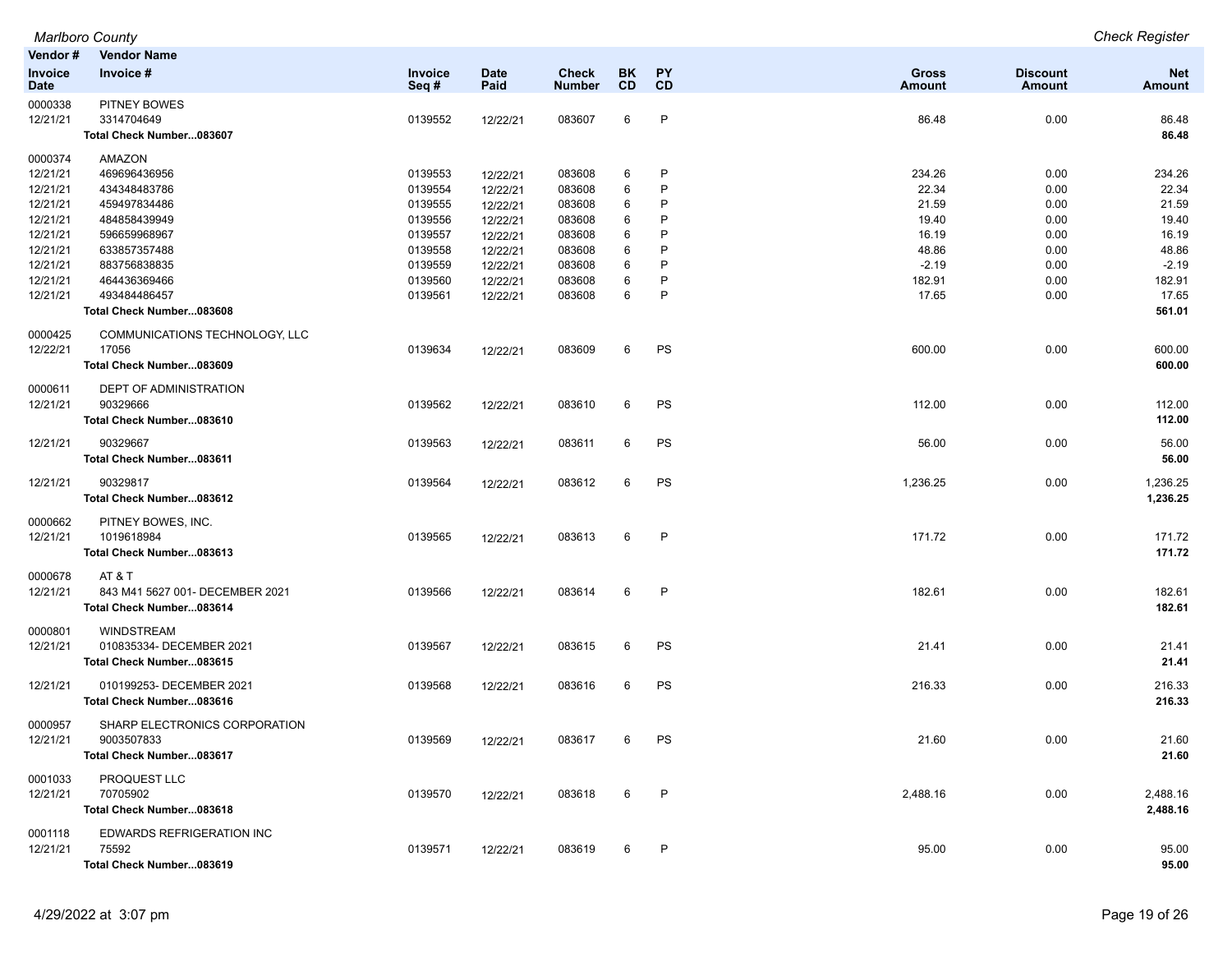| Marlboro Countv |  |
|-----------------|--|
|-----------------|--|

*Marlboro County Check Register*

| Vendor #               | <b>Vendor Name</b>                       |                 |                     |                        |          |              |                        |                           |                      |
|------------------------|------------------------------------------|-----------------|---------------------|------------------------|----------|--------------|------------------------|---------------------------|----------------------|
| Invoice<br><b>Date</b> | Invoice #                                | Invoice<br>Seq# | <b>Date</b><br>Paid | Check<br><b>Number</b> | BK<br>CD | PY<br>CD     | Gross<br><b>Amount</b> | <b>Discount</b><br>Amount | <b>Net</b><br>Amount |
| 0001139                | MARLBORO ELECTRIC COOP., INC.            |                 |                     |                        |          |              |                        |                           |                      |
| 12/21/21               | 1456001- DECEMBER 2021                   | 0139572         | 12/22/21            | 083620                 | 6        | P            | 273.00                 | 0.00                      | 273.00               |
| 12/21/21               | 1480001- DECEMBER 2021                   | 0139573         | 12/22/21            | 083620                 | 6        | P            | 195.00                 | 0.00                      | 195.00               |
| 12/21/21               | 61311001- DECEMBER 2021                  | 0139574         | 12/22/21            | 083620                 | 6        | P            | 156.00                 | 0.00                      | 156.00               |
| 12/21/21               | 7176006- DECEMBER 2021                   | 0139575         | 12/22/21            | 083620                 | 6        | P            | 951.27                 | 0.00                      | 951.27               |
| 12/21/21               | 7176007- DECEMBER 2021                   | 0139576         | 12/22/21            | 083620                 | 6        | P            | 46.00                  | 0.00                      | 46.00                |
| 12/21/21               | 7176013- DECEMBER 2021                   | 0139577         | 12/22/21            | 083620                 | 6        | P            | 40.00                  | 0.00                      | 40.00                |
| 12/21/21               | 7176016- DECEMBER 2021                   | 0139578         | 12/22/21            | 083620                 | 6        | P            | 52.00                  | 0.00                      | 52.00                |
| 12/21/21               | 7233001- DECEMBER 2021                   | 0139579         | 12/22/21            | 083620                 | 6        | P            | 72.00                  | 0.00                      | 72.00                |
| 12/21/21               | 65484002- DECEMBER 2021                  | 0139580         | 12/22/21            | 083620                 | 6        | P            | 172.00                 | 0.00                      | 172.00               |
|                        | Total Check Number083620                 |                 |                     |                        |          |              |                        |                           | 1,957.27             |
| 0002401                | ROTARY CLUB OF BENNETTSVILLE             |                 |                     |                        |          |              |                        |                           |                      |
| 12/21/21               | 5737                                     | 0139581         | 12/22/21            | 083621                 | 6        | P            | 225.00                 | 0.00                      | 225.00               |
|                        | Total Check Number083621                 |                 |                     |                        |          |              |                        |                           | 225.00               |
| 0002700                | BENNETTSVILLE ELECTRIC & WATER           |                 |                     |                        |          |              |                        |                           |                      |
| 12/21/21               | <b>DETENTION- DECEMBER 2021</b>          | 0139582         | 12/22/21            | 083622                 | 6        | P            | 4,306.90               | 0.00                      | 4,306.90             |
| 12/21/21               | ECON. DEVELOPMENT- DECEMBER 2021         | 0139583         | 12/22/21            | 083622                 | 6        | P            | 601.04                 | 0.00                      | 601.04               |
| 12/21/21               | LIBRARY- DECEMBER 2021                   | 0139584         | 12/22/21            | 083622                 | 6        | P            | 3,919.68               | 0.00                      | 3,919.68             |
| 12/21/21               | MUSEUM- DECEMBER 2021                    | 0139585         | 12/22/21            | 083622                 | 6        | P            | 917.65                 | 0.00                      | 917.65               |
| 12/21/21               | P. BLDGS- DECEMBER 2021                  | 0139586         | 12/22/21            | 083622                 | 6        | P            | 16,348.16              | 0.00                      | 16,348.16            |
| 12/21/21               | P. WORKS- DECEMBER 2021                  | 0139587         | 12/22/21            | 083622                 | 6        | P            | 307.40                 | 0.00                      | 307.40               |
| 12/21/21               | RECREATION- DECEMBER 2021                | 0139588         | 12/22/21            | 083622                 | 6        | P            | 868.58                 | 0.00                      | 868.58               |
| 12/21/21               | SHERIFF/MAGISTRATE- DECEMBER 2021        | 0139589         | 12/22/21            | 083622                 | 6        | P            | 1,364.61               | 0.00                      | 1,364.61             |
| 12/21/21               | <b>VOTER REGISTRATION- DECEMBER 2021</b> | 0139590         | 12/22/21            | 083622                 | 6        | P            | 180.41                 | 0.00                      | 180.41               |
|                        | Total Check Number083622                 |                 |                     |                        |          |              |                        |                           | 28,814.43            |
| 0004000                | STATE CREDIT UNION                       |                 |                     |                        |          |              |                        |                           |                      |
| 12/22/21               | PR ENDING 12/18/2021                     | 0139631         | 12/22/21            | 083623                 | 6        | $\mathsf{P}$ | 400.00                 | 0.00                      | 400.00               |
|                        | Total Check Number083623                 |                 |                     |                        |          |              |                        |                           | 400.00               |
| 0004094                | <b>XEROX CORPORATION</b>                 |                 |                     |                        |          |              |                        |                           |                      |
| 12/21/21               | 015001949                                | 0139591         | 12/22/21            | 083624                 | 6        | P            | 60.54                  | 0.00                      | 60.54                |
| 12/21/21               | 015060690                                | 0139592         | 12/22/21            | 083624                 | 6        | P            | 137.22                 | 0.00                      | 137.22               |
| 12/21/21               | 015060683                                | 0139593         | 12/22/21            | 083624                 | 6        | P            | 109.09                 | 0.00                      | 109.09               |
|                        | Total Check Number083624                 |                 |                     |                        |          |              |                        |                           | 306.85               |
| 0005010                | <b>DUKE ENERGY</b>                       |                 |                     |                        |          |              |                        |                           |                      |
| 12/21/21               | 9100 8049 9230- DECEMBER 2021            | 0139594         | 12/22/21            | 083625                 | 6        | P            | 65.77                  | 0.00                      | 65.77                |
| 12/21/21               | 9100 8045 8653- DECEMBER 2021            | 0139595         | 12/22/21            | 083625                 | 6        | P            | 29.49                  | 0.00                      | 29.49                |
| 12/21/21               | 9100 8505 5195- DECEMBER 2021            | 0139596         | 12/22/21            | 083625                 | 6        | P            | 134.23                 | 0.00                      | 134.23               |
| 12/21/21               | 9100 8069 1155- DECEMBER 2021            | 0139597         | 12/22/21            | 083625                 | 6        | P            | 176.23                 | 0.00                      | 176.23               |
| 12/21/21               | 9100 8049 9454- DECEMBER 2021            | 0139598         | 12/22/21            | 083625                 | 6        | P            | 44.56                  | 0.00                      | 44.56                |
| 12/21/21               | 9100 8049 9868- DECEMBER 2021            | 0139599         | 12/22/21            | 083625                 | $\,6$    | D            | 96.52                  | 0.00                      | 96.52                |
| 12/21/21               | 9100 8049 9678- DECEMBER 2021            | 0139600         | 12/22/21            | 083625                 | 6        | P            | 22.71                  | 0.00                      | 22.71                |
| 12/21/21               | 9100 8045 8421- DECEMBER 2021            | 0139601         | 12/22/21            | 083625                 | 6        |              | 141.95                 | 0.00                      | 141.95               |
| 12/21/21               | 9100 8065 4811- DECEMBER 2021            | 0139602         | 12/22/21            | 083625                 | 6        | P            | 33.07                  | 0.00                      | 33.07                |
| 12/21/21               | 9100 8045 8843- DECEMBER 2021            | 0139603         | 12/22/21            | 083625                 | 6        | P            | 17.51                  | 0.00                      | 17.51                |
|                        | Total Check Number083625                 |                 |                     |                        |          |              |                        |                           | 762.04               |
| 0008000                | AT&T                                     |                 |                     |                        |          |              |                        |                           |                      |
| 12/21/21               | 843 479 5600 333- DECEMBER 2021          | 0139604         | 12/22/21            | 083626                 | 6        | P            | 13,759.32              | 0.00                      | 13,759.32            |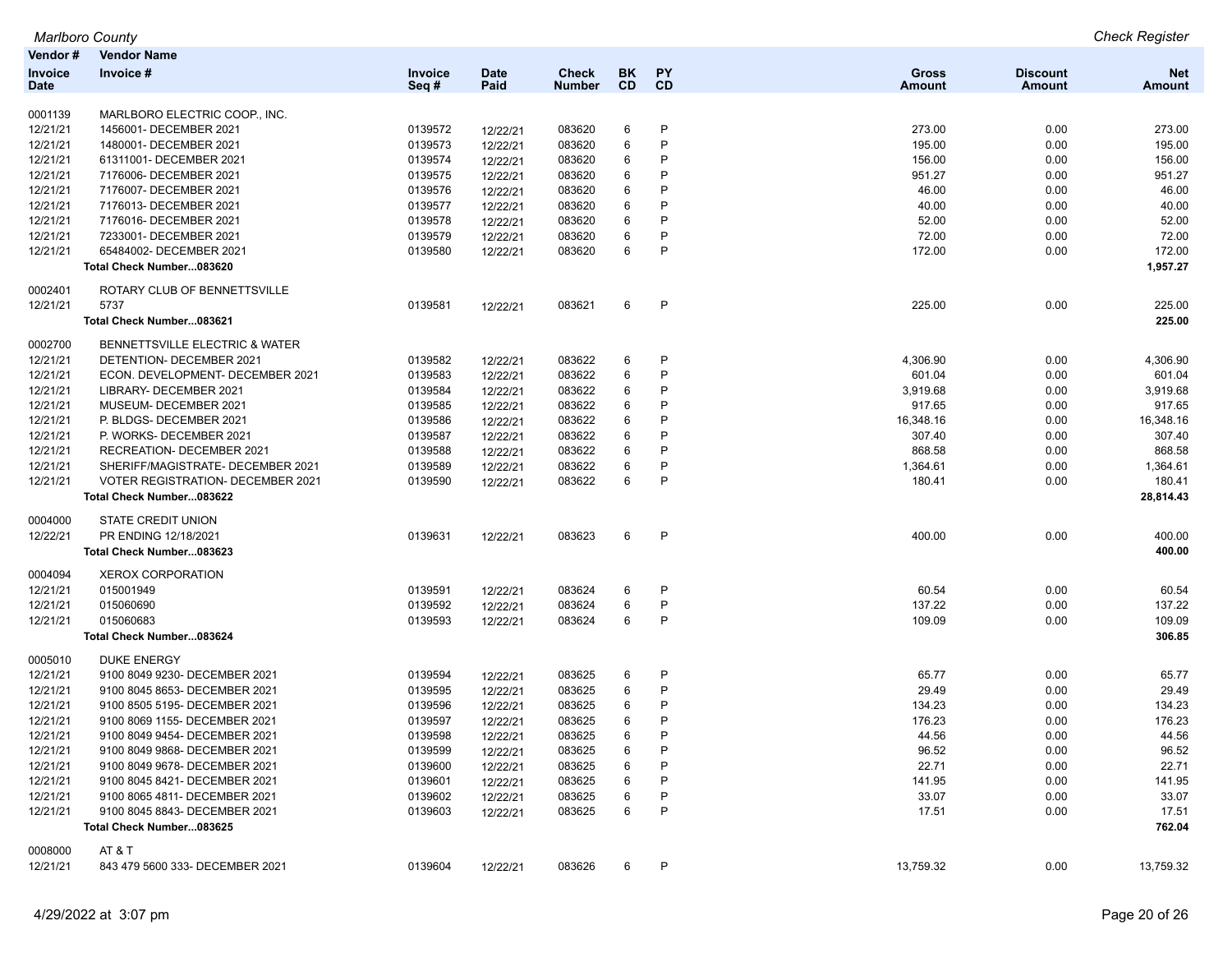|                                                         | <b>Marlboro County</b>                                                                                    |                                          |                                              |                                      |                  |                        |                                  |                              | <b>Check Register</b>                      |
|---------------------------------------------------------|-----------------------------------------------------------------------------------------------------------|------------------------------------------|----------------------------------------------|--------------------------------------|------------------|------------------------|----------------------------------|------------------------------|--------------------------------------------|
| Vendor#                                                 | <b>Vendor Name</b>                                                                                        |                                          |                                              |                                      |                  |                        |                                  |                              |                                            |
| <b>Invoice</b><br><b>Date</b>                           | Invoice #                                                                                                 | Invoice<br>Seq#                          | <b>Date</b><br>Paid                          | <b>Check</b><br><b>Number</b>        | BK<br><b>CD</b>  | PY<br>CD               | <b>Gross</b><br>Amount           | <b>Discount</b><br>Amount    | <b>Net</b><br><b>Amount</b>                |
|                                                         | Total Check Number083626                                                                                  |                                          |                                              |                                      |                  |                        |                                  |                              | 13,759.32                                  |
| 0008769<br>12/22/21                                     | SC RETIREMENT SYS CAPITOL STAT<br>D. CARABO PR END 11/18/2021<br>Total Check Number083627                 | 0139632                                  | 12/22/21                                     | 083627                               | 6                | P                      | 287.83                           | 0.00                         | 287.83<br>287.83                           |
| 0008878<br>12/21/21                                     | AT & T<br>143303245- DECEMBER 2021<br>Total Check Number083628                                            | 0139605                                  | 12/22/21                                     | 083628                               | 6                | PS                     | 123.85                           | 0.00                         | 123.85<br>123.85                           |
| 1111181<br>12/21/21                                     | AT&T<br>030 403 9844 001- DECEMBER 2021<br>Total Check Number083629                                       | 0139606                                  | 12/22/21                                     | 083629                               | 6                | P                      | 170.15                           | 0.00                         | 170.15<br>170.15                           |
| 2800088<br>12/22/21                                     | CLERK OF COURT, MARLBORO CO.<br>COPY COST JULY-AUGUST<br>Total Check Number083630                         | 0139607                                  | 12/22/21                                     | 083630                               | 6                | P                      | 13.25                            | 0.00                         | 13.25<br>13.25                             |
| 2800207<br>12/22/21                                     | DANA SAFETY SUPPLY, INC.<br>763686<br>Total Check Number083631                                            | 0139608                                  | 12/22/21                                     | 083631                               | 6                | $\mathsf{P}$           | 258.16                           | 0.00                         | 258.16<br>258.16                           |
| 2800281<br>12/22/21<br>12/22/21<br>12/22/21<br>12/22/21 | <b>INGRAM LIBRARY SERVICE</b><br>56300154<br>56493960<br>56493961<br>56493962<br>Total Check Number083632 | 0139609<br>0139610<br>0139611<br>0139612 | 12/22/21<br>12/22/21<br>12/22/21<br>12/22/21 | 083632<br>083632<br>083632<br>083632 | 6<br>6<br>6<br>6 | P<br>P<br>P<br>P       | 30.86<br>89.88<br>20.73<br>26.70 | 0.00<br>0.00<br>0.00<br>0.00 | 30.86<br>89.88<br>20.73<br>26.70<br>168.17 |
| 2800581<br>12/22/21<br>12/22/21<br>12/22/21             | U.S. PATRIOT, LLC<br>866697<br>864690<br>863348<br>Total Check Number083633                               | 0139613<br>0139614<br>0139615            | 12/22/21<br>12/22/21<br>12/22/21             | 083633<br>083633<br>083633           | 6<br>6<br>6      | P<br>$\mathsf{P}$<br>P | 127.99<br>91.69<br>106.92        | 0.00<br>0.00<br>0.00         | 127.99<br>91.69<br>106.92<br>326.60        |
| 2800762<br>12/22/21                                     | AT&T<br>843 M41 1132 001 1891- DECEMBER 2021<br>Total Check Number083634                                  | 0139616                                  | 12/22/21                                     | 083634                               | 6                | PS                     | 42.53                            | 0.00                         | 42.53<br>42.53                             |
| 2801250<br>12/22/21                                     | <b>ASIFLEX</b><br>ADMIN/MED SPEND PR END 12/18/2021<br>Total Check Number083635                           | 0139633                                  | 12/22/21                                     | 083635                               | 6                | P                      | 265.72                           | 0.00                         | 265.72<br>265.72                           |
| 2801253<br>12/22/21                                     | <b>WELLS FARGO FINANCIAL LEASING</b><br>5017972426<br>Total Check Number083636                            | 0139617                                  | 12/22/21                                     | 083636                               | 6                | PS                     | 589.91                           | 0.00                         | 589.91<br>589.91                           |
| 2801285<br>12/22/21<br>12/22/21                         | <b>HENRY SCHEIN</b><br>13796199<br>13797207<br>Total Check Number083637                                   | 0139618<br>0139619                       | 12/22/21<br>12/22/21                         | 083637<br>083637                     | 6<br>6           | P<br>P                 | 218.16<br>99.14                  | 0.00<br>0.00                 | 218.16<br>99.14<br>317.30                  |
| 2801303<br>12/22/21<br>12/22/21                         | LINDE GAS & EQUIPMENT INC.<br>67653369<br>67738256<br>Total Check Number083638                            | 0139620<br>0139621                       | 12/22/21<br>12/22/21                         | 083638<br>083638                     | 6<br>6           | P<br>P                 | 109.45<br>69.63                  | 0.00<br>0.00                 | 109.45<br>69.63<br>179.08                  |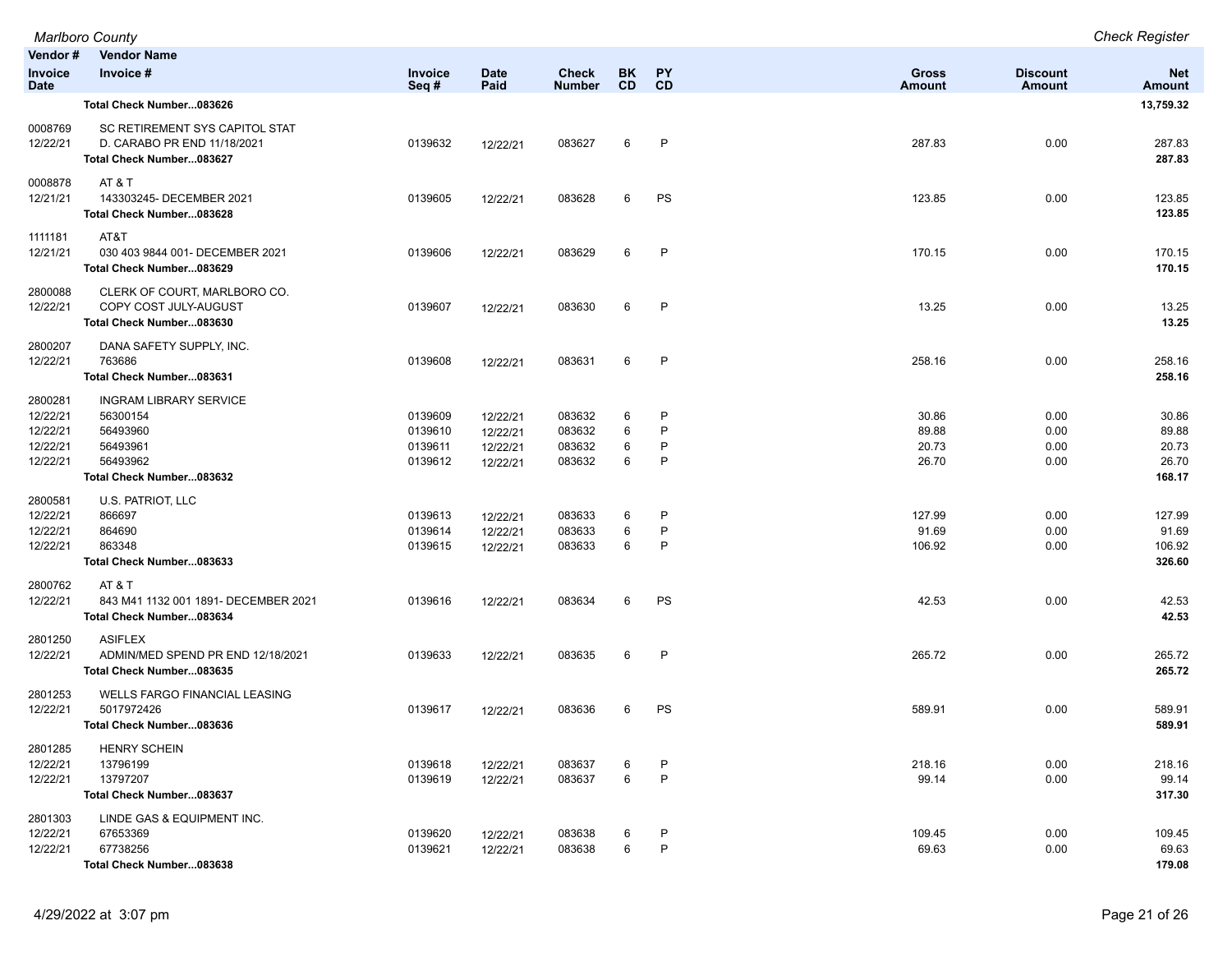|                                                         | <b>Marlboro County</b>                                                                                       |                                          |                                              |                                      |                        |                                        |                                      |                                  | <b>Check Register</b>                          |
|---------------------------------------------------------|--------------------------------------------------------------------------------------------------------------|------------------------------------------|----------------------------------------------|--------------------------------------|------------------------|----------------------------------------|--------------------------------------|----------------------------------|------------------------------------------------|
| Vendor#<br>Invoice<br>Date                              | <b>Vendor Name</b><br>Invoice #                                                                              | <b>Invoice</b><br>Seq#                   | <b>Date</b><br>Paid                          | <b>Check</b><br><b>Number</b>        | <b>BK</b><br><b>CD</b> | <b>PY</b><br><b>CD</b>                 | <b>Gross</b><br><b>Amount</b>        | <b>Discount</b><br><b>Amount</b> | <b>Net</b><br><b>Amount</b>                    |
| 2801373<br>12/22/21                                     | TIAA COMMERCIAL FINANCE, INC.<br>8617788<br>Total Check Number083639                                         | 0139622                                  | 12/22/21                                     | 083639                               | 6                      | P                                      | 132.69                               | 0.00                             | 132.69<br>132.69                               |
| 2801389<br>12/22/21                                     | <b>SEGRA</b><br>2081397- NOVEMBER 2021<br>Total Check Number083640                                           | 0139623                                  | 12/22/21                                     | 083640                               | 6                      | PS                                     | 5.05                                 | 0.00                             | 5.05<br>5.05                                   |
| 12/22/21                                                | 2051811- NOVEMBER 2021<br>Total Check Number083641                                                           | 0139624                                  | 12/22/21                                     | 083641                               | 6                      | PS                                     | 300.00                               | 0.00                             | 300.00<br>300.00                               |
| 12/22/21                                                | 2078928- DECEMBER 2021<br>Total Check Number083642                                                           | 0139625                                  | 12/22/21                                     | 083642                               | 6                      | PS                                     | 300.00                               | 0.00                             | 300.00<br>300.00                               |
| 2801550<br>12/22/21<br>12/22/21<br>12/22/21<br>12/22/21 | UNIFIRST CORPORATION<br>298 2828073<br>298 2930242<br>298 2825869<br>298 2823706<br>Total Check Number083643 | 0139626<br>0139627<br>0139628<br>0139629 | 12/22/21<br>12/22/21<br>12/22/21<br>12/22/21 | 083643<br>083643<br>083643<br>083643 | 6<br>6<br>6<br>6       | P<br>P<br>$\mathsf{P}$<br>$\mathsf{P}$ | 166.84<br>166.84<br>166.84<br>316.86 | 0.00<br>0.00<br>0.00<br>0.00     | 166.84<br>166.84<br>166.84<br>316.86<br>817.38 |
| 2801619<br>12/22/21                                     | MCCARTER ELECTRIC COMPANY<br>1044536<br>Total Check Number083644                                             | 0139630                                  | 12/22/21                                     | 083644                               | 6                      | P                                      | 11,556.00                            | 0.00                             | 11,556.00<br>11,556.00                         |
| 0000719<br>12/28/21                                     | S.E.W.E. COMPANY<br>5742<br>Total Check Number083645                                                         | 0139636                                  | 12/28/21                                     | 083645                               | 6                      | $\mathsf{P}$                           | 20,271.60                            | 0.00                             | 20,271.60<br>20,271.60                         |
| 0000956<br>12/28/21                                     | <b>BLACK'S TIRE SERVICE</b><br>16 0031596<br>Total Check Number083646                                        | 0139637                                  | 12/28/21                                     | 083646                               | 6                      | P                                      | 736.92                               | 0.00                             | 736.92<br>736.92                               |
| 0001274<br>12/28/21                                     | J & J WHOLESALE<br>17759<br>Total Check Number083647                                                         | 0139638                                  | 12/28/21                                     | 083647                               | 6                      | $\mathsf{P}$                           | 469.00                               | 0.00                             | 469.00<br>469.00                               |
| 0008769<br>12/28/21                                     | SC RETIREMENT SYS CAPITOL STAT<br>2021 NOVEMBER<br>Total Check Number083648                                  | 0139635                                  | 12/28/21                                     | 083648                               | 6                      | $\mathsf{P}$                           | 192,036.00                           | 0.00                             | 192,036.00<br>192,036.00                       |
| 0008876<br>12/28/21                                     | <b>GABRIEL ROEDER SMITH &amp; CO</b><br>466668<br>Total Check Number083649                                   | 0139639                                  | 12/28/21                                     | 083649                               | 6                      | $\mathsf{P}$                           | 5,190.00                             | 0.00                             | 5,190.00<br>5,190.00                           |
| 0009253<br>12/28/21                                     | DELINQUENT TAX<br>REIMB. MERCHANT FEES<br>Total Check Number083650                                           | 0139640                                  | 12/28/21                                     | 083650                               | 6                      | P                                      | 1,001.91                             | 0.00                             | 1,001.91<br>1,001.91                           |
| 0009300<br>12/28/21                                     | PRECISION CONTRACTORS, INC.<br>21024-1<br>Total Check Number083651                                           | 0139641                                  | 12/28/21                                     | 083651                               | 6                      | $\mathsf{P}$                           | 2,385.00                             | 0.00                             | 2,385.00<br>2,385.00                           |
| 2800034<br>12/28/21<br>12/28/21                         | QUICK'S CLEANING SERVICE<br>107<br>108                                                                       | 0139642<br>0139643                       | 12/28/21<br>12/28/21                         | 083652<br>083652                     | 6<br>6                 | P<br>P                                 | 1,250.00<br>1,000.00                 | 0.00<br>0.00                     | 1,250.00<br>1,000.00                           |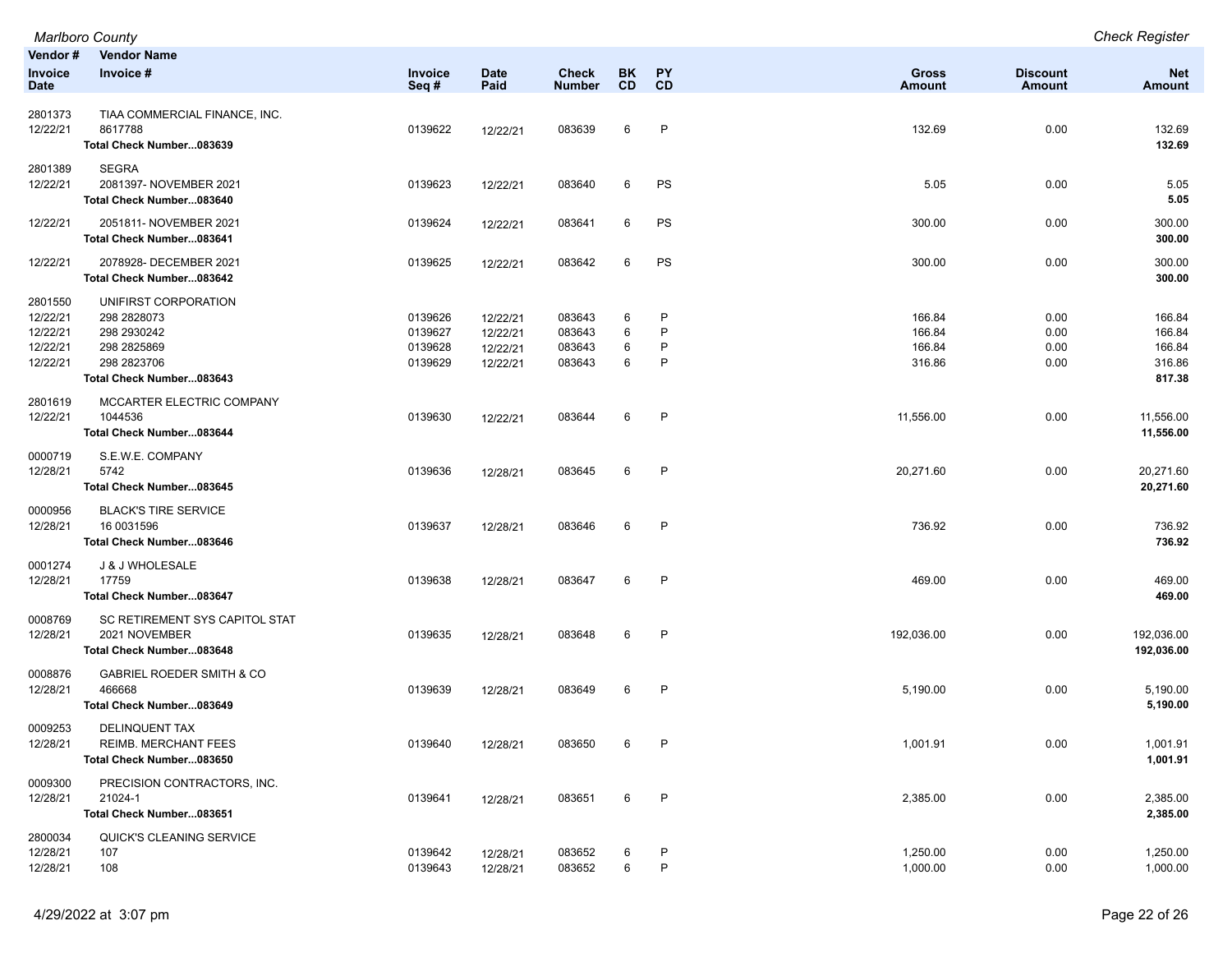|                                                         | <b>Marlboro County</b>                                                                                    |                                          |                                              |                                      |                        |                   |                                  |                              | <b>Check Register</b>                      |
|---------------------------------------------------------|-----------------------------------------------------------------------------------------------------------|------------------------------------------|----------------------------------------------|--------------------------------------|------------------------|-------------------|----------------------------------|------------------------------|--------------------------------------------|
| Vendor#                                                 | <b>Vendor Name</b>                                                                                        |                                          |                                              |                                      |                        |                   |                                  |                              |                                            |
| <b>Invoice</b><br><b>Date</b>                           | Invoice #                                                                                                 | Invoice<br>Seq#                          | <b>Date</b><br>Paid                          | <b>Check</b><br><b>Number</b>        | <b>BK</b><br><b>CD</b> | <b>PY</b><br>CD   | Gross<br><b>Amount</b>           | <b>Discount</b><br>Amount    | <b>Net</b><br><b>Amount</b>                |
|                                                         | Total Check Number083652                                                                                  |                                          |                                              |                                      |                        |                   |                                  |                              | 2,250.00                                   |
| 2800143<br>12/28/21<br>12/28/21                         | <b>TROPHY WORLD</b><br>6200<br>6176<br>Total Check Number083653                                           | 0139644<br>0139645                       | 12/28/21<br>12/28/21                         | 083653<br>083653                     | 6<br>6                 | P<br>$\mathsf{P}$ | 404.47<br>256.20                 | 0.00<br>0.00                 | 404.47<br>256.20<br>660.67                 |
| 2800281<br>12/28/21<br>12/28/21<br>12/28/21<br>12/28/21 | <b>INGRAM LIBRARY SERVICE</b><br>56623229<br>56623228<br>56623227<br>56623230<br>Total Check Number083654 | 0139646<br>0139647<br>0139648<br>0139649 | 12/28/21<br>12/28/21<br>12/28/21<br>12/28/21 | 083654<br>083654<br>083654<br>083654 | 6<br>6<br>6<br>6       | P<br>P<br>P<br>P  | 66.43<br>21.56<br>19.95<br>24.95 | 0.00<br>0.00<br>0.00<br>0.00 | 66.43<br>21.56<br>19.95<br>24.95<br>132.89 |
| 2800741<br>12/28/21<br>12/28/21                         | HAMER HEATING AND COOLING, INC<br>036660<br>036740<br>Total Check Number083655                            | 0139650<br>0139651                       | 12/28/21<br>12/28/21                         | 083655<br>083655                     | 6<br>6                 | P<br>$\mathsf{P}$ | 615.00<br>340.00                 | 0.00<br>0.00                 | 615.00<br>340.00<br>955.00                 |
| 2800986<br>12/28/21<br>12/28/21                         | SUMMIT FOOD SERVICES LLC<br>INV2000130088<br>INV2000129284<br>Total Check Number083656                    | 0139652<br>0139653                       | 12/28/21<br>12/28/21                         | 083656<br>083656                     | 6<br>6                 | P<br>$\mathsf{P}$ | 3,181.83<br>3,204.38             | 0.00<br>0.00                 | 3,181.83<br>3,204.38<br>6,386.21           |
| 2801048<br>12/28/21                                     | <b>WRIGHTS AUTO GLASS LLC</b><br>P.O. 82776- EMS<br>Total Check Number083657                              | 0139654                                  | 12/28/21                                     | 083657                               | 6                      | $\mathsf{P}$      | 562.89                           | 0.00                         | 562.89<br>562.89                           |
| 2801189<br>12/28/21                                     | DERRICK'S WINDOW TINT<br>002274<br>Total Check Number083658                                               | 0139655                                  | 12/28/21                                     | 083658                               | 6                      | $\mathsf{P}$      | 600.00                           | 0.00                         | 600.00<br>600.00                           |
| 2801248<br>12/28/21                                     | <b>MERITAGE SYSTEMS</b><br>0000751-IN<br>Total Check Number083659                                         | 0139656                                  | 12/28/21                                     | 083659                               | 6                      | P                 | 4,800.00                         | 0.00                         | 4,800.00<br>4,800.00                       |
| 2801261<br>12/28/21                                     | TMS INTERNATIONAL, LLC<br>10253603<br>Total Check Number083660                                            | 0139657                                  | 12/28/21                                     | 083660                               | 6                      | $\mathsf{P}$      | 2,975.14                         | 0.00                         | 2,975.14<br>2,975.14                       |
| 2801516<br>12/28/21                                     | ALLEN ENTERPRISES, INC.<br>0069878-IN<br>Total Check Number083661                                         | 0139658                                  | 12/28/21                                     | 083661                               | 6                      | P                 | 653.31                           | 0.00                         | 653.31<br>653.31                           |
| 2801614<br>12/28/21                                     | DEFENDER DISTRIBUTION, LLC<br>1597<br>Total Check Number083662                                            | 0139659                                  | 12/28/21                                     | 083662                               | 6                      | P                 | 606.52                           | 0.00                         | 606.52<br>606.52                           |
| 0000036<br>12/30/21<br>12/30/21                         | <b>TODD'S COMPUTER</b><br>12332<br>12398<br>Total Check Number083663                                      | 0139660<br>0139661                       | 12/30/21<br>12/30/21                         | 083663<br>083663                     | 6<br>6                 | P<br>$\mathsf{P}$ | 160.13<br>3,069.06               | 0.00<br>0.00                 | 160.13<br>3,069.06<br>3,229.19             |
| 0000120<br>12/30/21                                     | S.C.S.C.J.A.<br><b>REGISTRATION- BEVERLY MCKIVER</b><br>Total Check Number083664                          | 0139662                                  | 12/30/21                                     | 083664                               | 6                      | P                 | 225.00                           | 0.00                         | 225.00<br>225.00                           |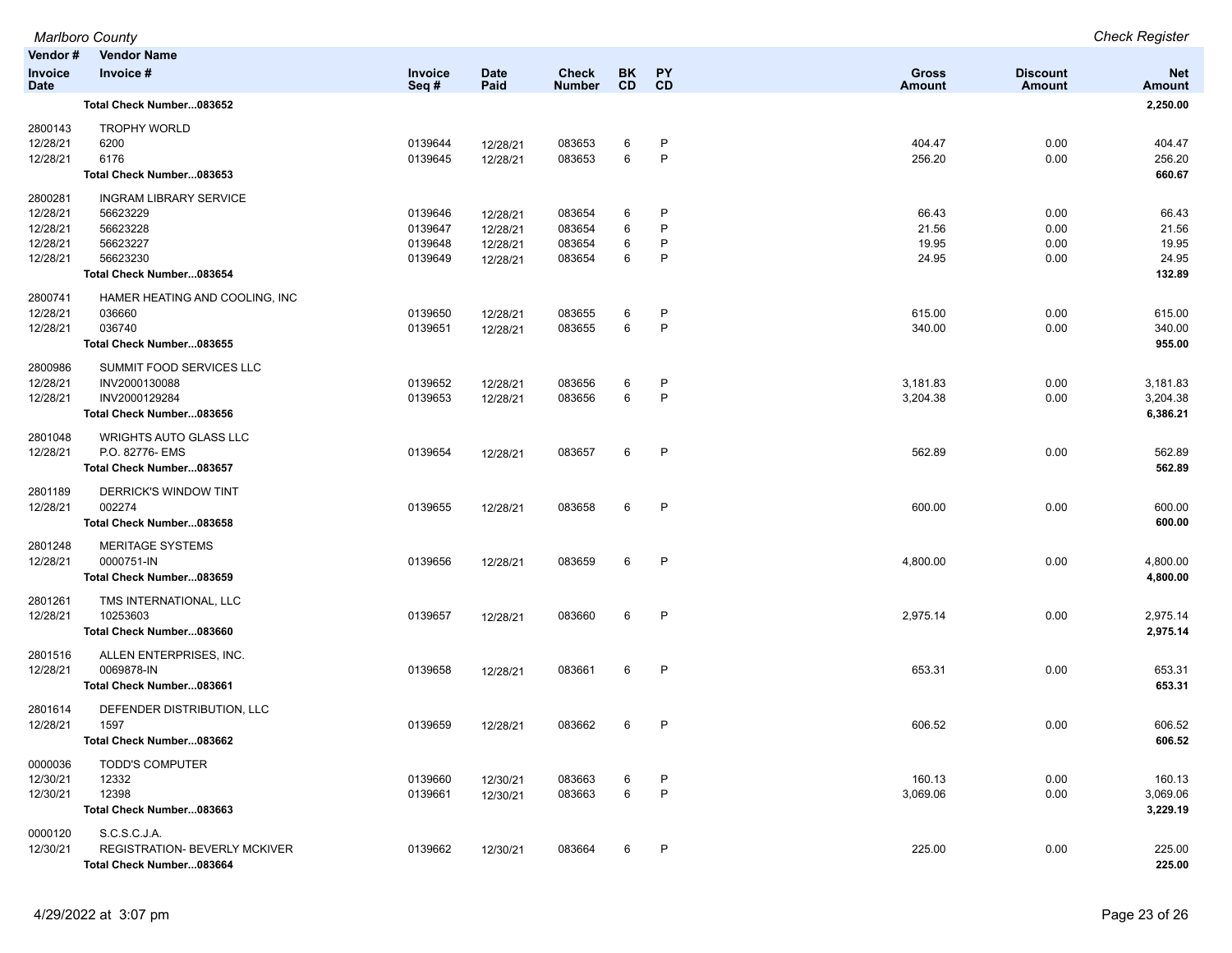|                     | <b>Marlboro County</b>                   |         |             |               |           |              |               |                 | <b>Check Register</b> |
|---------------------|------------------------------------------|---------|-------------|---------------|-----------|--------------|---------------|-----------------|-----------------------|
| Vendor#             | <b>Vendor Name</b>                       |         |             |               |           |              |               |                 |                       |
| Invoice             | Invoice #                                | Invoice | <b>Date</b> | <b>Check</b>  | <b>BK</b> | PY           | <b>Gross</b>  | <b>Discount</b> | <b>Net</b>            |
| <b>Date</b>         |                                          | Seq#    | Paid        | <b>Number</b> | <b>CD</b> | CD           | <b>Amount</b> | <b>Amount</b>   | <b>Amount</b>         |
| 0000221             | BOUND TO STAY BOUND BOOKS, INC           |         |             |               |           |              |               |                 |                       |
| 12/30/21            | 165972                                   | 0139663 | 12/30/21    | 083665        | 6         | P            | 21.19         | 0.00            | 21.19                 |
|                     | Total Check Number083665                 |         |             |               |           |              |               |                 | 21.19                 |
|                     |                                          |         |             |               |           |              |               |                 |                       |
| 0000309             | <b>AT&amp;T MOBILITY</b>                 |         |             |               |           |              |               |                 |                       |
| 12/30/21            | 287302669184 11/17-12/16/21              | 0139664 | 12/30/21    | 083666        | 6         | PS           | 76.10         | 0.00            | 76.10                 |
|                     | Total Check Number083666                 |         |             |               |           |              |               |                 | 76.10                 |
| 0000956             | <b>BLACK'S TIRE SERVICE</b>              |         |             |               |           |              |               |                 |                       |
| 12/30/21            | 16 0031691                               | 0139665 | 12/30/21    | 083667        | 6         | $\mathsf{P}$ | 623.38        | 0.00            | 623.38                |
|                     | Total Check Number083667                 |         |             |               |           |              |               |                 | 623.38                |
| 0001008             | HERALD OFFICE SUPPLY INC                 |         |             |               |           |              |               |                 |                       |
| 12/30/21            | 954218-0                                 | 0139666 | 12/30/21    | 083668        | 6         | P            | 96.22         | 0.00            | 96.22                 |
| 12/30/21            | 970719-0                                 | 0139667 | 12/30/21    | 083668        | 6         | P            | 12.51         | 0.00            | 12.51                 |
| 12/30/21            | 967312-0                                 | 0139668 | 12/30/21    | 083668        | 6         | P            | 31.27         | 0.00            | 31.27                 |
| 12/30/21            | 964409-1                                 | 0139669 | 12/30/21    | 083668        | 6         | P            | 8.37          | 0.00            | 8.37                  |
| 12/30/21            | M133622                                  | 0139670 | 12/30/21    | 083668        | 6         | P            | 143.02        | 0.00            | 143.02                |
| 12/30/21            | M133296                                  | 0139671 | 12/30/21    | 083668        | 6         | P            | 690.58        | 0.00            | 690.58                |
| 12/30/21            | M132946                                  | 0139672 | 12/30/21    | 083668        | 6         | P            | 294.98        | 0.00            | 294.98                |
| 12/30/21            | M133984                                  | 0139673 | 12/30/21    | 083668        | 6         | P            | 64.80         | 0.00            | 64.80                 |
| 12/30/21            | M134743                                  | 0139674 | 12/30/21    | 083668        | 6         | P            | 62.38         | 0.00            | 62.38                 |
|                     | Total Check Number083668                 |         |             |               |           |              |               |                 | 1,404.13              |
| 0001110             | <b>VERIZON WIRELESS</b>                  |         |             |               |           |              |               |                 |                       |
| 12/30/21            | 9895219029- DECEMBER 2021                | 0139675 | 12/30/21    | 083669        | 6         | PS           | 40.80         | 0.00            | 40.80                 |
|                     | Total Check Number083669                 |         |             |               |           |              |               |                 | 40.80                 |
|                     |                                          |         |             |               |           |              |               |                 |                       |
| 12/30/21            | 9895406176- DECEMBER 2021                | 0139676 | 12/30/21    | 083670        | 6         | PS           | 823.57        | 0.00            | 823.57                |
|                     | Total Check Number083670                 |         |             |               |           |              |               |                 | 823.57                |
| 12/30/21            | 9895406175- DECEMBER 2021                | 0139677 | 12/30/21    | 083671        | 6         | PS           | 3,287.59      | 0.00            | 3,287.59              |
|                     | Total Check Number083671                 |         |             |               |           |              |               |                 | 3,287.59              |
| 0001114             | <b>HAMILTONS</b>                         |         |             |               |           |              |               |                 |                       |
| 12/30/21            | 127899                                   | 0139678 | 12/30/21    | 083672        | 6         | P            | 16.73         | 0.00            | 16.73                 |
| 12/30/21            | 127692                                   | 0139679 | 12/30/21    | 083672        | 6         | P            | 173.87        | 0.00            | 173.87                |
| 12/30/21            | 127875                                   | 0139680 | 12/30/21    | 083672        | 6         | P            | 43.18         | 0.00            | 43.18                 |
|                     | Total Check Number083672                 |         |             |               |           |              |               |                 | 233.78                |
|                     |                                          |         |             |               |           |              |               |                 |                       |
| 0001127<br>12/30/21 | ADVANCE AUTO COMMERCIAL<br>5200135574631 | 0139681 |             | 083673        | 6         | $\mathsf{P}$ | 10.12         | 0.00            | 10.12                 |
|                     | Total Check Number083673                 |         | 12/30/21    |               |           |              |               |                 | 10.12                 |
|                     |                                          |         |             |               |           |              |               |                 |                       |
| 0001133             | JASON STEEN                              |         |             |               |           |              |               |                 |                       |
| 12/30/21            | REIMB. GIFT CARD DONATION                | 0139682 | 12/30/21    | 083674        | 6         | P            | 500.00        | 0.00            | 500.00                |
|                     | Total Check Number083674                 |         |             |               |           |              |               |                 | 500.00                |
| 0001184             | WALMART COMMUNITY CARD                   |         |             |               |           |              |               |                 |                       |
| 12/30/21            | 1639330020                               | 0139683 | 12/30/21    | 083675        | 6         | $\mathsf{P}$ | 763.03        | 0.00            | 763.03                |
|                     | Total Check Number083675                 |         |             |               |           |              |               |                 | 763.03                |
| 0001190             | PALMETTO PROFESSIONAL SERVICES           |         |             |               |           |              |               |                 |                       |
| 12/30/21            | 20365                                    | 0139684 | 12/30/21    | 083676        | 6         | P            | 921.85        | 0.00            | 921.85                |
| 12/30/21            | 20367                                    | 0139685 | 12/30/21    | 083676        | 6         | P            | 731.85        | 0.00            | 731.85                |
|                     |                                          |         |             |               |           |              |               |                 |                       |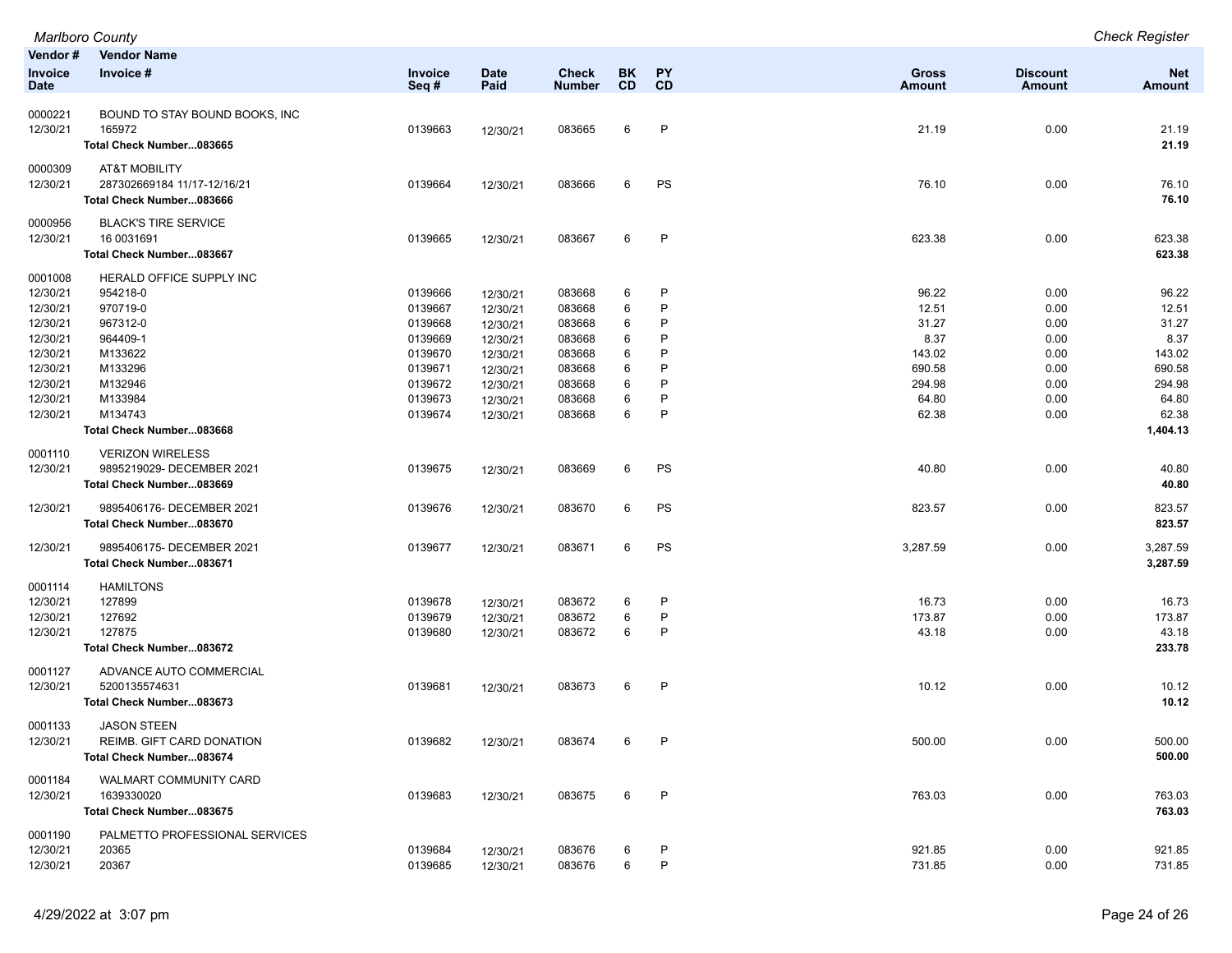| Vendor#                                                 | <b>Vendor Name</b>                                                                                                                                                   |                                          |                                              |                                      |                        |                  |                                  |                              |                                           |
|---------------------------------------------------------|----------------------------------------------------------------------------------------------------------------------------------------------------------------------|------------------------------------------|----------------------------------------------|--------------------------------------|------------------------|------------------|----------------------------------|------------------------------|-------------------------------------------|
| <b>Invoice</b><br><b>Date</b>                           | Invoice #                                                                                                                                                            | Invoice<br>Seq#                          | <b>Date</b><br>Paid                          | <b>Check</b><br><b>Number</b>        | <b>BK</b><br><b>CD</b> | PY<br>CD         | <b>Gross</b><br>Amount           | <b>Discount</b><br>Amount    | <b>Net</b><br><b>Amount</b>               |
|                                                         | Total Check Number083676                                                                                                                                             |                                          |                                              |                                      |                        |                  |                                  |                              | 1,653.70                                  |
| 0002072<br>12/30/21                                     | ALTMAN TRACTOR & EQUIPMENT CO.<br>IF19746<br>Total Check Number083677                                                                                                | 0139686                                  | 12/30/21                                     | 083677                               | 6                      | P                | 416.88                           | 0.00                         | 416.88<br>416.88                          |
| 0005010<br>12/30/21<br>12/30/21<br>12/30/21             | <b>DUKE ENERGY</b><br>9100 8565 1660- DECEMBER 2021<br>9100 8565 1496- DECEMBER 2021<br>9100 8049 9074- DECEMBER 2021<br>Total Check Number083678                    | 0139687<br>0139688<br>0139689            | 12/30/21<br>12/30/21<br>12/30/21             | 083678<br>083678<br>083678           | 6<br>6<br>6            | P<br>P<br>P      | 168.26<br>37.66<br>1,052.63      | 0.00<br>0.00<br>0.00         | 168.26<br>37.66<br>1,052.63<br>1,258.55   |
| 0005983<br>12/30/21<br>12/30/21<br>12/30/21<br>12/30/21 | MARLBORO WATER COMPANY<br>ACCT. 1165- DECEMBER 2021<br>ACCT. 816- DECEMBER 2021<br>ACCT. 587- DECEMBER 2021<br>ACCT. 1401- DECEMBER 2021<br>Total Check Number083679 | 0139690<br>0139691<br>0139692<br>0139693 | 12/30/21<br>12/30/21<br>12/30/21<br>12/30/21 | 083679<br>083679<br>083679<br>083679 | 6<br>6<br>6<br>6       | P<br>P<br>P<br>P | 21.50<br>21.50<br>21.50<br>21.50 | 0.00<br>0.00<br>0.00<br>0.00 | 21.50<br>21.50<br>21.50<br>21.50<br>86.00 |
| 0006017<br>12/30/21                                     | PEBA INSURANCE FINANCE<br>JANUARY 2022 PAYMENT<br>Total Check Number083680                                                                                           | 0139694                                  | 12/30/21                                     | 083680                               | 6                      | PS               | 165,978.94                       | 0.00                         | 165,978.94<br>165,978.94                  |
| 12/30/21                                                | JANUARY 2022 PAYMENT<br>Total Check Number083681                                                                                                                     | 0139695                                  | 12/30/21                                     | 083681                               | 6                      | PS               | 10,141.26                        | 0.00                         | 10,141.26<br>10,141.26                    |
| 2800580<br>12/30/21                                     | DOUBLE TREE COLUMBIA<br>CONF.#91568124-DELORICE BARRINGTON<br>Total Check Number083682                                                                               | 0139696                                  | 12/30/21                                     | 083682                               | 6                      | P                | 424.28                           | 0.00                         | 424.28<br>424.28                          |
| 2800762<br>12/30/21                                     | AT & T<br>843 M40 9148 258 1890- DECEMBER 2021<br>Total Check Number083683                                                                                           | 0139697                                  | 12/30/21                                     | 083683                               | 6                      | PS               | 6,408.89                         | 0.00                         | 6,408.89<br>6,408.89                      |
| 12/30/21                                                | 843 M40 5279 001 1899- DECEMBER 2021<br>Total Check Number083684                                                                                                     | 0139698                                  | 12/30/21                                     | 083684                               | 6                      | PS               | 190.00                           | 0.00                         | 190.00<br>190.00                          |
| 12/30/21                                                | 843 M41 1516 001 1893- DECEMBER 2021<br>Total Check Number083685                                                                                                     | 0139699                                  | 12/30/21                                     | 083685                               | 6                      | PS               | 111.20                           | 0.00                         | 111.20<br>111.20                          |
| 2800768<br>12/30/21                                     | COTT SYSTEMS, INC.<br>144520<br>Total Check Number083686                                                                                                             | 0139700                                  | 12/30/21                                     | 083686                               | 6                      | P                | 3,067.20                         | 0.00                         | 3,067.20<br>3,067.20                      |
| 2800891<br>12/30/21<br>12/30/21                         | ZOLL MEDICAL CORPORATION<br>3422362<br>3424134<br>Total Check Number083687                                                                                           | 0139701<br>0139702                       | 12/30/21<br>12/30/21                         | 083687<br>083687                     | 6<br>6                 | P<br>P           | 374.25<br>255.39                 | 0.00<br>0.00                 | 374.25<br>255.39<br>629.64                |
| 2801035<br>12/30/21                                     | LYNN CARD COMPANY<br>2211129-013<br>Total Check Number083688                                                                                                         | 0139703                                  | 12/30/21                                     | 083688                               | 6                      | P                | 455.00                           | 0.00                         | 455.00<br>455.00                          |
| 2801042<br>12/30/21                                     | DUNCAN-PARNELL INC.<br>1116612<br>Total Check Number083689                                                                                                           | 0139704                                  | 12/30/21                                     | 083689                               | 6                      | P                | 258.71                           | 0.00                         | 258.71<br>258.71                          |